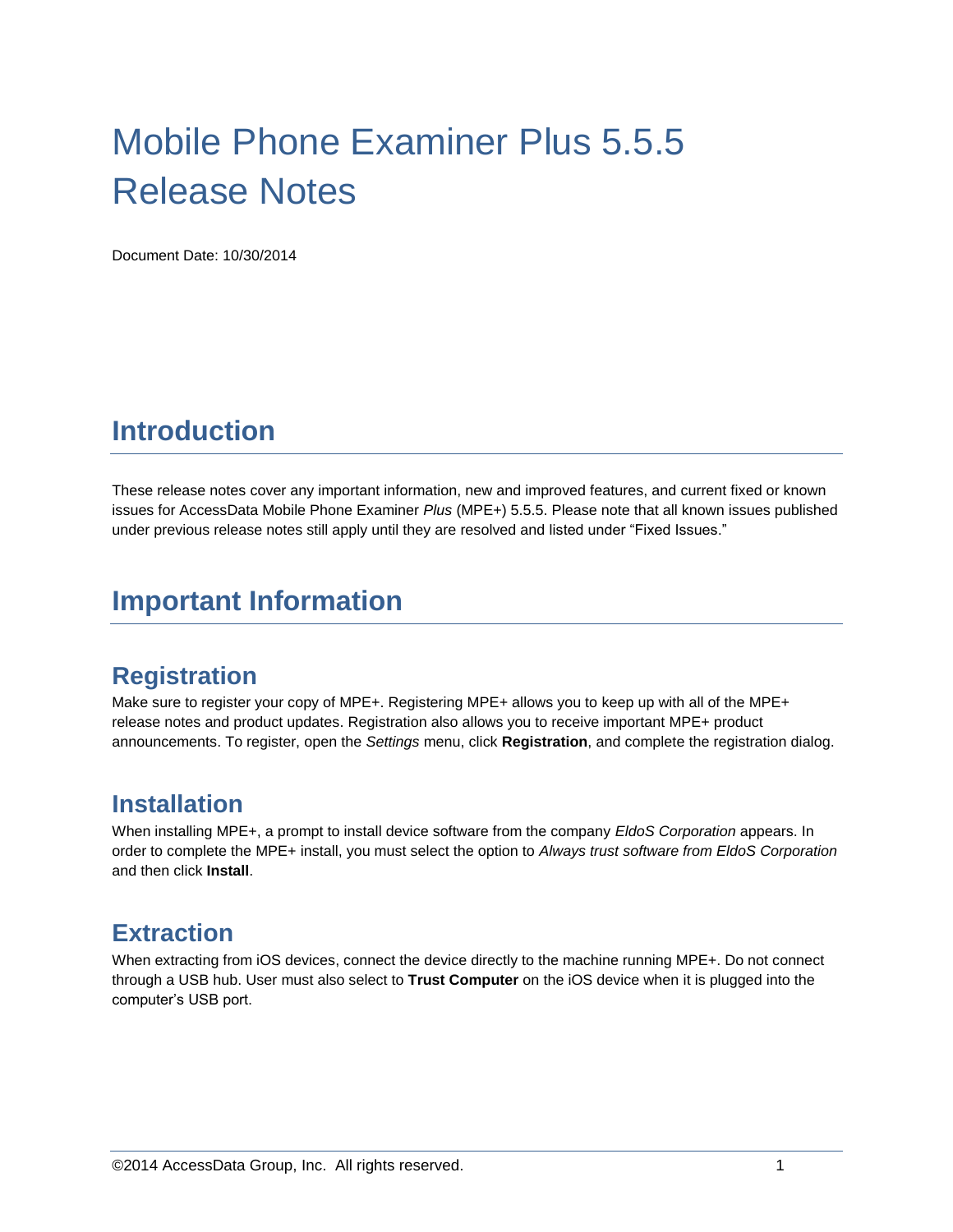# **Extracting\Collecting**

#### **iLogical**

You can now conduct logical extractions of iOS 8 devices. These extractions can be conducted using the Apple and iLogical selection under Device Selection.

# **Fixed Issues**

#### **General**

Fixed the issue where selecting the Home View repeatedly causes the application to crash. (8046)

### **Extracting\Collecting**

You are now notified if a storage device runs out of space during the saving an Android Physical extraction. (16593)

#### **Import/Export**

The export to AD1 failure message now lists the cause of the failure, allowing you to pinpoint the issue and correct it. For example, the failure message may notify you that there is not enough space on the disk for the exported AD1. (17239)

# **Comments?**

AccessData values feedback from customers. Please contact us at [support@accessdata.com](mailto:support@accessdata.com) or send documentation issues to documentation@accessdata.com.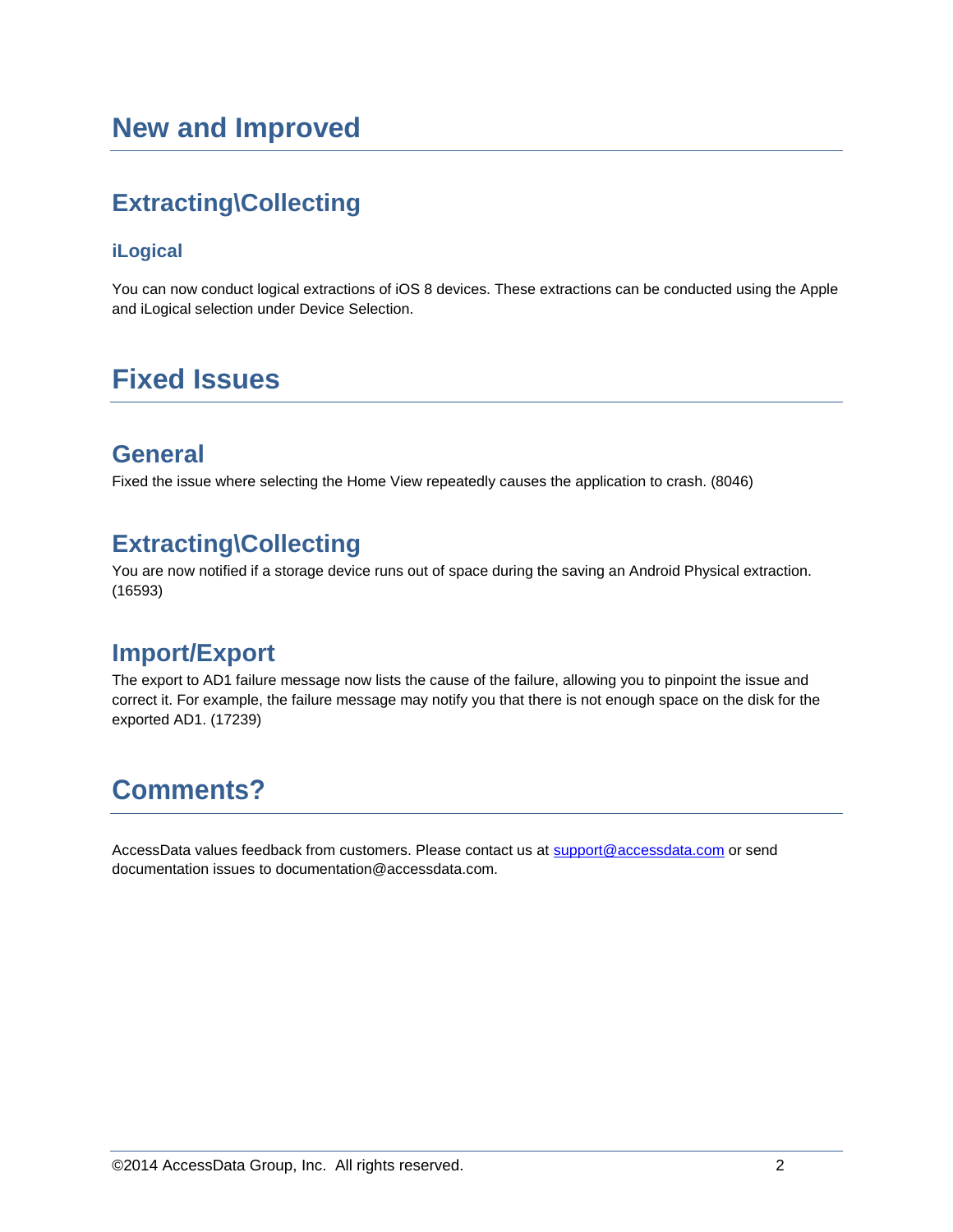# Mobile Phone Examiner Plus 5.5.4 Release Notes

Document Date: 10/8/2014

## **Introduction**

These release notes cover any important information, new and improved features, and current fixed or known issues for AccessData Mobile Phone Examiner *Plus* (MPE+) 5.5.4. Please note that all known issues published under previous release notes still apply until they are resolved and listed under "Fixed Issues."

## **Important Information**

#### **Registration**

Make sure to register your copy of MPE+. Registering MPE+ allows you to keep up with all of the MPE+ release notes and product updates. Registration also allows you to receive important MPE+ product announcements. To register, open the *Settings* menu, click **Registration**, and complete the registration dialog.

#### **Installation**

When installing MPE+, a prompt to install device software from the company *EldoS Corporation* appears. In order to complete the MPE+ install, you must select the option to *Always trust software from EldoS Corporation* and then click **Install**.

# **New and Improved**

 MPE+ has been improved and now physically extracts data from newer Android devices up to version 4.4.4. You must have the ability to turn on USB Debugging to utilize this feature.

When selecting Select Device and then Android | Other (Physical), MPE+ now will automatically obtain a shell root and shows the partitions available for extraction. This improvement solved an issue where newer Android devices were preventing MPE+ in displaying the device partitions. With this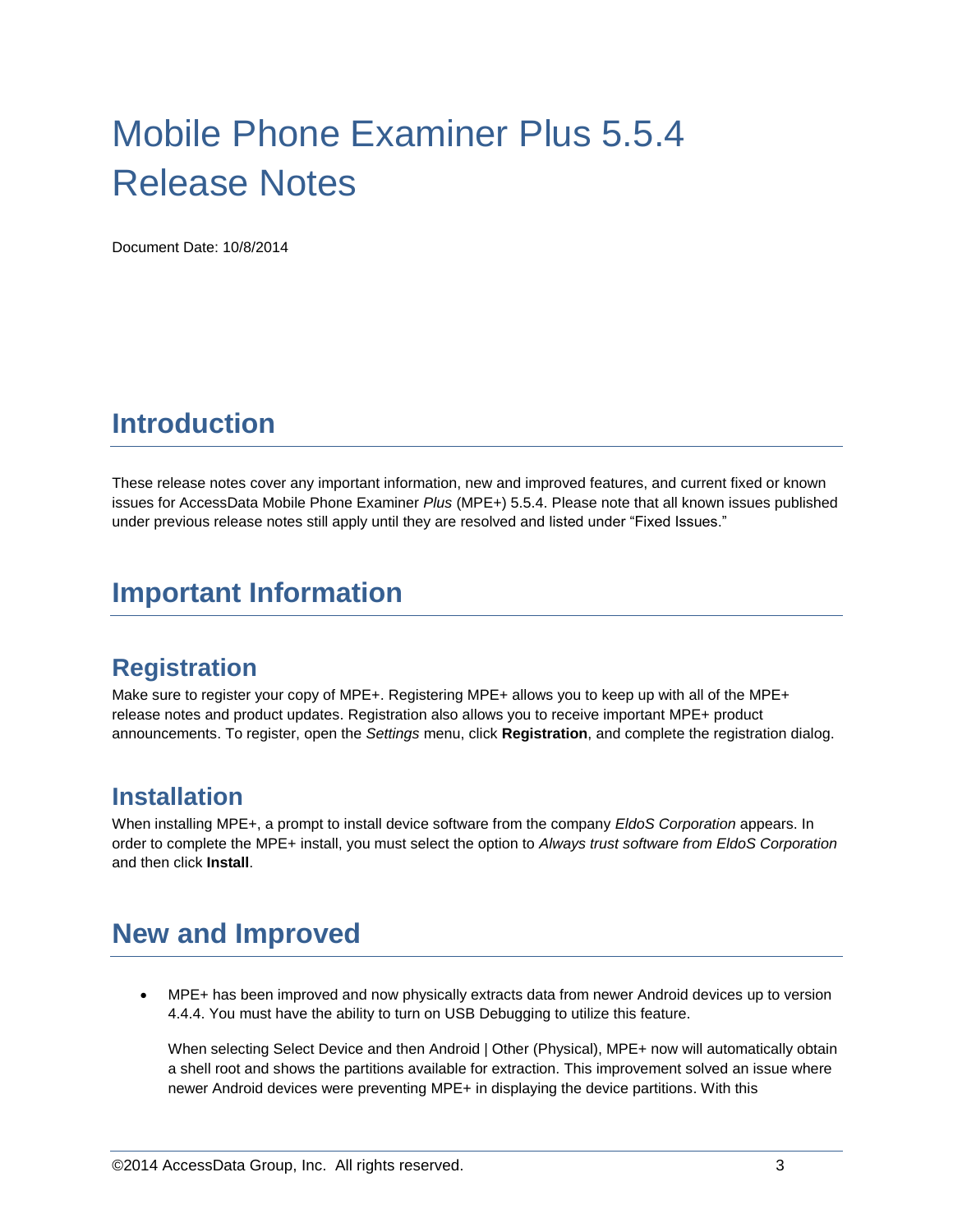improvement, MPE+ supports the automatic shell rooting of various Android devices running 2.x to 4.4.4.

**Note**: The device will be automatically temporarily rooted, but upon restart of the device, the root will be removed. Limitations do exist on a per device level and not all devices can be rooted. If the device should restart during the process, the rooting process was unsuccessful. Please contact AccessData Support to document the device and operating system information to be added to future releases.

 If you have an open copy of MPE+ obscured by another open Window, trying to launch a second copy of MPE+ causes the first open copy of MPE+ to come to the forefront of your desktop. This keeps you from accidentally launching multiple copies of MPE+.

# **Fixed Issues**

## **General**

MPE+ no longer intermittently stops responding upon startup. (8993) (17230)

### **Extracting/Collecting**

- Added text to the message box that appears during device extraction with USB debugging on. This text states an additional step that you must take when extracting from Android 4.2 devices and above. (17148)(17271)
- Fixed an issue that caused MPE+ to crash during an Android Physical extraction. (18793)
- Fixed an issue where subsequent physical extractions would overwrite user data partitions saved to the same location earlier. (16626)
- Previously, some Android extractions with **Android>Other Physical** did not list the partitions. Now the partitions from extractions display correctly. (3064)
- MPE+ no longer intermittently hangs at Extracting Device Data upon completion of extraction from some Android devices. (18663)

#### **dLogical**

- When using dLogical to extract only Audio, Image, and Video media, you can now export the extraction to an AD1. (15579) (6543)
- During dLogical extraction either for simplified Chinese or Korean language, the connecting status and extracting capabilities now displays correctly. (15998)

#### **iLogical**

For iPhone 5, you can now extract Apple Backup Service with iLogical without crashing. (18229)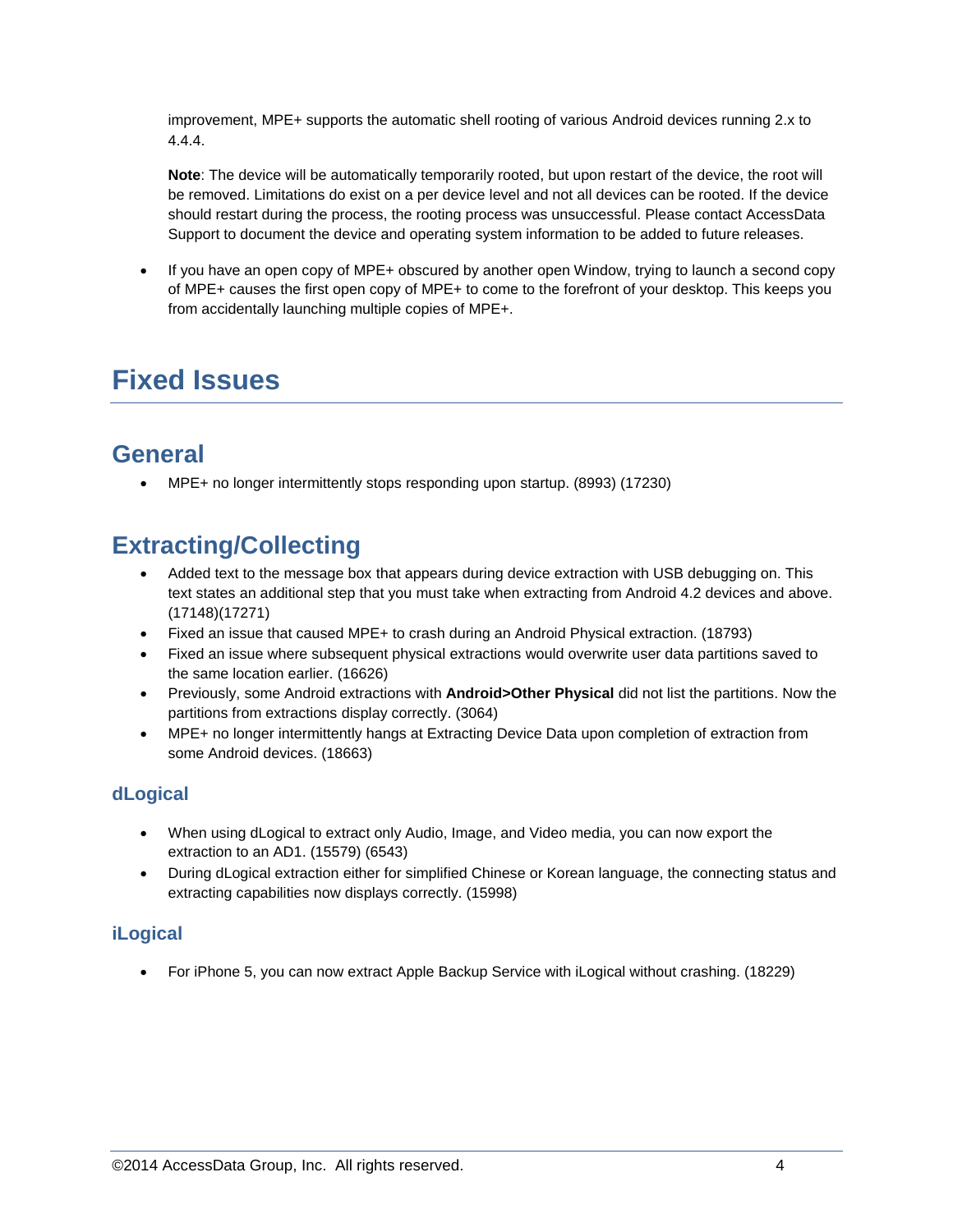## **Parsing**

#### **App AutoParser**

Added Tooltip for the **Ignore file system path** option on App AutoParser dialog. (14498)

#### **pythonScripter**

 Changed the Purge Output Path deletion warning to correctly describe the consequences of the purge. (13328)

### **Import/Export**

 Fixed the issue where AD1 files from some Android devices would cause MPE+ to crash if reminder rules did not exist in the calendar of the device. (15673)

# **Known Issues**

#### **Extracting\Collecting**

 You are not notified if a storage device runs out of space during saving an Android Physical extraction. The application fails to advance if there is not enough space. (16593)

# **Comments?**

AccessData values feedback from customers. Please contact us at [support@accessdata.com](mailto:support@accessdata.com) or send documentation issues to documentation@accessdata.com.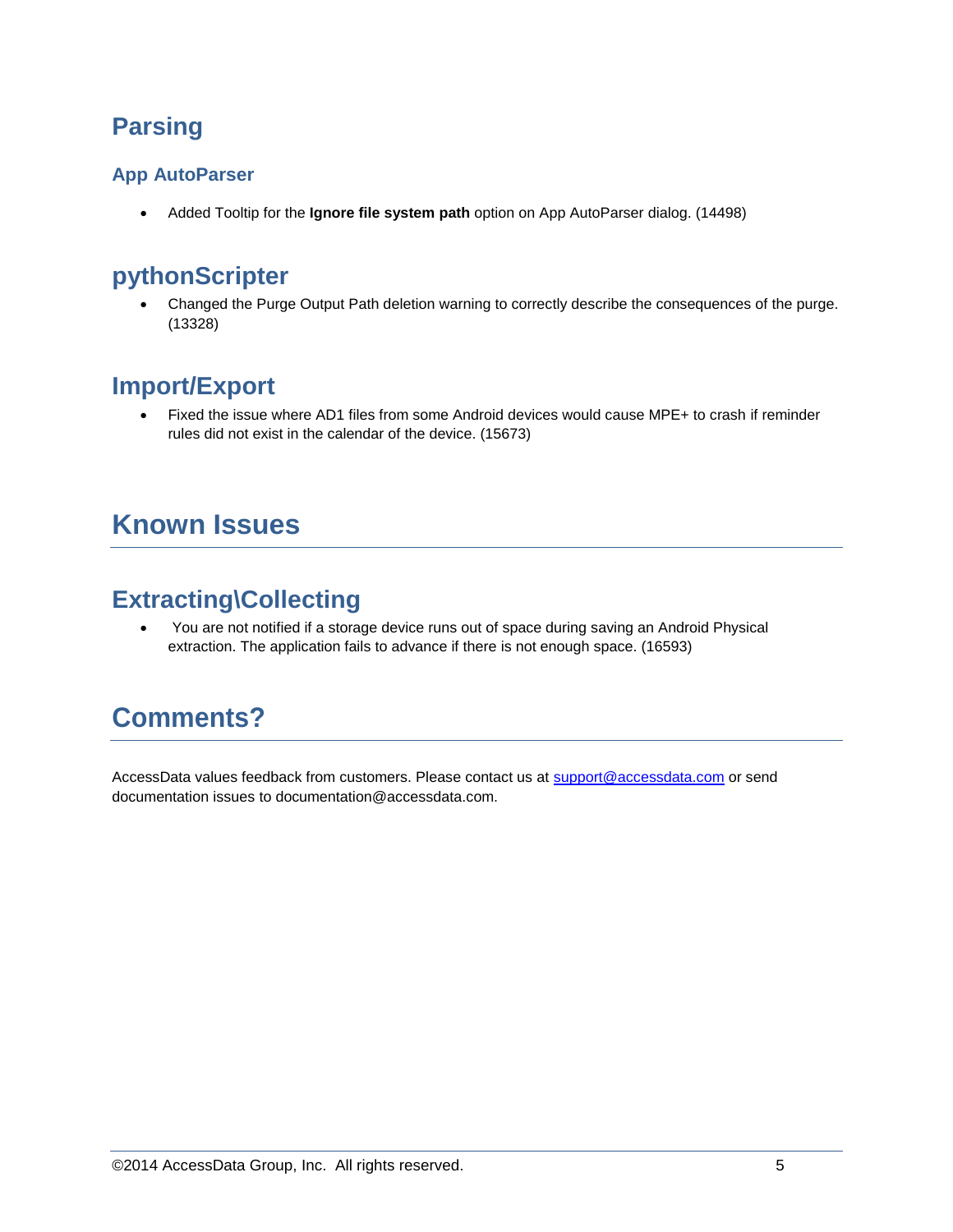# Mobile Phone Examiner Plus 5.5.3 Release Notes

Document Date: 6/23/2014

## **Introduction**

These release notes cover any important information, new and improved features, and current fixed or known issues for AccessData Mobile Phone Examiner *Plus* (MPE+) 5.5.3. Please note that all known issues published under previous release notes still apply until they are resolved and listed under "Fixed Issues."

## **Important Information**

#### **Registration**

Don't forget to register your copy of MPE+! Registering MPE+ allows you to keep up with all of the MPE+ release notes and product updates. Registration also allows you to receive important MPE+ product announcements. To register, open the *Settings* menu, click **Registration**, and complete the registration dialog.

#### **Installation**

When installing MPE+, a prompt to install device software from the company *EldoS Corporation* appears. In order to complete the MPE+ install, you must select the option to *Always trust software from EldoS Corporation* and then click **Install**.

### **New and Improved**

#### **Window 8/8.1 Support**

You can now run MPE+ on Windows 8 and 8.1 32/64 bit machines.

#### **pythonScripter**

You can now choose to keep the same *Output Path* every time you use MPE+ or have MPE+ reset the *Output Path* when you close MPE+.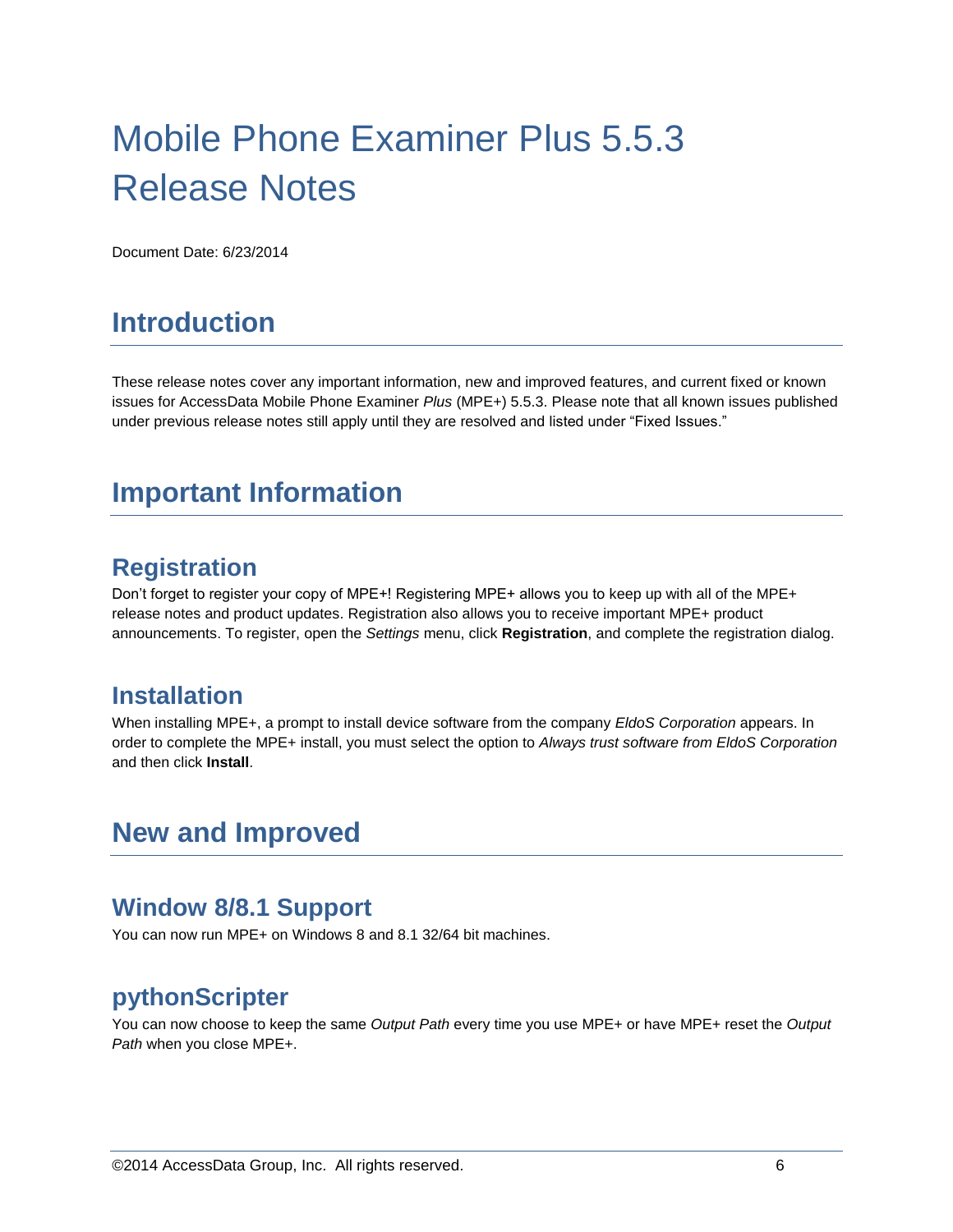## **Chinese Translation**

The Chinese translation of MPE+ is complete.

# **Fixed Issues**

#### **General**

Investigator Info pane now displays, saves, and retrieves UTF, including Chinese characters. (11835)

#### **Language**

 After changing the language to any language besides English, MPE no longer displays an error when connecting to a device using iLogical. (7439)

### **Extracting/Collecting**

 When extracting from a SIM, the *Natural* Preview pane now displays the correct *Delivery* status and *Read* status. (10726)

#### **dLogical**

 dLogical now correctly extracts SMS and MMS data from devices that previously were not extracting that information. (6248)

#### **iLogical**

- Corrected inadvertent errors and problems completing an extraction after an error occurred when extracting using iLogical. (11265)
- Extracting media using iLogical on some devices no longer generates an *Access violation writing location* error and causes MPE+ to stop responding. (9191)

#### **View**

Pressing **Ctrl+F** while in the *Natural View* tab no longer causes MPE+ to stop responding. (11855)

### **SQL Builder**

 The *Results* tab that appears before you publish in SQL Builder now displays the database name and date. (11481)

### **pythonScripter**

The *Results View* now defaults to and displays the latest published results tab. (10690)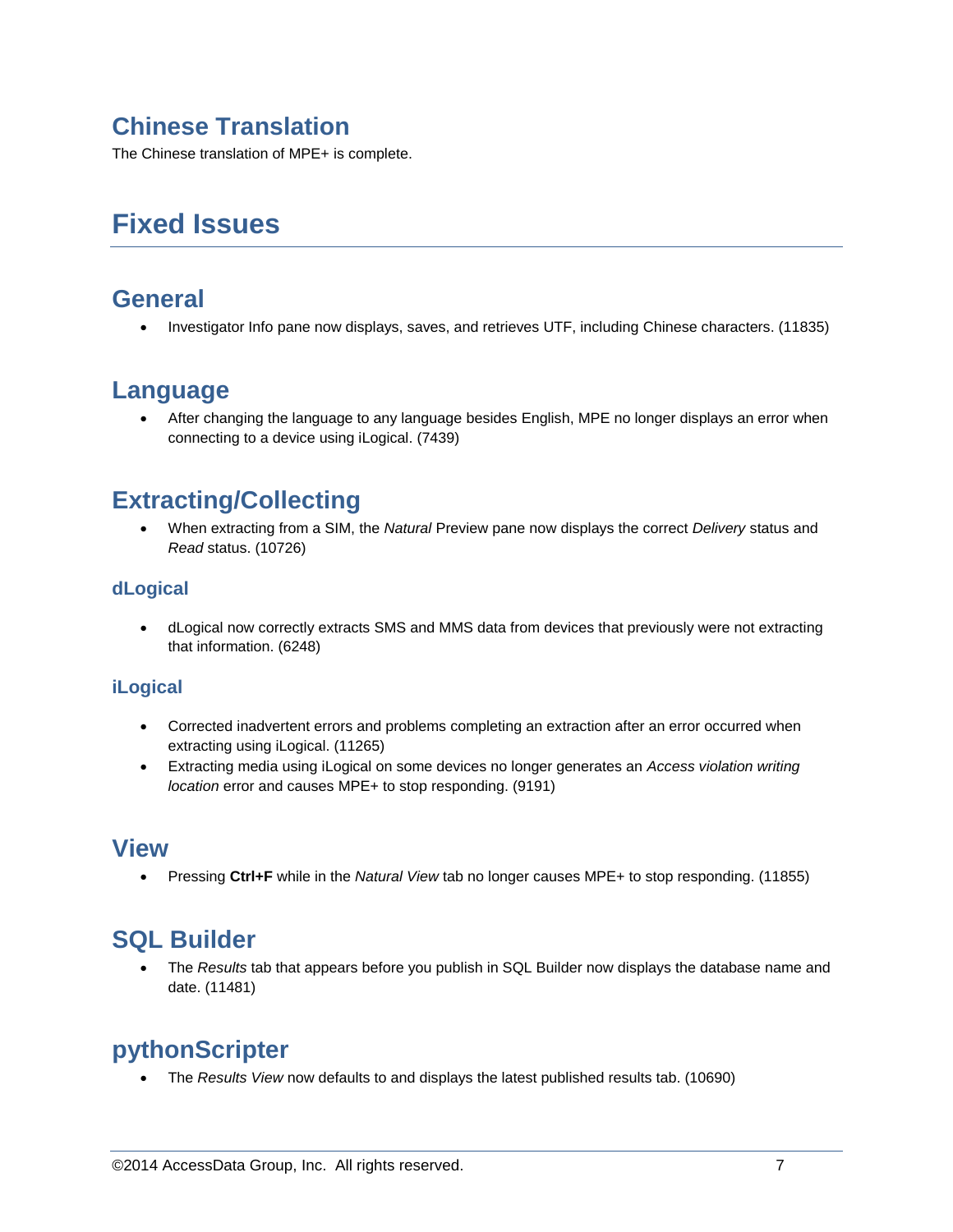## **Known Issues**

#### **General**

#### **Chinese Version**

The *Installing Mobile Device Drivers* status is not translated to Chinese. (12498)

#### **Viewer**

- SMS Sender/Recipient Numbers are incorrectly displayed as *Service Center Number* in the Natural Preview pane. (10987)
- Selecting the down arrow of the *Telerik Docking Context* menu causes MPE to stop responding. (11391)

## **Extracting\Collecting**

 Attempting to extract data a second time from a legacy Motorola device does not work. **Workaround:** Disconnect and then reconnect the device. (11641)

#### **Parsing**

 When parsing a database that contains both a Bookmarks table and a History table, the Bookmark data is collected from the History table data. (11598)

### **App AutoParser**

 With all queries and **Ignore file system** selected, queries that are not run display an incorrect status. (11486)

### **dSOLO**

dSOLO is unable to extract media files from Android devices. (11749)

# **Comments?**

AccessData values feedback from customers. Please contact us at [support@accessdata.com](mailto:support@accessdata.com) or send documentation issues to documentation@accessdata.com.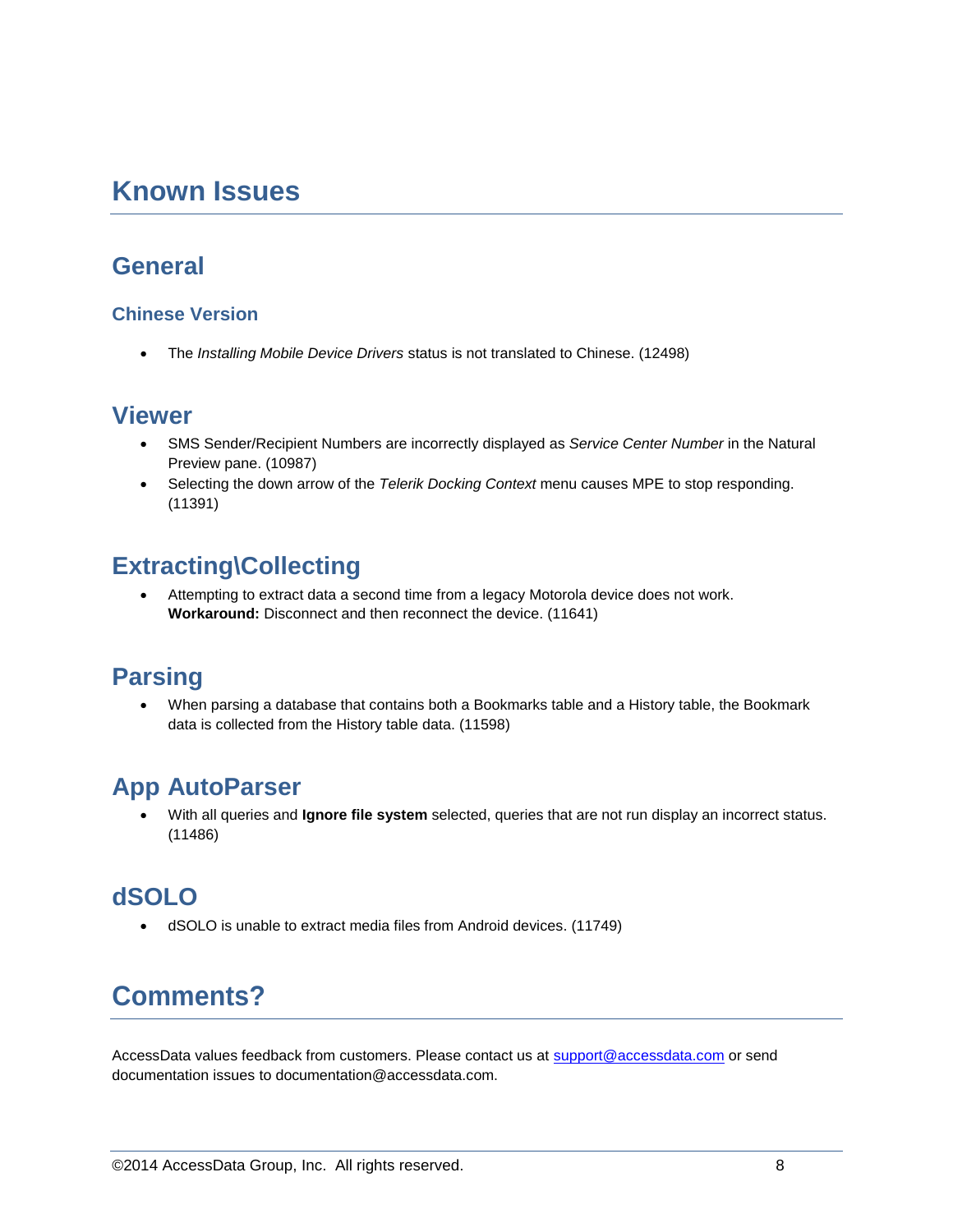# Mobile Phone Examiner Plus 5.5.2 Release Notes

Document Date: 5/7/2014

## **Introduction**

These release notes cover any important information, new and improved features, and current fixed or known issues for AccessData Mobile Phone Examiner *Plus* (MPE+) 5.5. Please note that all known issues published under previous release notes still apply until they are resolved and listed under "Fixed Issues."

# **Important Information**

Don't forget to register your copy of MPE+! Registering MPE+ allows you to keep up with all of the MPE+ release notes and product updates. Registration also allows you to receive important MPE+ product announcements. To register, open the *Settings* menu, click **Registration**, and complete the registration dialog.

# **New and Improved**

#### **iOS 7 Physical Support**

MPE+ now supports physical extraction of devices running iOS 7. Physical support of iOS devices includes devices up to and including the iPhone 4 and iPad1.

#### **Auto Parse Applications (App AutoParser)**

The new App AutoParser allows you to choose from the queries contained in the \AccessData\Sqlite Scripts\ folder to easily parse databases in the current image. The App AutoParser button resides on the **Tools** menu and opens the App AutoParser dialog. This dialog lists the available queries from which to choose.

Using App AutoParser allows you to extract any applications in the device filesystem or imported folder with a created query. This feature saves time helps someone that might not know where an application is located but has a supported query.

Any query built with the MPE+ SQL Builder auto-populates in the App AutoParser dialog. You can select all, select only iOS, select only Android, or even select unidentified OS applications. Once the scripts run, MPE+ notifies you if the file is located and if data is collected.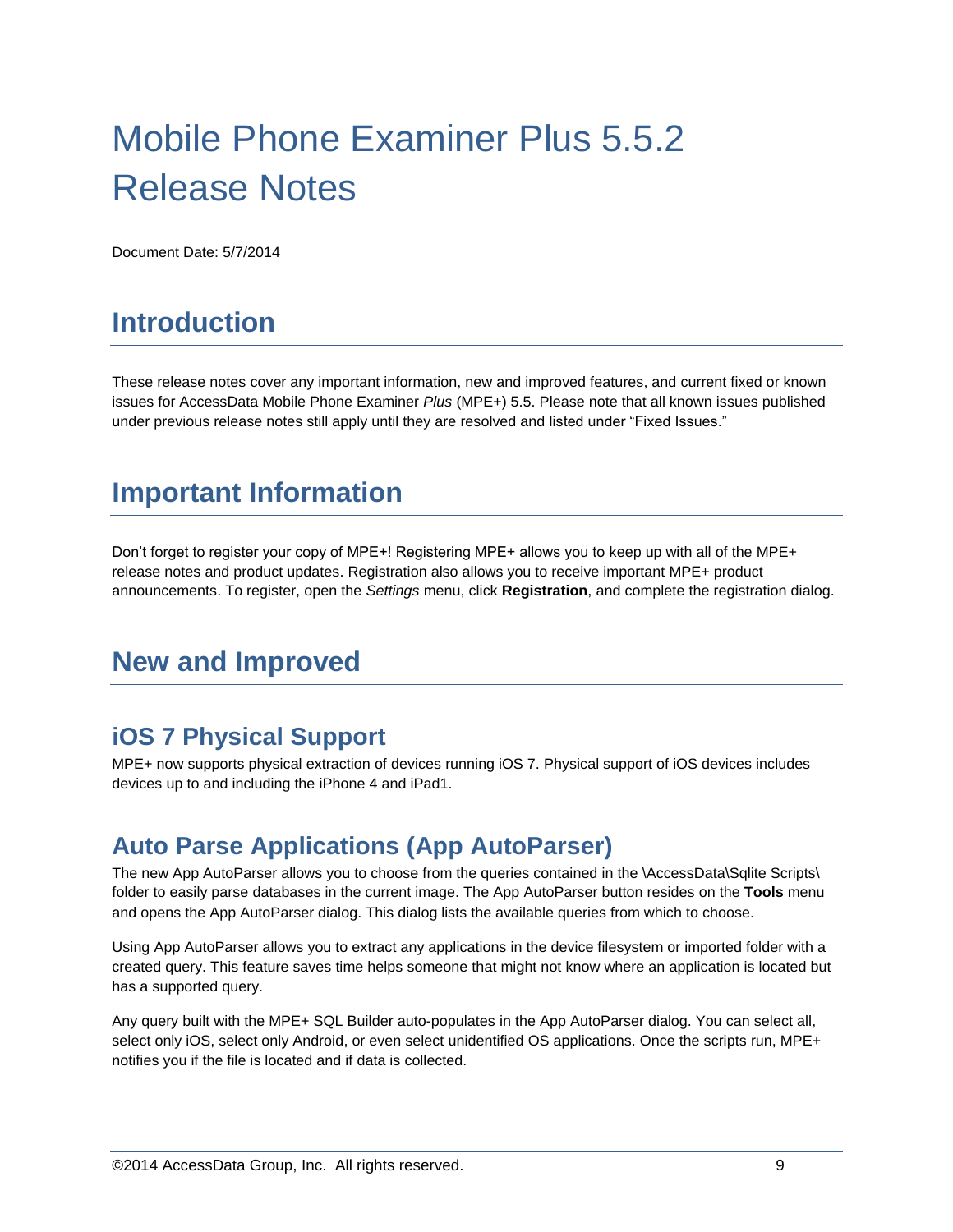AccessData provides scripts on our user forum for you to use for many of today's applications. Simply download the scripts and place them into the \AccessData\Sqlite Scripts\ folder. Once downloaded to that folder, they are immediately available in the App AutoParser.

## **Extraction Workflow**

MPE+ now automates the process of extraction and presentation of user data. The application displays items to extract after importing img iOS files, dmg iOS files, and any Android physical image containing the userdata and/or the dbdata partition. Extraction happens without having to import the image after extraction. You also no longer need to select iOS/Android Parser from the toolbar or right-click on the correct location.

# **Fixed Issues**

### **General**

- You can now use the mouse wheel to scroll in the File System folder tree. (2961)
- The vertical slider on the filesystem and files view now works correctly on low resolution machines. (6702)
- With multiple images loaded in the Gallery View, MPE+ no longer stops responding when accessing a different folder in the tree view or clicking and dragging the Horizontal separator. (7717, 7718)

#### **Import**

- Importing legacy AD1 files now functions correctly. (6710)
- Publishing Python Scripter results no longer disables the ability to export folders to AD1. (6758)

# **Extracting/Collecting**

#### **Chinese Version**

 In a dLogical extraction, removed the unnecessary extra capability "Device Information" from the Chinese version of MPE+. (6616)

#### **Blackberry**

MPE+ no longer stops responding when extracting from a Blackberry 9900 and/or 8520. (8335)

#### **dLogical**

- dLogical now correctly extracts the filename and the actual file from devices that previously were not extracting that information. (6247)
- dLogical now correctly extracts SMS and MMS data from devices that previously were not extracting that information. (6248)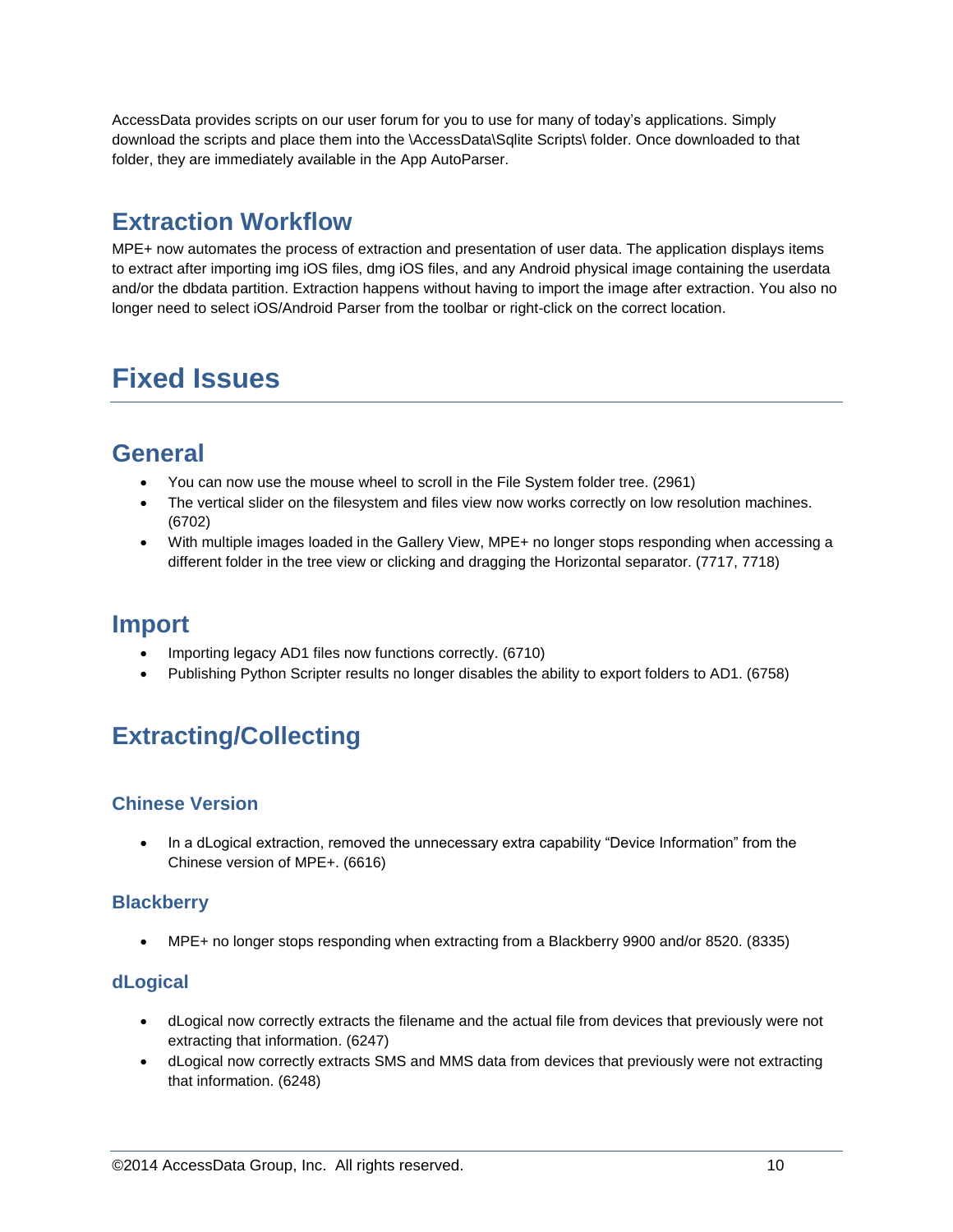#### **SQL Builder**

SQL Builder View results are now read-only. You can no longer edit the results grid. (9654)

# **Known Issues**

#### **General**

- You cannot mount an image in Windows 8.1. (7041)
- MPE+ can experience memory issues when working with large data sets. (3807)
- You cannot view WebP images in MPE+. **Workaround:** Install the Google WebP codec for Windows. The codec is located here: [https://developers.google.com/speed/webp/docs/webp\\_codec](https://developers.google.com/speed/webp/docs/webp_codec) (7613)
- MPE+ intermittently stops responding when starting. **Workaround:** Restart MPE+. (8993)
- You cannot use the arrow keys on the keyboard to scroll through tabs in *Data Views*. (9032)

### **Installation**

- Motorola legacy drivers are not installing correctly. (7993)
- LG legacy drivers install correctly but do not function correctly. (5784)

#### **Import**

MPE+ does not import images when the filesystem is not recognized. (8302)

### **Triage**

- In Custom File Search, file sizes and dates are sorted as strings. (6670)
- Imported Triage cases are appended to previous imports, and you cannot clear the open cases. (6636)
- When exporting a file from File System, a blank File System tab is created. (6677)
- Filtering by File Type does not collect data when combined with a filter to collect data in a directory. (9812)

#### **dLogical**

- dLogical is not extracting Audio Media files from some devices. (6654)
- The "No. of Times Contacted" column sorts as a string. (7495)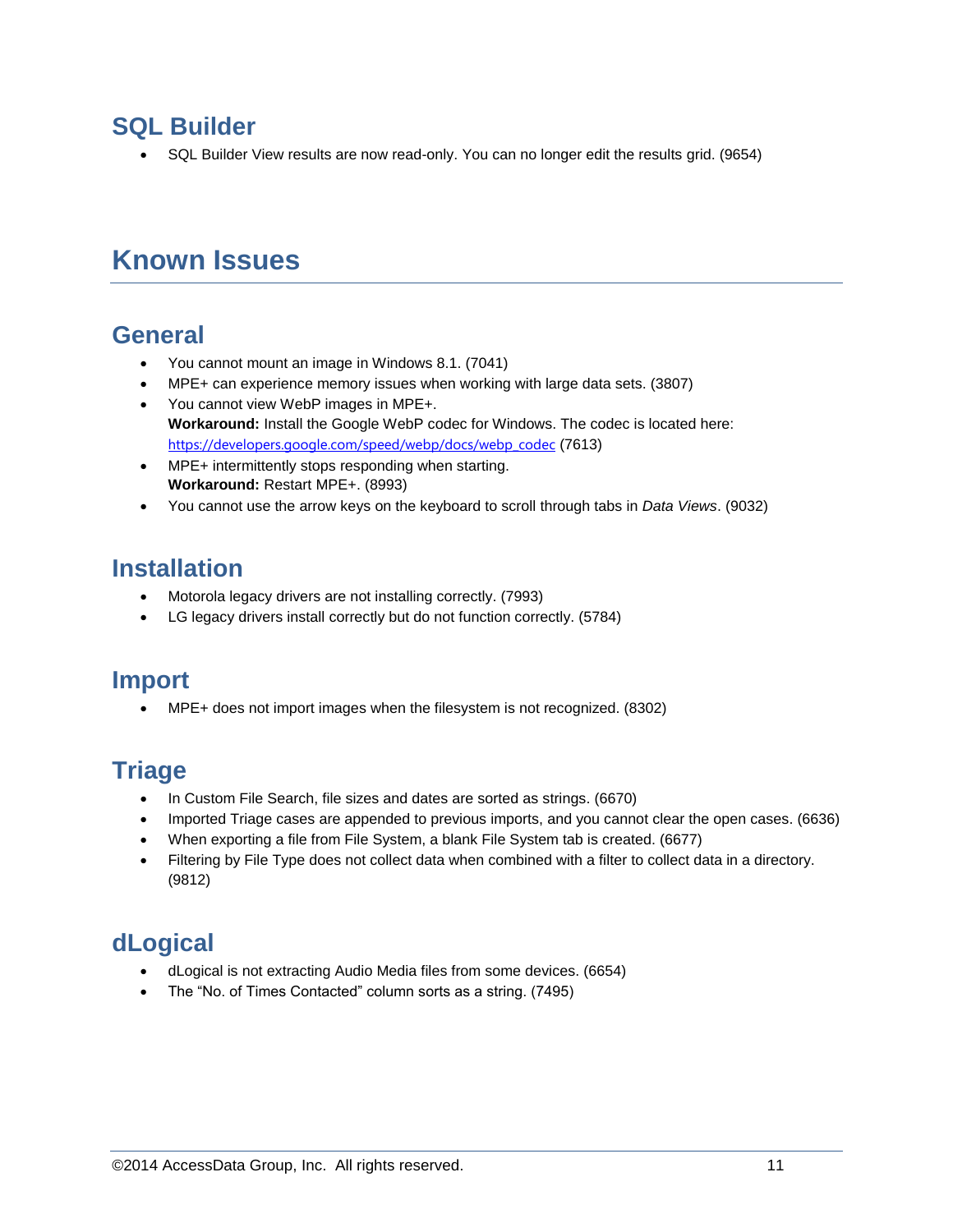## **Parsing**

#### **Apple iOS**

When an error displays during an iOS parse, the error interrupts the parse. (8156)

#### **Apple Physical**

 When connecting to a non-supported device, the error "Device is not in DFU mode" displays. The error should refer to the non-supported device. (9020)

#### **Android Physical**

Using Android Physical, some contact data may be missing after parsing. (9686)

#### **Velocitor**

• Parsing an MPE+ Velocitor Image does not import the File System for that image. (9362)

#### **App AutoParser**

The **Cancel** button is not cancelling the queries. (10007)

#### **Reports**

- Including selected data and checking Free Space does not create a Free Space CSV report. (6885)
- The browser history in an XML report is incorrectly labeled as "BrowserUrl\_Items". (6703)

# **Comments?**

AccessData values feedback from customers. Please contact us at [support@accessdata.com](mailto:support@accessdata.com) or send documentation issues to documentation@accessdata.com.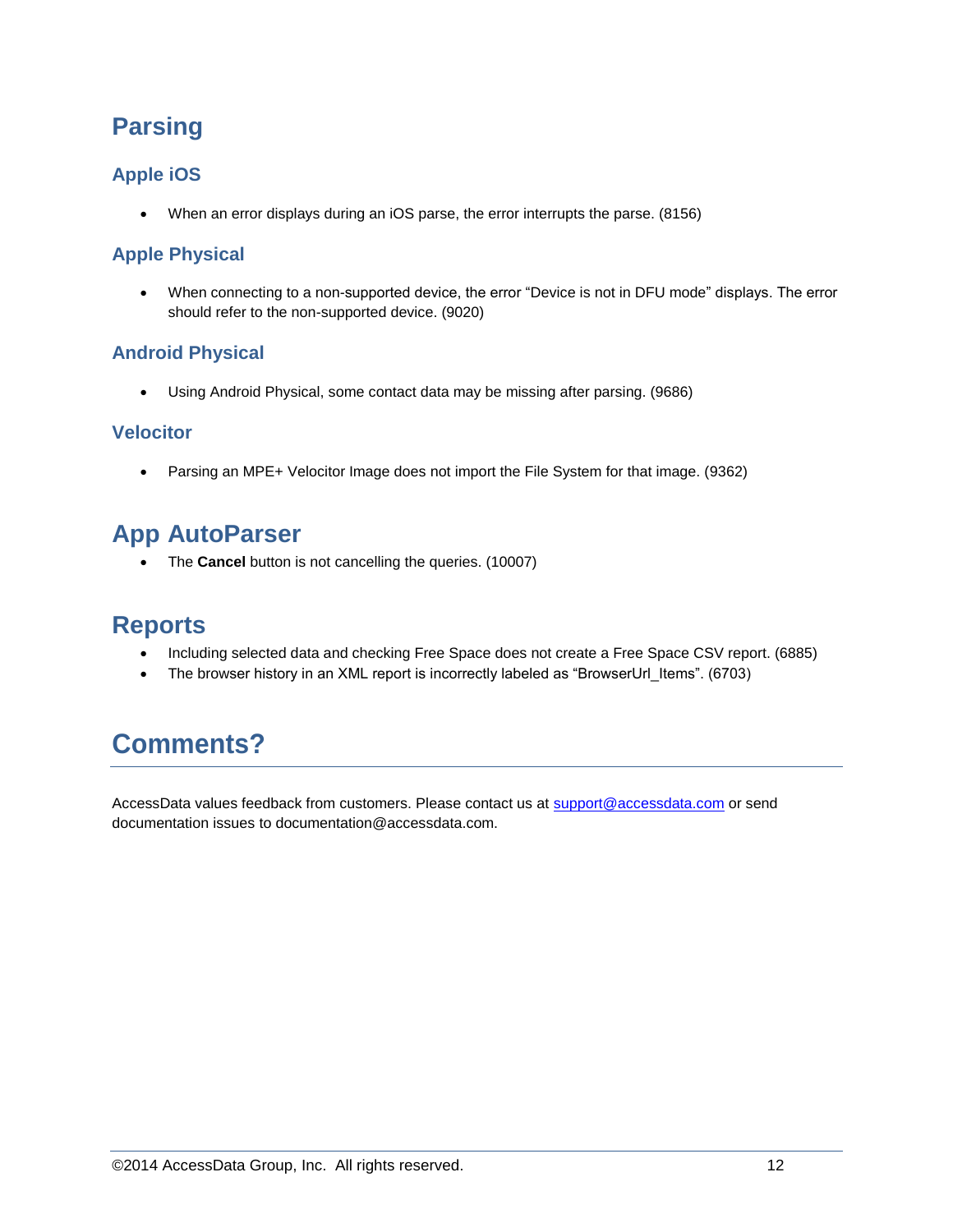# Mobile Phone Examiner Plus 5.5.1 Release Notes

Document Date: 3/18/2014

# **Introduction**

These release notes cover any important information, new and improved features, and current fixed or known issues for AccessData Mobile Phone Examiner *Plus* (MPE+) 5.5. Please note that all known issues published under previous release notes still apply until they are resolved and listed under "Fixed Issues."

# **Important Information**

 Don't forget to register your copy of MPE+! Registering MPE+ allows you to keep up with all of the MPE+ release notes and product updates. Registration also allows you to receive important MPE+ product announcements. To register, open the *Settings* menu, click **Registration**, and complete the registration dialog.

# **New and Improved**

#### **Import**

Both iOS .IMG and iOS .DMG files have been added to the supported image list. You can now import both file types and MPE+ will automatically decode the filesystem. Use the built in MPE+ iOS parser to locate valuable user information.

# **Fixed Issues**

#### **Licensing**

MPE+ no longer causes the Network License Server to stop responding on startup. (3708)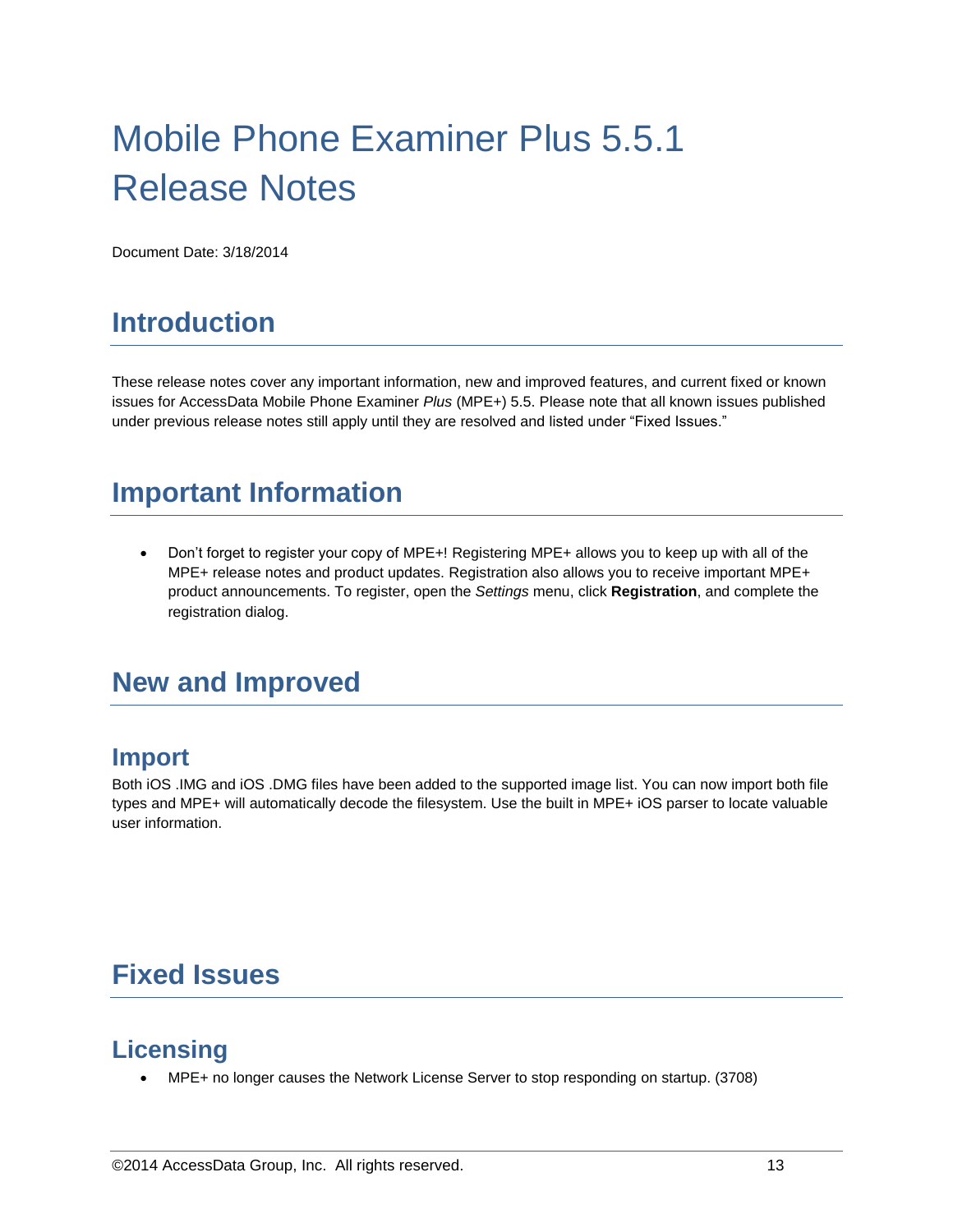## **Extracting/Collecting**

- MPE+ was not returning carved files for some device profiles. MPE+ now returns carved files to the Carved Files view as expected. (4608)
- MPE+ was obscuring filenames on select CDMA phone profiles. This behavior has been fixed and the file system filenames are visible. (3794)
- MPE+ iLogical was unable to complete an extraction of files with illegal NTFS characters. MPE+ now returns these files correctly. (4455)
- MPE+ iLogical was unable to complete extracting of the Apple Backup Service. MPE+ iLogical now extracts Apple Backup Service without error. (6531)

### **Reviewing**

Closing the Media View tab while playing any media now discontinues playing the media. (2965)

#### **dSOLO**

- Running dSOLO from an external SD card now creates the dSOLO report file to the external device. Previously, when an internal SD card was present, dSOLO would save the report to the internal device. (3013)
- dSOLO report files are now time-stamped with the time of the extraction. Previously, these report files were time-stamped with the time the APK was created and could cause files to be overwritten. (3019)

## **Reports**

- CSV report now displays all requested information after parsing data. Previously, parsed data produced CSV reports with only the column headers displayed. (3706)
- Reports published from SQL Builder properly separate HTML tables into multiple XML entries. Previously, these reports were publishing the HTML table into a single XML entry. (2979)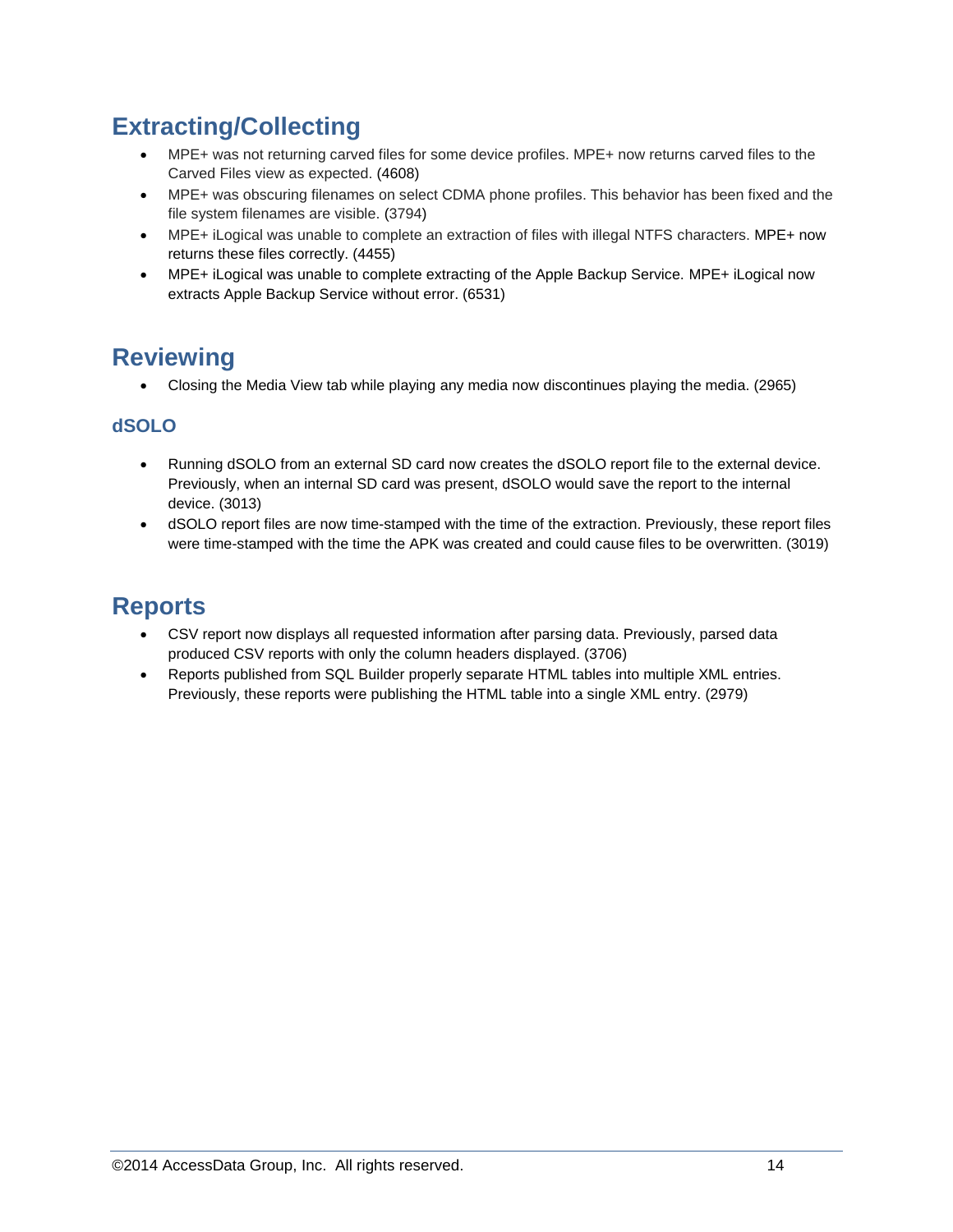# **Known Issues**

- Folders containing the ".nomedia" flag do not extract using dLogical. (3008, 3797)
- You cannot use the mouse wheel to scroll in the File System folder tree. (2961)
- MPE+ sporadically stops responding on startup while "Connecting to Extraction Agents." (3069)
- On some devices, dLogical extracts the filename but not the actual file. (6247)
- When using dLogical to extract only Audio, Image, and Video media, you cannot export the extraction. The Export to AD1 button is disabled on the Main tab. (6543)
- When MPE+ checks for sub components licenses (for Velocitor and Essentials) on a network license server, the license service on the server crashes. (6348)

# **Comments?**

AccessData values feedback from customers. Please contact us at [support@accessdata.com](mailto:support@accessdata.com) or send documentation issues to documentation@accessdata.com.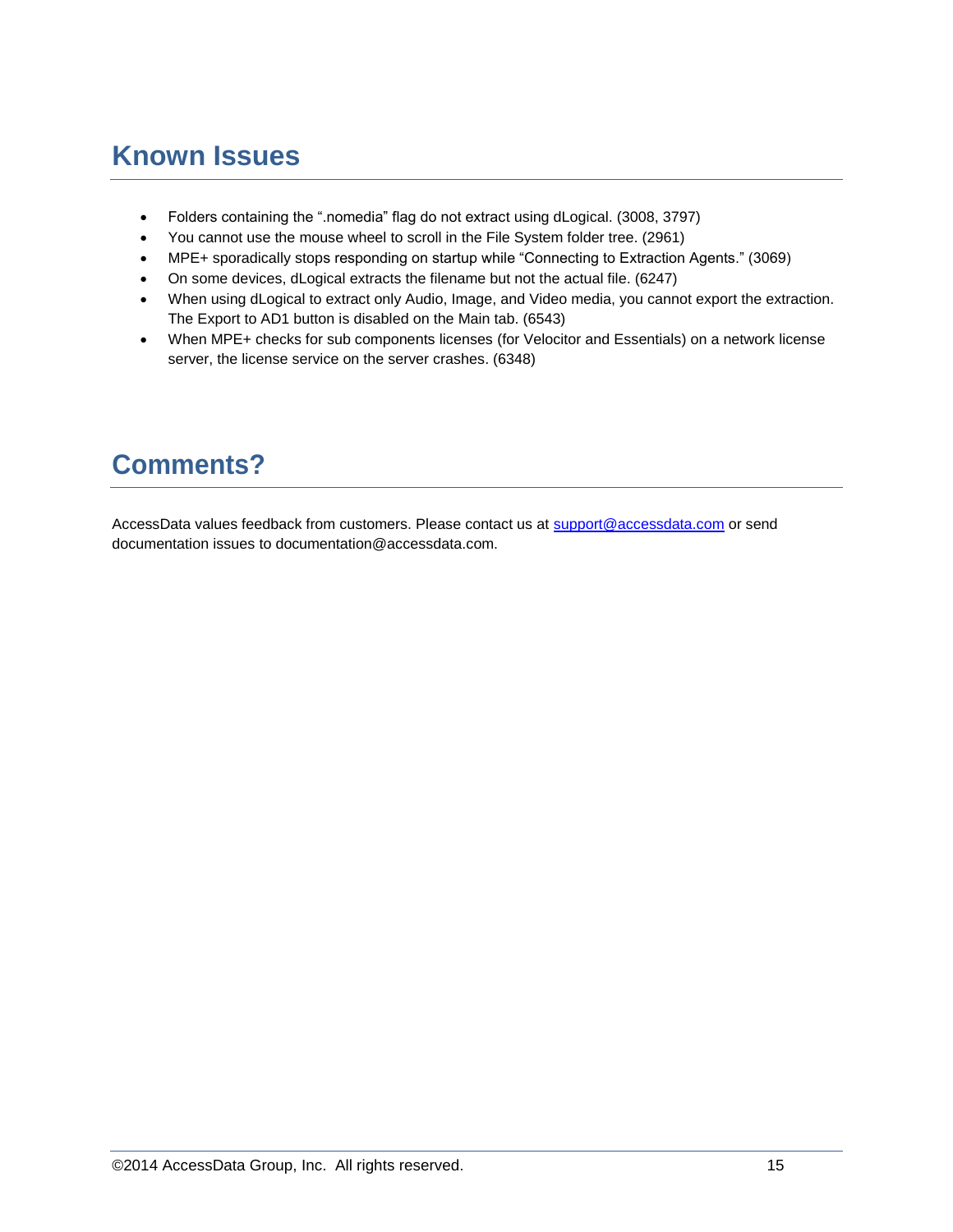# Mobile Phone Examiner Plus 5.5 Release Notes

Document Date: 1/24/2014

# **Introduction**

These release notes cover any important information, new and improved features, and current fixed or known issues for AccessData Mobile Phone Examiner *Plus* (MPE+) 5.5. Please note that all known issues published under previous release notes still apply until they are resolved and listed under "Fixed Issues."

# **Important Information**

 Don't forget to register your copy of MPE+! Registering MPE+ allows you to keep up with all of the MPE+ release notes and product updates. Registration also allows you to receive important MPE+ product announcements. To register, open the *Settings* menu, click **Registration**, and complete the registration dialog.

## **New and Improved**

## **Reporting**

#### **Attach files to reports**

You can now attach supporting files to your reports, including PDF, JPG, BMP, PNG, and GIF. This allows you to add the visualization screenshots, parsed images, and additional report items saved to PDF to the completed report. You can also add comments to each attached image to describe the file. The comments are published in the report with the attachment. (26384)

#### **XML Reporting**

You can now export your reports to a standardized XML format. (26386)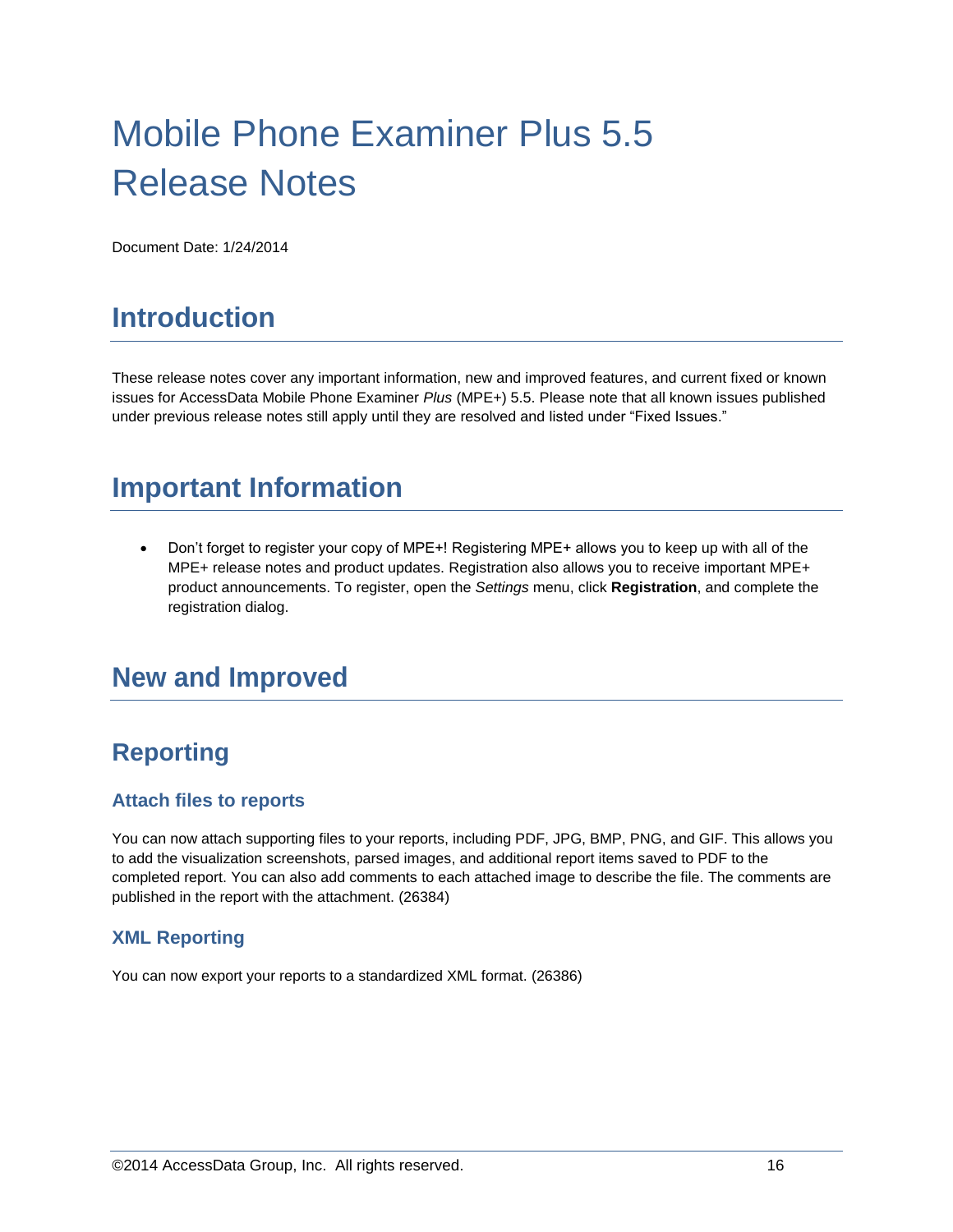# **Android dLogical™ Component**

MPE+ now has an enhanced Android dLogical component. This component extracts logical data from an Android device without inserting a forensic SD card. The dLogical collection uses the temporary folder on the Android device during the extraction.

With dLogical, you no longer need to replace the SD card with a forensic SD card for the collection. By keeping the original external SD card in the device, you can collect media data and application data as well as collect from Android devices that do not have external SD card slots. dLogical replaces all Android extraction methods and collects from all Android devices currently available.

From Android devices, you can now collect:

- Device Information
- Call Logs
- SMS
- MMS
- **Contacts**
- Calendars
- **BookMarks**
- Web History
- Known Wi-Fi hotspots
- Paired Bluetooth Devices
- User Installed applications
- System Installed applications
- Media Files
- Text Files

When the collection completes, you can view the data in MPE+.

#### **™**

#### **Android dSOLO Feature**

MPE+ now has the ability to format a MicroSD card with selected capabilities to extract from any Android device with an external SD Card slot. The new dSOLO feature allows you to create an extraction profile containing the data items to extract within MPE+ and then compile that profile to a MicroSD card. You can then insert the provisioned dSOLO card into an Android device independent of any connection to MPE+. The configured dSOLO application is then initiated on the Android device and the previously selected extraction capabilities are extracted from the device onto the SD Card in a format that can only be read in MPE+.

When extraction completes, you can read the SD Card containing the dSOLO data using the **Read dSOLO File** option from the MPE+ toolbar. Once the data is read, it is immediately available for preview, reporting, and analysis in MPE+.

Once an SD card is formatted with dSOLO, you can use the same SD card to extract from multiple devices using the same profile without reconfiguring the SD Card in MPE+.

Requirements:

- Android USB debugging must be enabled
- Computer's RSA fingerprint must be authorized (for Android 4.2 and greater)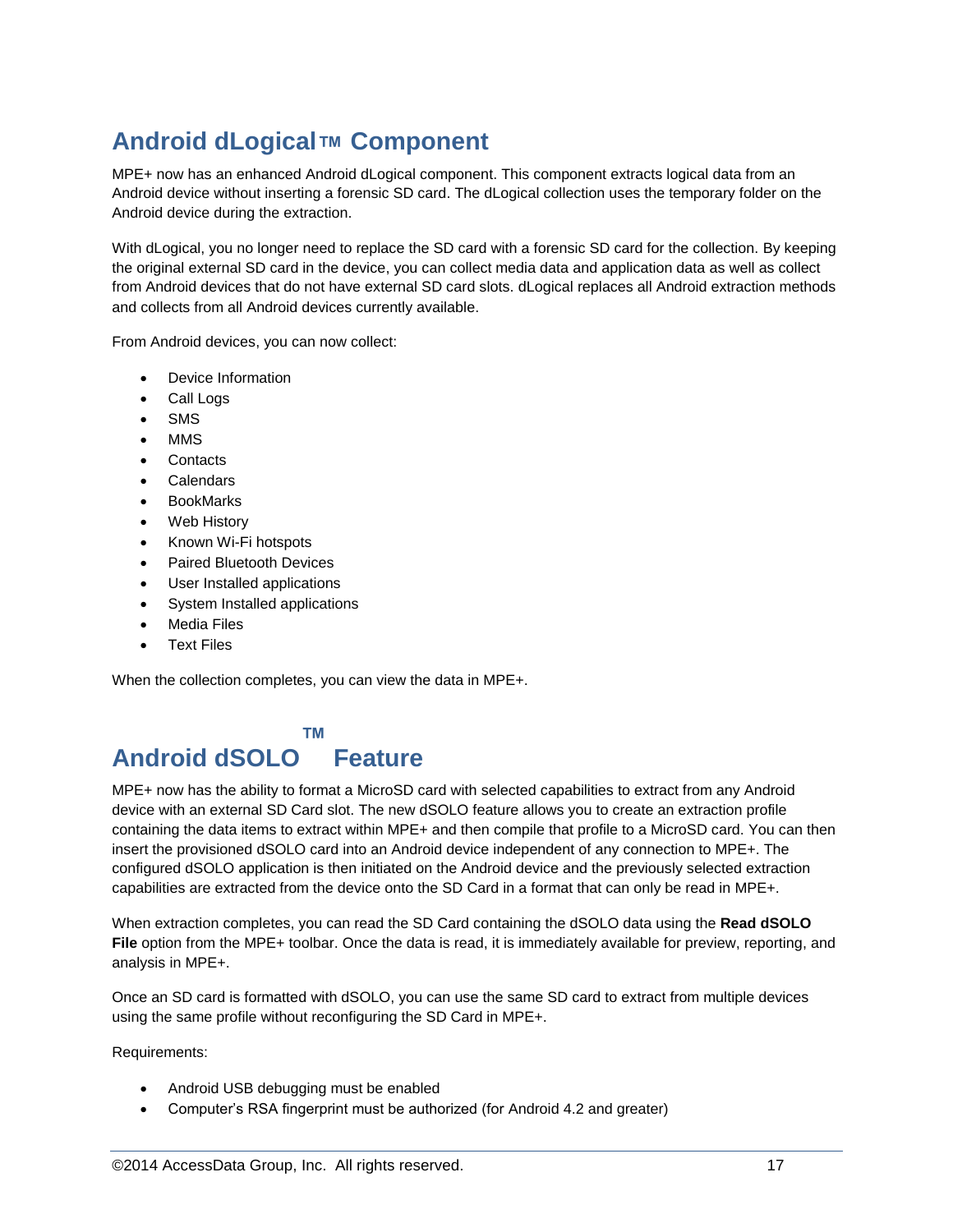#### **pythonScripter ™**

The pythonScripter allows you to use Python scripts on directories and files in MPE+ to increase searching, carving, and parsing abilities. You can select pre-loaded python files or browse to your own personal python scripts from the pythonScripter dialog. You can also create, modify, and edit scripts within our built in pythonScripter shell.

With pythonScripter, you can view the results instantly and then publish the results to MPE+. The published results can then be included in reports and saved to an AD1 file.

## **SQL Builder**

SQL Builder allows you to extract user designed and configured data from any SQLite file in MPE+. You can now extract application data that was not attainable in a common format without using a third-party tool. Multiple table selection, foreign keys, and data type assignment are all supported within the MPE+ SQL Builder. Once your SQL script is built using the MPE+ SQL Builder interface, you can execute the query and then publish the extracted data to MPE+. The published data can be saved to an AD1 file and the data can be included into any MPE+ report.

You can also import SQL Builder scripts created by other users into your SQL repository for future use.

# **AD Triage ™ Integration with MPE+**

MPE+ now displays data captured by AccessData Triage. AD Triage is a tool used for on-scene preview and to collect from computers that are live or have been shut down. In MPE+, you can:

- Import AD Triage collected data
- Create reports with the AD Triage data
- View AD Triage data in *Data Views*
- Use alerts and other MPE+ tools with AD Triage data
- Import phone backup files for Apple and Blackberry devices after the Phone Profile is utilized by AD **Triage**
- Locate lockdown plist files from desktops and laptops using AD Triage, and then utilize the collected data in MPE+.

**Note:** Using the lockdown plist files, you can unlock iOS devices that are PIN or Password protected.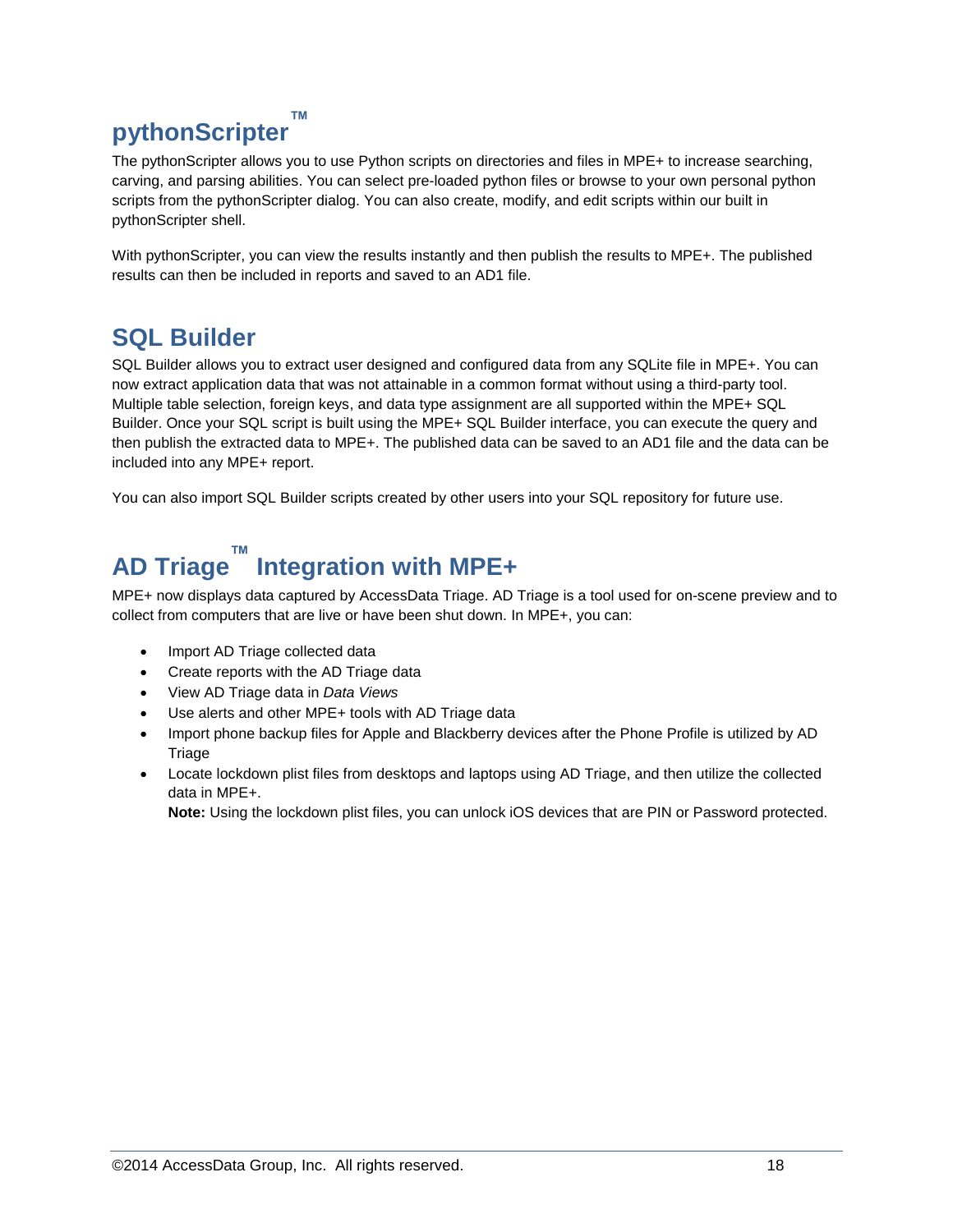# **Fixed Issues**

# **Importing**

#### **MPE+ Velocitor**

 Importing an MPE+ Velocitor image now correctly displays the import in the Most Recently Used list. (35755)

#### **Extracting/Collecting**

- Parsing a BlackBerry 9630 no longer generates a runtime error with subsequent MPE+ crash. (21063)
- Extracting SMS data using the BlackBerry IPD parser no longer crashes the parser. (30388)
- When importing and parsing an iOS 7 Encrypted Backup, MPE+ now recognizes the correctly entered password on the password dialog. (32174)
- Cancelling an iLogical connection now correctly removes the device's information from the Device Information View. (31920)
- Connecting to a screen-locked device using iLogical no longer fails on the first attempt. (31862)

#### **Viewer**

Using the Find feature in the Hex Viewer now allows you to search for Hex Values. (35840)

#### **Reports**

MMS and Email Attachment information now appear correctly in the CSV reports. (31645)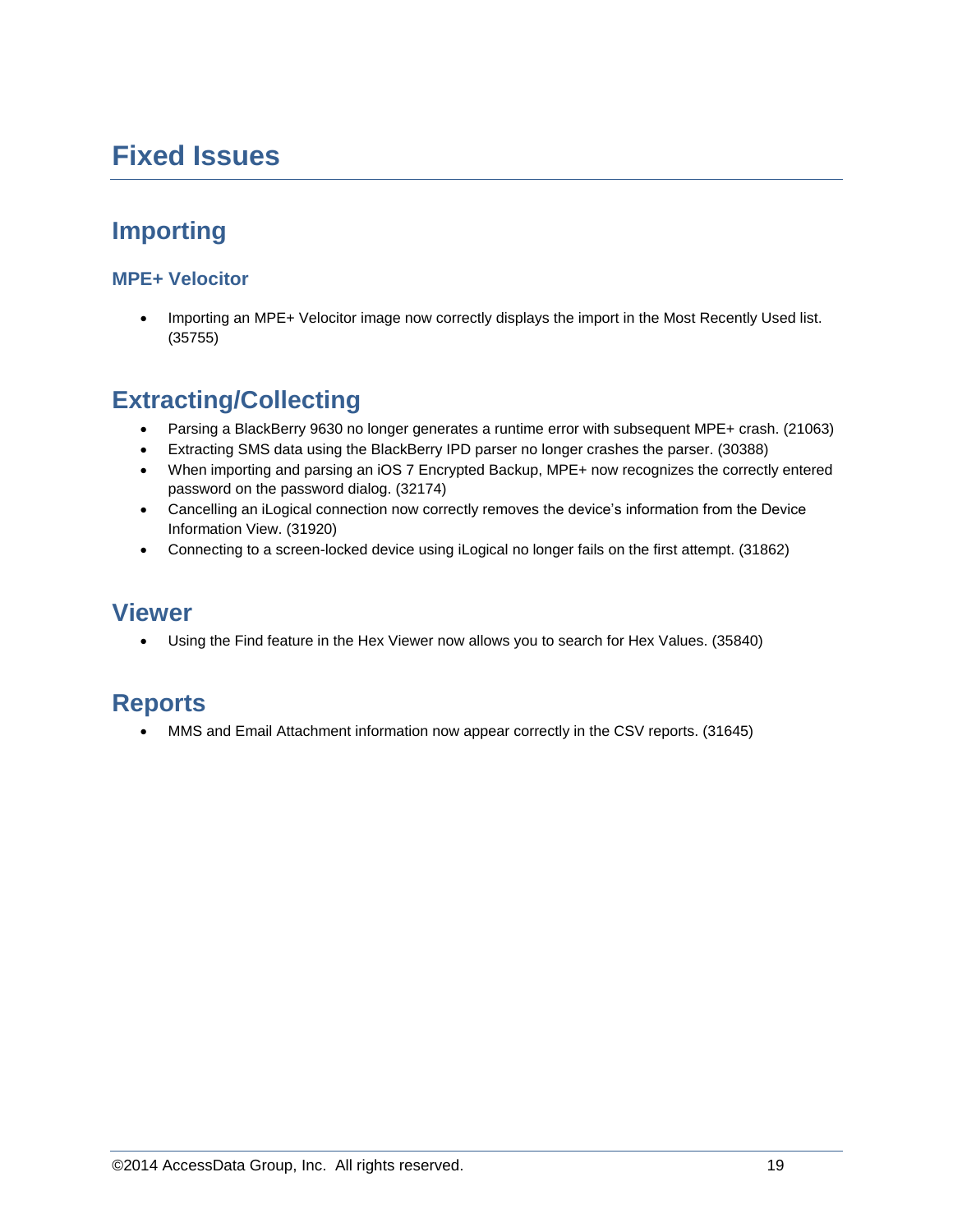# **Known Issues**

### **MPE+/FTK Compatibility**

 SMS Sent and Received timestamps from images created with MPE+, are not displayed in FTK. (33446)

## **Administration**

 When there are no iOS device files downloaded, MPE+ displays a warning that states that Apple Device Files are missing. **Workaround:** Download at least one iOS device file. (34508)

#### **Importing**

 Entering an incorrect certificate password closes the password prompt dialog and does not generate an error. (33217)

## **Extracting/Collecting**

 Using the iDEN device drivers to connect to a device attempts to install additional device drivers and fails.

**Workaround:** Open *Device Manager*, right-click the iDEN device, and click **Update Driver Software**. Browse the computer for driver software and select the option to choose from a list of drivers. Select **Show All Devices** and click **Next**. Click **Have Disk** and browse to the iDenAD folder. Select *FlashPatriot\Flash\_P2K\_Patriot.inf*, click **OK**, and then click **Next**. When the driver installs, MPE+ continues with the initial extraction. (32311)

The File System information does not extract from legacy Susteen devices. (32381)

#### **Android**

Some Nexus Physical Extractions using Android Other Physical create empty (0 byte) files. (32642)

#### **dLogical**

Contact photos do not display when extracting using dLogical. (33569)

#### **iOS**

- You cannot append newly parsed data to existing Data Views. (34180)
- Mobile Device Management software that does not allow an iOS device to perform a backup fails when Apple Mobile Backup is selected.

**Workaround:** You can obtain data using the **Extended User Databases** selection. (32204)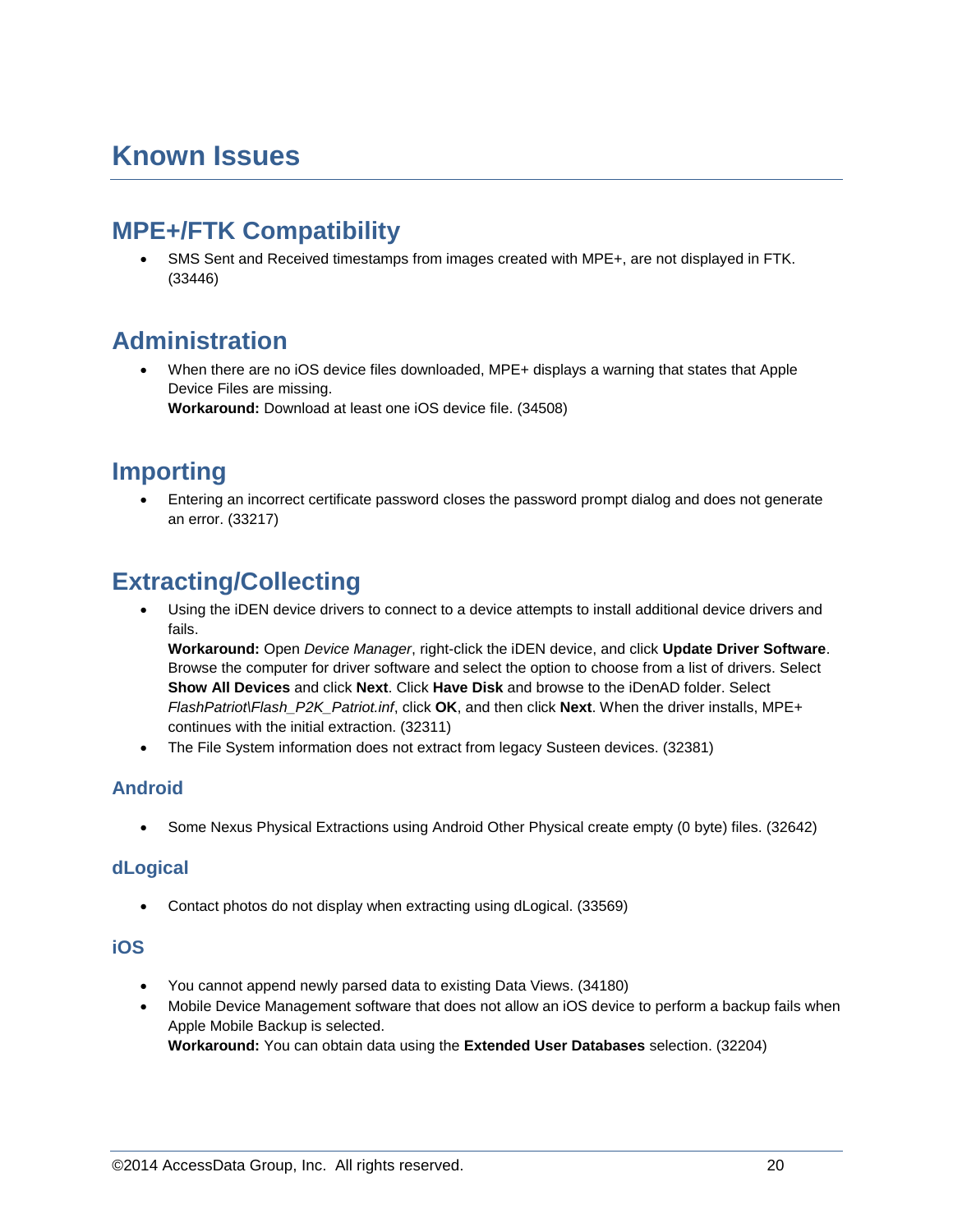#### **BlackBerry**

 Clicking **Cancel** when connecting to a Blackberry device (using the **Blackberry > Generic** Device Option) does not cancel the operation. (33741)

#### **Parsing**

- At times, MPE+ displays double the actual carving data. (32900)
- MPE+ stops responding when attempting to *Parse for Deleted Data* a file without an extension. (33617)

### **Reviewing**

- Date/Time may display incorrectly due to MPE+'s date/time conversion process. (34034, 34114)
- With Android devices, the Number of Times Contacted information on the Call History tab is unreliable. (34432)

#### **pythonScripter**

- Clicking **Clear** does not purge the data from the console. (33444)
- The pythonScripter view is unable to display Unicode. (35701)

#### **SQL Builder**

- The SQL Builder does not recognize SQL databases imported over a network. **Workaround:** Copy the database import file to a local drive before importing. (33981)
- Importing a saved query does not validate that the database has the required tables and columns. (34766, 34794)

#### **Viewer**

- Some audio files extracted using dLogical do not open in the *Natural Viewer*. (33605)
- The *Natural Viewer* does not display HTML containing script tags when *Active Scripting* is enabled in Internet Explorer 10 or later. **Workaround:** Disable *Active Scripting* in Internet Explorer before opening MPE+. To disable Active Scripting in Internet Explorer, click **Settings**, **Internet Options**, and click the *Security* tab. Click **Custom Level** and disable *Active Scripting*. (34319)
- Resizing the MPE+ window while displaying the Hex viewer dialog does not properly resize the Hex viewer pane. (32897)

#### **dSOLO**

The Conversation View's Date/Time stamp is missing from dSOLO collected SMS data. (34013)

#### **Reports**

- The *Print Report* Dialog does not format correctly on low resolution screens, obstructing the **Investigator Information** and **Close** buttons. (33509)
- The *Summary* field displays in a different font and size than the other report fields. (33879)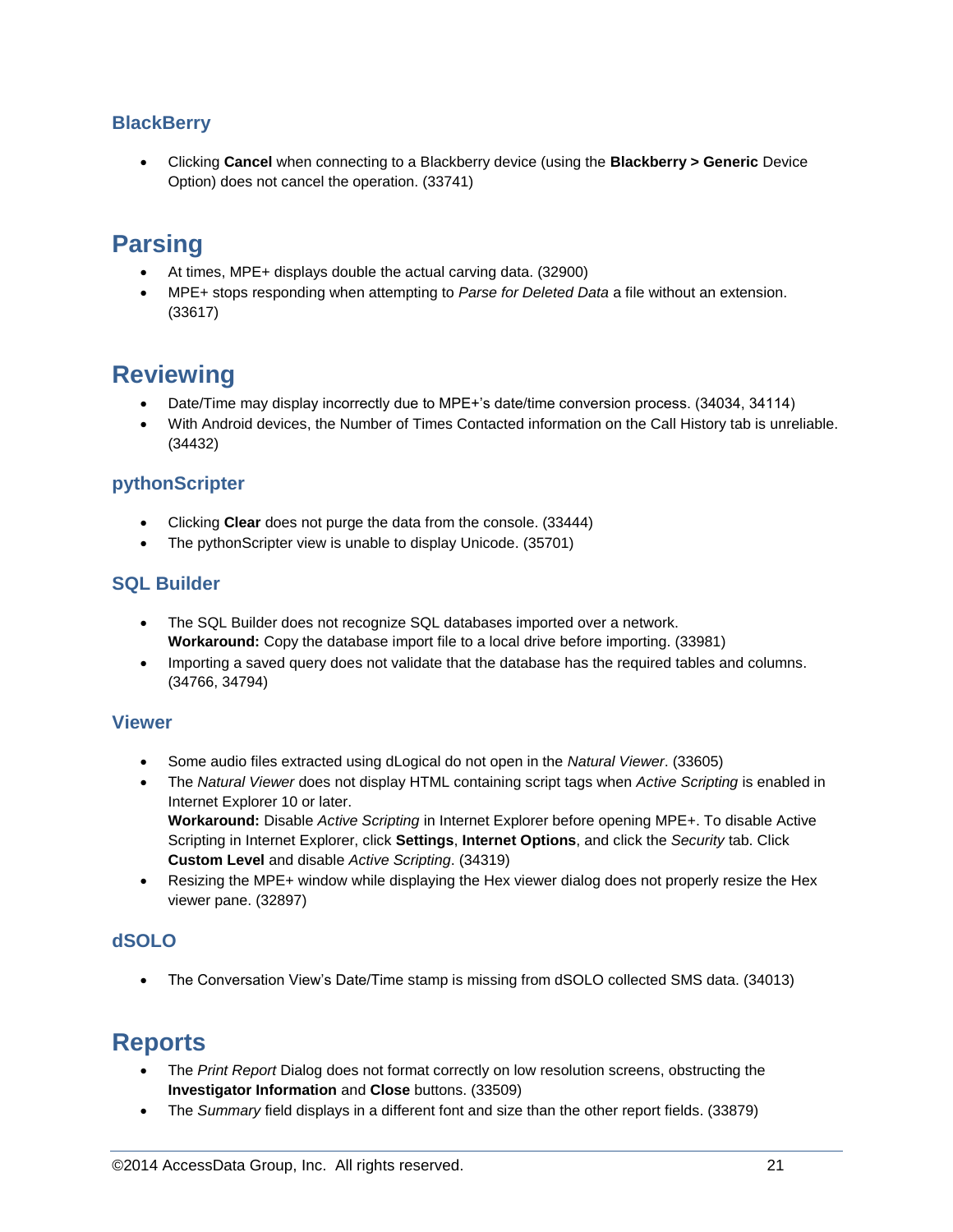- Changing a report's orientation to landscape does not change the data's orientation. (34759)
- Carved and Media Image file hashes are not included in PDF reports. (34767)
- Image file hashes are not included in XML reports. (34768)

## **Triage**

- The **Import from a Triage Device** option does not import the Item Count in:
	- o The *DNS Cache Data View* (34628)
	- o The Microsoft Management Console History (34631)
- The *IP Config Data View* displays even when there is no IP Configuration data to display. (34649)
- The **Import from a Triage Device** option does not import *Network Adapter* data even when there is *Network Adapter* data available. (34652)

# **Comments?**

AccessData values feedback from customers. Please contact us a[t support@accessdata.com](mailto:support@accessdata.com) or send documentation issues to documentation@accessdata.com.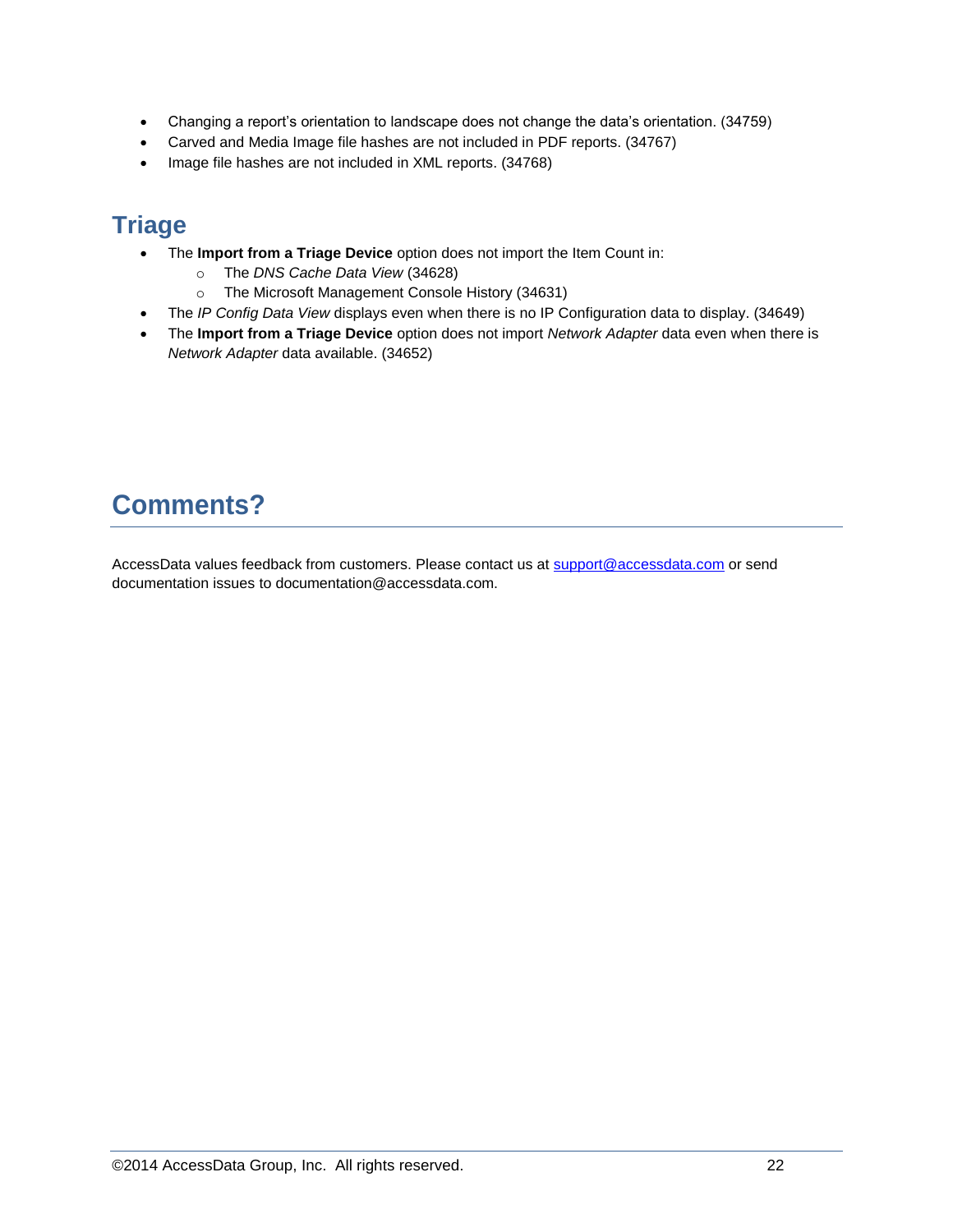# Mobile Phone Examiner Plus 5.4 Release Notes

Document Date: 09/19/2013

# **Introduction**

These release notes cover any important information, new and improved features, and current fixed or known issues for AccessData Mobile Phone Examiner *Plus* (MPE+) 5.4. Please note that all known issues published under previous release notes still apply until they are resolved and listed under "Fixed Issues."

# **Important Information**

- Don't forget to register your copy of MPE+! Registering MPE+ allows you to keep up with all of the MPE+ release notes and product updates. Registration also allows you to receive important MPE+ product announcements. To register, open the *Settings* menu, click **Registration**, and complete the registration dialog.
- In the Device Selection dialog, an iOS phone list no longer displays in the *Model* menu with Apple selected in the *Manufacturer* menu. The only model option for Apple devices is now called **iLogical Device**. MPE+ automatically extracts from supported Apple devices when you select the iLogical Device option. To view a list of supported Apple devices, visit the AccessData website: <http://www.accessdata.com/products/digital-forensics/mobile-phone-examiner>

# **New and Improved**

### **iTunes Requirement**

MPE+ no longer requires iTunes for logical extractions. This change eliminates previous conflicts when collecting from Apple devices using various iTunes versions. iTunes may reside on the same examination computer as MPE+ but is no longer needed for MPE+ collections.

### **iLogical Device Option**

The new iLogical device option allows MPE+ to collect from all Apple iOS devices beginning with version 1.0 up to the current iOS version. It can also collect from many extended sources of data beyond what most logical products deliver. In MPE+, the iLogical device is now the only option in the *Model* menu when selecting Apple in the Manufacturer menu. When you select this option, MPE+ automatically extracts information from supported Apple devices. For a list of supported Apple devices, visit the AccessData website: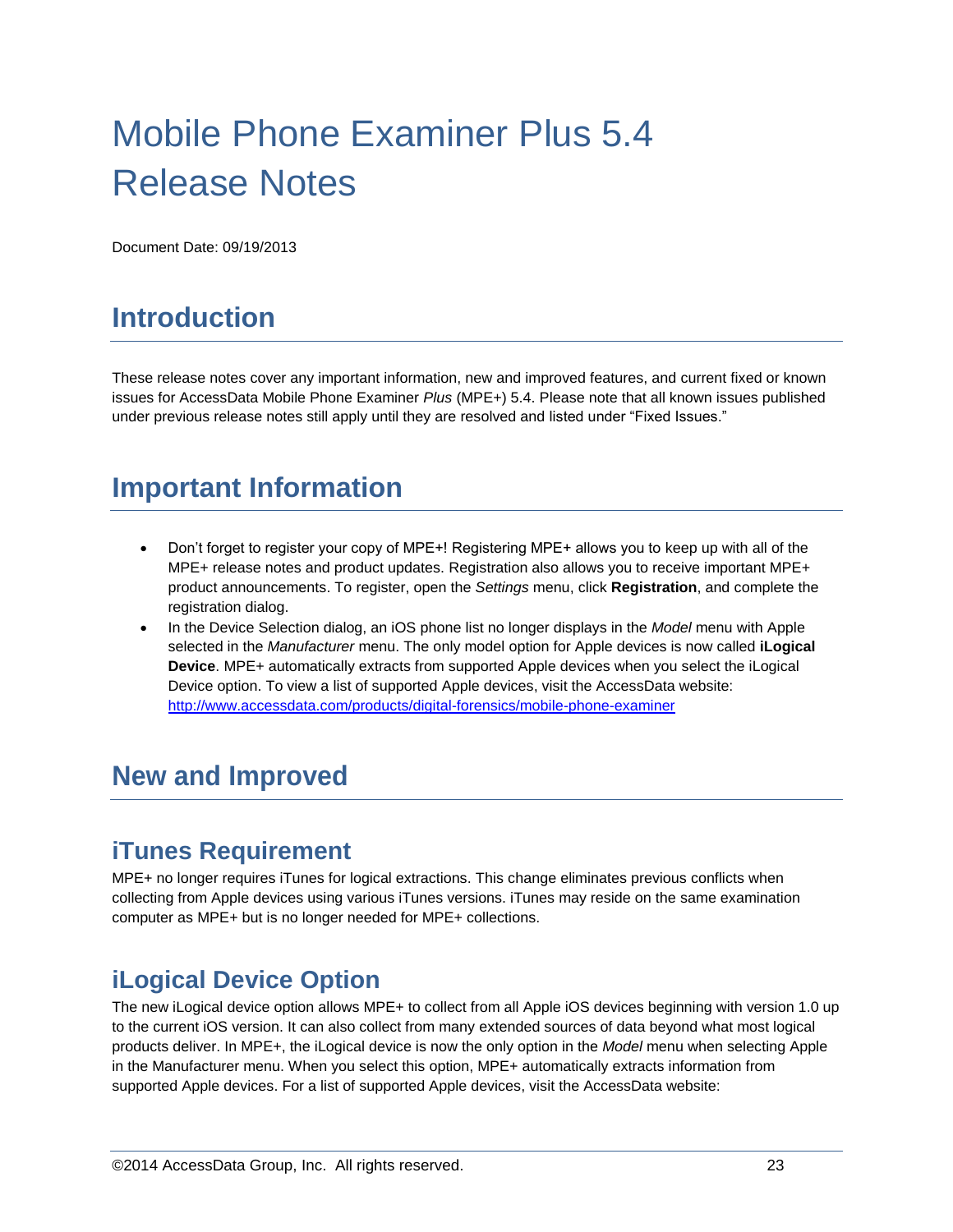#### <http://www.accessdata.com/products/digital-forensics/mobile-phone-examiner>

On locked devices, you can enter the password or provide an existing pairing record that may be located on a computer to which the device was synced. MPE+ will auto-detect what information is available. If the device is unlocked and the device has encryption enabled via iTunes, MPE+ can still extract selected data from the device if the passcode for iTunes is unknown.

This information may include:

#### **Apple Backup Service**

- This collects standard user data such as: browser history, contacts, call history, SMS, etc.
	- $\circ$  You can only collect this information if the device is unlocked and you know the iTunes password (if it has been set on the device).

#### **Application Network Usage and Diagnostics**

- This collects basic network and device information such as: a list of applications installed on the device, model, serial number, iCloud conflict information, etc.
	- $\circ$  You can collect this information even if the device is encrypted with an iTunes password and you do not know the password.

#### **Device Diagnostics**

- This collects low-level phone information such as: battery cycle, IORegistry path, etc.
	- $\circ$  You can collect this information even if the device is encrypted with an iTunes password and you do not know the password.

#### **Extended Third-Party Application Data**

- This collects all caches and databases related to each App Store application on the device, including user credentials, databases of friends, accounts, etc.
	- $\circ$  You can collect this information even if the device is encrypted with an iTunes password and you do not know the password.

#### **Extended User and System Databases**

- This collects detailed logs and databases residing on the phone such as: screenshots of suspended applications, activation and pairing records, address book, voicemail stored on the device, etc.
	- $\circ$  You can collect this information even if the device is encrypted with an iTunes password and you do not know the password.

#### **User Media Folder**

- This collects the user's entire media folder, including iTunes music, photo reel and album, personal recordings, etc.
	- $\circ$  You can collect this information even if the device is encrypted with an iTunes password and you do not know the password.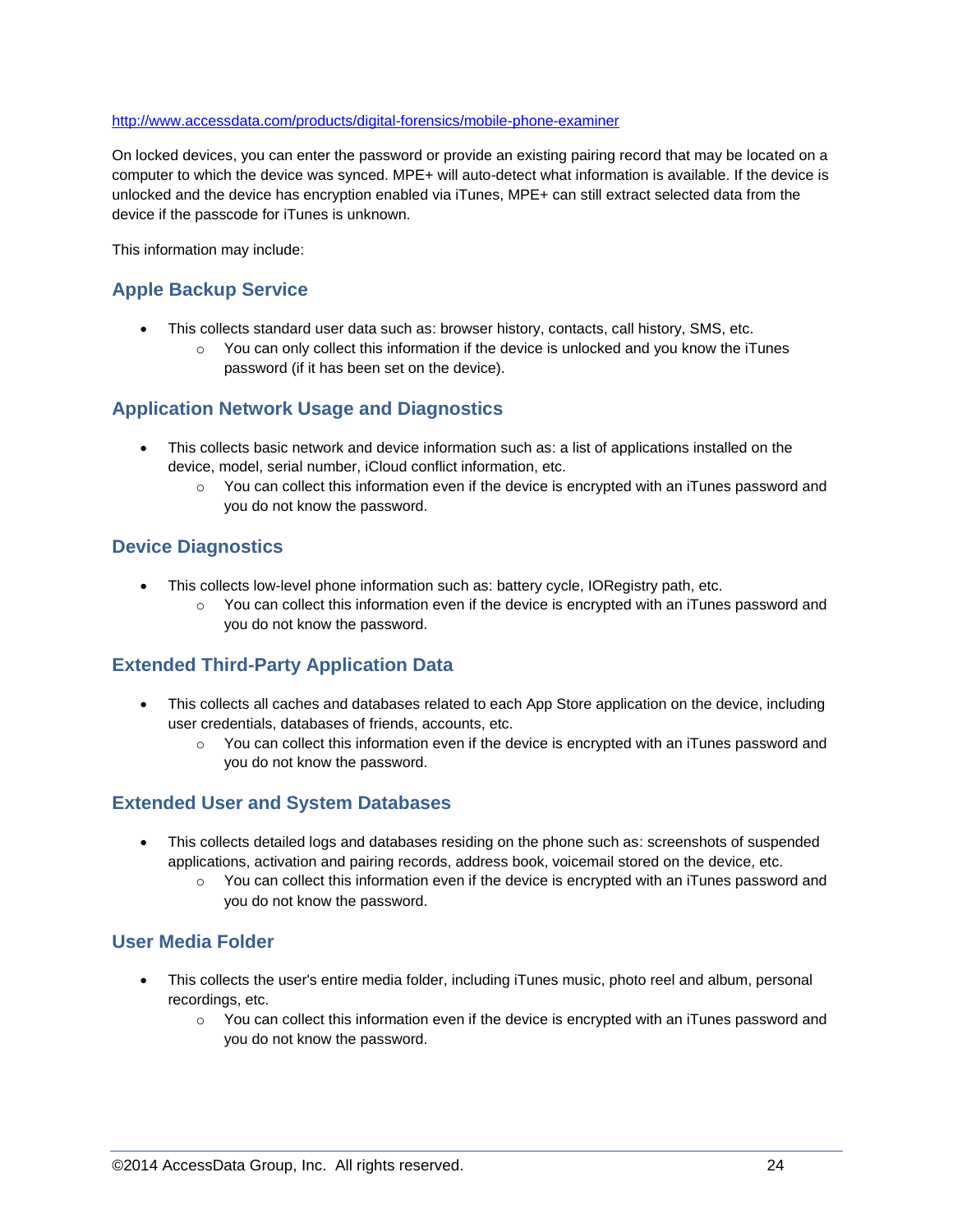#### **Entire File System**

- If a jailbreak tool is installed on the device, the entire file system for the device will populate in MPE.
- This includes all raw data, email, etc.

(**Note:** See the MPE+ User Guide for a full list of information collected using the iLogical device option.)

#### **Support for iOS 7**

MPE+ now supports collections from devices using Apple iOS 7.

#### **Processing Speed**

Processing speeds have improved significantly. In many cases, speeds are six times faster than early versions of MPE+.

#### **Mass Storage**

The **Create Image** button is now called **Mass Storage** to better clarify the button's function. This button allows you to collect physical data from mass storage devices, including:

- SD cards
- Flash Drives
- Hard Drives
- And so forth

# **Fixed Issues**

### **Installation**

After installation completes, the MPE+ *Home* window displays. (30697)

#### **Extracting/Collecting**

Extracting Corrected Text now displays the correct Auto Text Occurrence count. (10499)

# **Parsing**

- MPE+ now displays MMS data correctly when one or more messages contain multiple recipients. (30099)
- Android parser no longer duplicates email data in the *Data View*. (31647)
- Fixed the issue where the *Data View* did not display after parsing an Address Book using the iOS parser. (30801)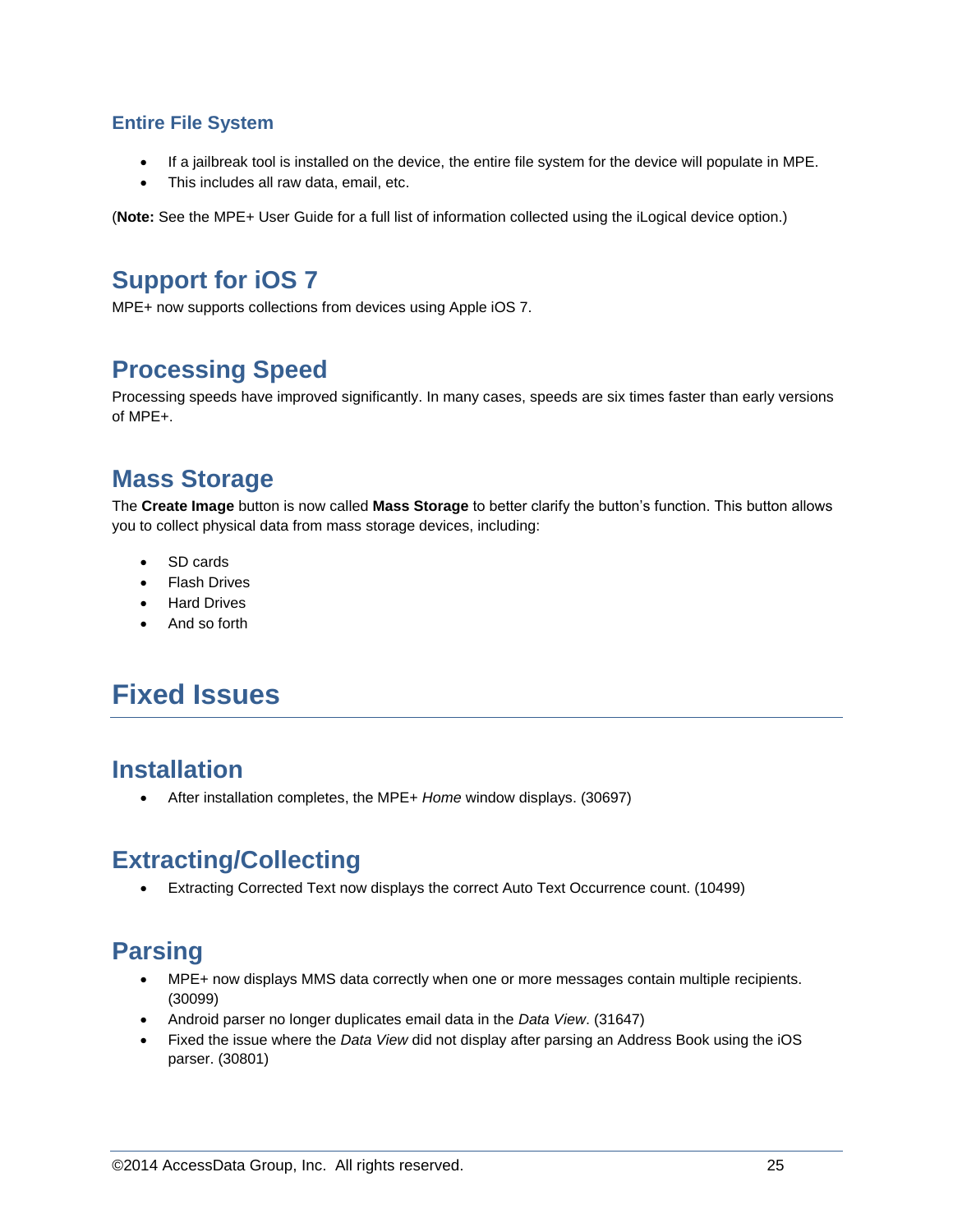### **Importing**

• Importing an image and clearing the cache now correctly clears the cache. (30579)

#### **Reports**

- Corrected report headings to match the Data View window in MPE+, including:
	- o Changed "Phonebook" heading in report to "Contacts"
	- o Changed "Emails" heading in report to "Email"
	- o Changed "User Dictionary" in report to "Dictionary" (31144)

# **Known Issues**

- MPE+ does not support iOS 3 backup encryption. (31098)
- Using the automatic iOS parser for the Mobile\Applications directory fails. Workaround: Manually parse the Mobile\Applications directory. (31585)

# **Comments?**

AccessData values feedback from customers. Please contact us at [support@accessdata.com](mailto:support@accessdata.com) or send documentation issues to documentation@accessdata.com.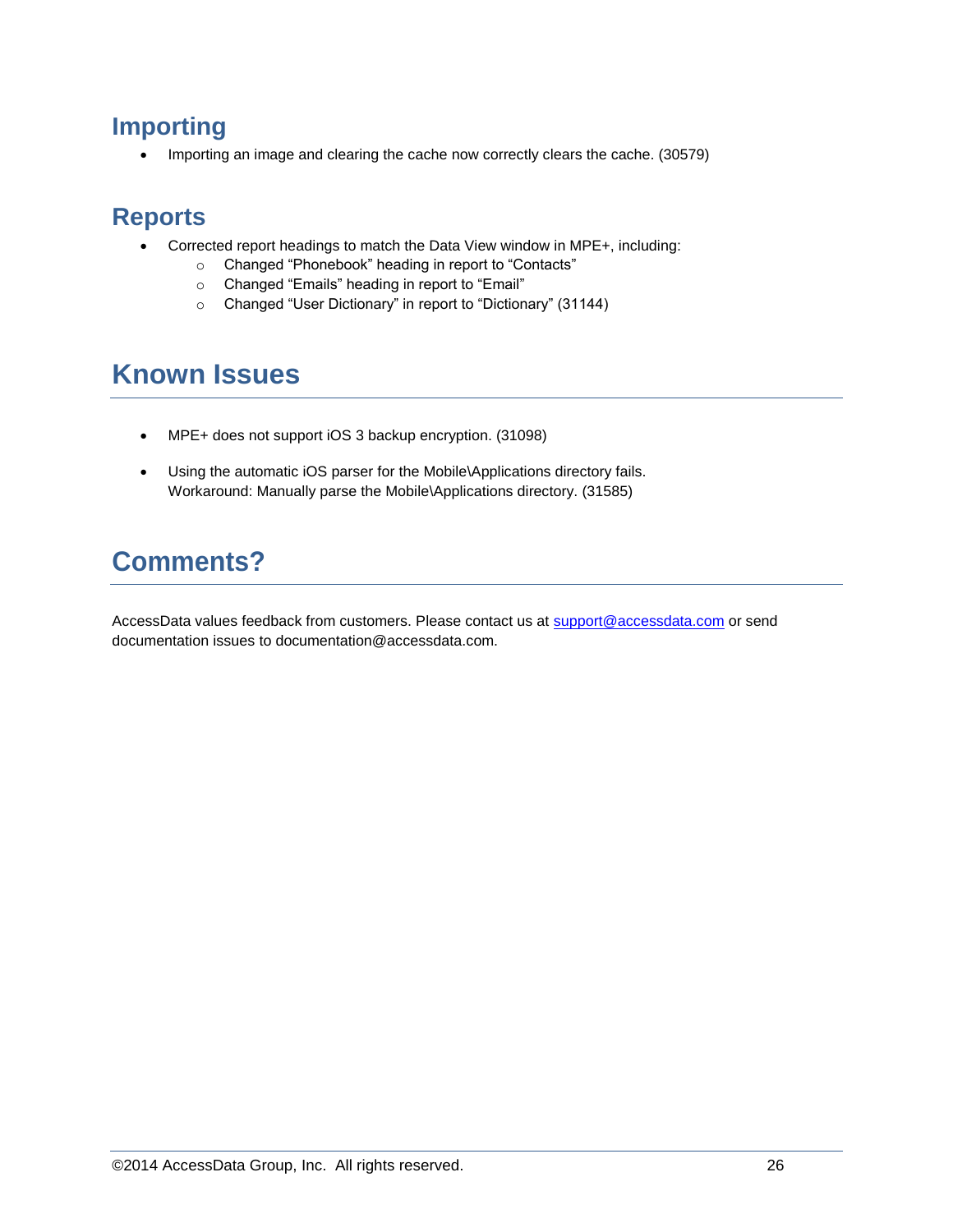# Mobile Phone Examiner Plus 5.3.4 Release Notes

Document Date: 8/20/2013

# **Introduction**

These Release Notes cover important information, New and Improved, and fixed/known issues for AccessData Mobile Phone Examiner *Plus* (MPE+) 5.3.4. Please be aware that all known issues published under previous release notes still apply until they are resolved and listed under "Fixed Issues."

# **Important Information**

Don't forget to register your copy of MPE+! Registering MPE+ allows you to keep up with all of the MPE+ release notes and product updates. Registration also allows you to receive important MPE+ product announcements. To register, open the *Settings* menu, click **Registration**, and complete the registration dialog.

# **New and Improved**

#### **Data Views**

 MPE+ now includes a new database column in the Phonebook and Calendar views. The database column displays which database source is associated with that particular phonebook or calendar.

# **Fixed Issues**

#### **Installation**

Installing device drivers no longer cause the install to hang. (10364)

### **Extracting/Collecting**

- Fixed the issue where MPE+ was hanging during initialization while connecting to Extraction Agents. (28353)
- Fixed the issue where the Manufacturer field was not resetting after an extraction. (28649)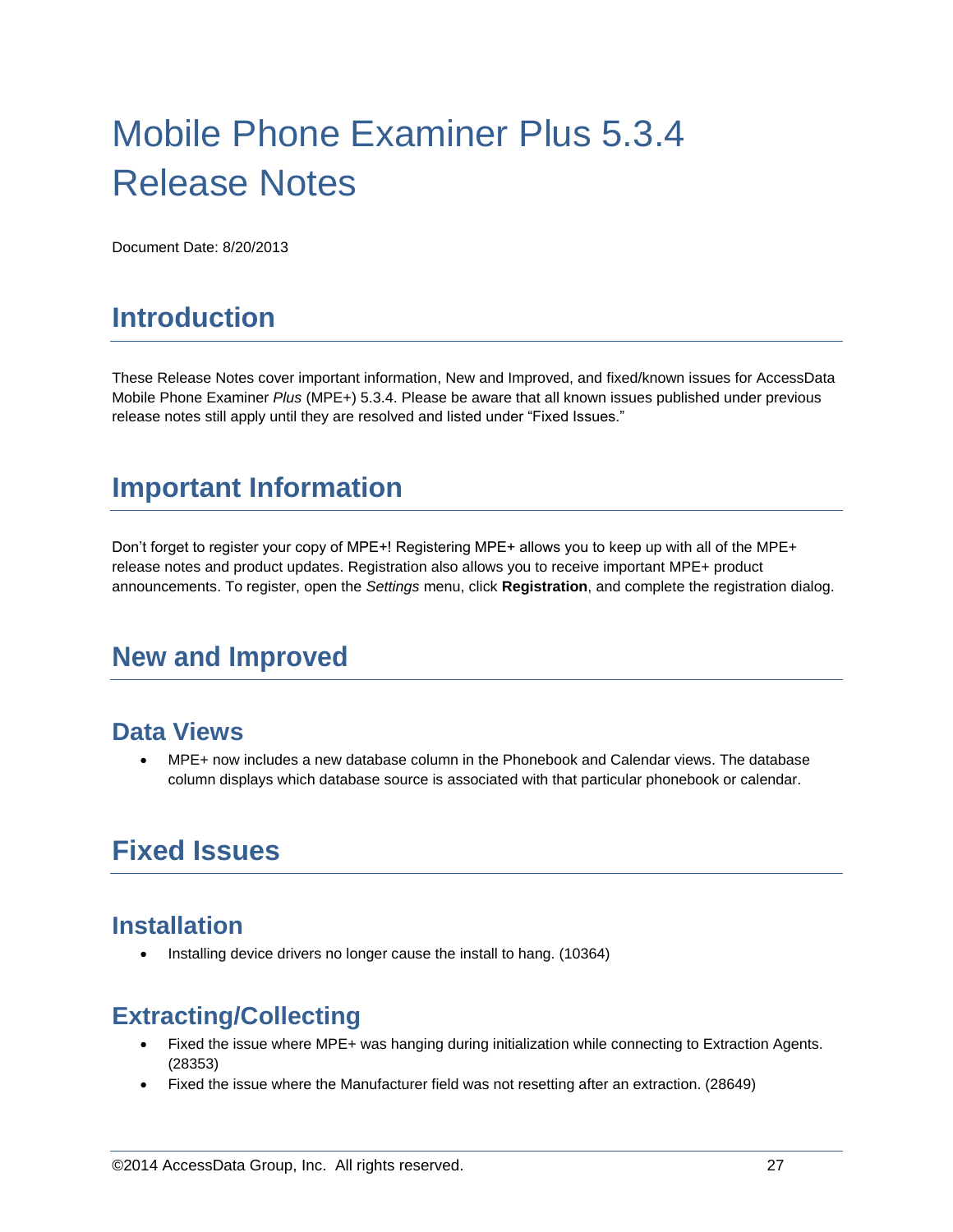## **Encrypting/Decrypting**

- Entering an incorrect certificate password (or entering no password) no longer displays an exception error when encrypting or decrypting an image. (26257)
- Importing an encrypted AD1 file now prompts you to enter the password for the file. (28727)

### **Reports**

Removed the black boxes that surrounded the Investigator Information. (28506)

#### **CSV**

- Fixed the issue where Additional Contacts information was missing from the CSV reports. (28602)
- Fixed the issue where all MMS and email items were displayed in the CSV reports regardless of which items were selected or deselected specifically for the report. (28605)

# **Known Issues**

- Manually parsing the IPD file on a BlackBerry does not display any PIN messages. (28472)
- IPD files parsed in a BlackBerry live extraction may contain less data than parsing the BlackBerry Desktop Manager backup of the same device. (23841)
- Some contacts are not being extracted from Android devices. (28557)
- The Find in File option is opening the File System Data View and not the file indicated in the Find in File search. (28696)
- Cancelling a SIM extraction still extracts and displays the device's information in the Data Views window. (28922)
- When deactivating All Alerts, MPE+ is not clearing the alert hits from the Parsed Deleted Data page. (28928)
- Opening an AMR file in the Natural Viewer displays the file in HTML. AMR files should open a media player in the Natural Viewer. (29014)
- In the Assert Select Destination Image Type View, the Close Window button (Red X) does not work. (28594)
- Reports: Break lines are separating Contact Additional Information when they should be separating the entire contact. (28551)

# **Comments?**

AccessData values feedback from customers. Please contact us at [support@accessdata.com](mailto:support@accessdata.com) or send documentation issues to documentation@accessdata.com.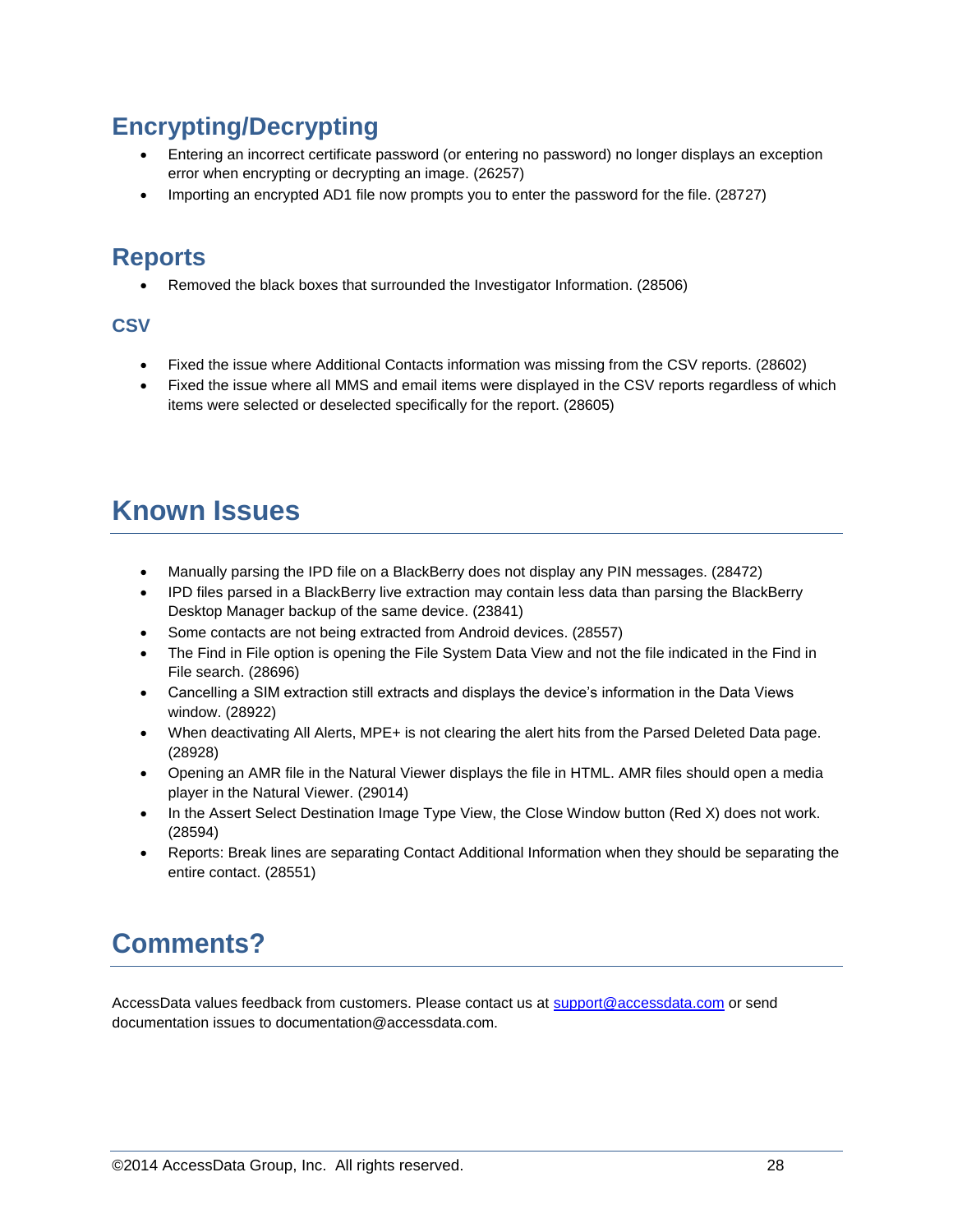# Mobile Phone Examiner Plus 5.3.3 Release Notes

Document Date: 7/16/2013

# **Introduction**

These Release Notes cover important information, New and Improved features, and fixed/known issues for AccessData Mobile Phone Examiner *Plus* (MPE+) 5.3.3. Please be aware that all known issues published under previous release notes still apply until they are resolved and listed under "Fixed Issues."

# **Important Information**

Don't forget to register your copy of MPE+! Registering MPE+ allows you to keep up with all of the MPE+ release notes and product updates. Registration also allows you to receive important MPE+ product announcements. To register, open the *Settings* menu, click **Registration**, and complete the registration dialog.

# **New and Improved**

### **Extraction**

- MediaTEK Android devices are now supported in MPE+ using the Android and Generic selection. (22899)
- You can now create an image from any available drive type in MPE+ using the Mass Storage option from the Devices group in the Main menu. This feature allows you to now create full physical images of media cards, hard drives, and any other mass storage device. (22695)

#### **Import**

- AccessData Encrypted images can now be analyzed from MPE+ using the **Import Image** function. (24597)
- This version of MPE+ allows you to import any AD1 file created by any AccessData product thus allowing you to parse, analyze, and recover data from any digital device. Prior releases of MPE+ only allowed the ability to import images created with MPE+. (23727)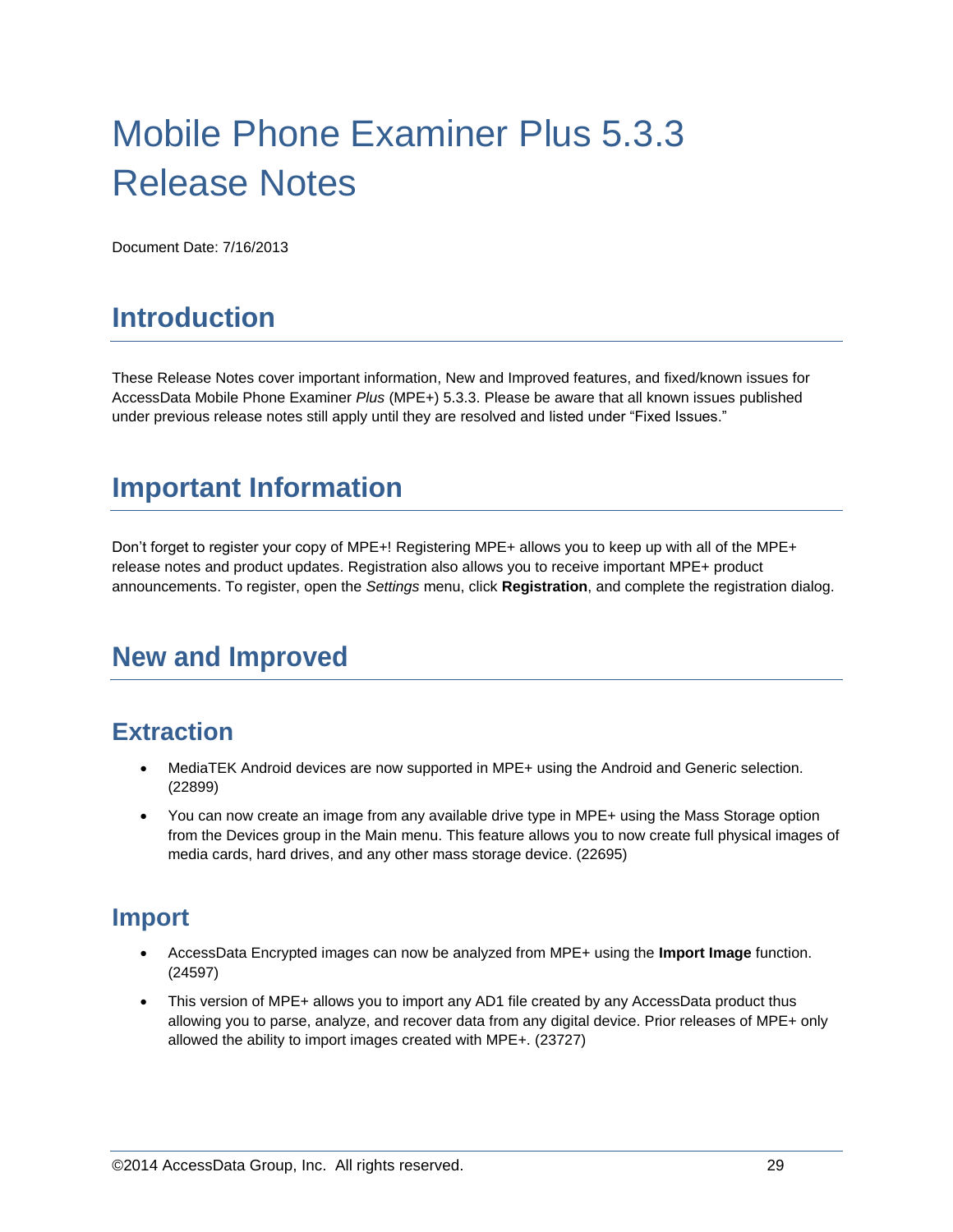## **Parsing**

 An update to MPE+'s automated Android parser now allows auto parsing of call history logs from Samsung Galaxy Devices when call logs are not stored in standard files. (23831)

### **Data Views**

- SMS messages from any device can now be displayed in "Conversation Mode". This mode displays data in the familiar threaded conversation view used in the Android and iOS environments. With MPE+'s *Conversation Mode*, it is easy to follow an SMS conversation by viewing the SMS data from any device. (26063)
- You can convert any text within the MPE+ natural view to its native Unicode format with a context menu toggle. To access the context menu, right-click in the natural view and select the Unicode type. (22895)
- When a physical image of a mass storage device is imported into MPE+, you are notified if folders and/or files are deleted. MPE+ displays deleted folders/files with a red "X" on the folder and/or file. MPE+ also dims folders that do not contain files. This allows you to quickly review data and bypass empty folders. (26334)

## **Alerts**

You can now run Alerts directly from the Alerts Manager with the new **Run Alerts** button located on the Alerts Manager page. (21060)

## **Quick Links**

Previously imported folders now display in the *Recent Files* section in *Quick Links* on the Home Menu. If a folder has been imported as evidence, you can now select that folder from *Quick Links* to re-import the evidence. (18049)

## **Translated Version**

Using the AccessData Language Selector, you can now switch MPE+ to use the following languages:

- French
- Brazilian Portuguese
- Russian
- Swedish
- Korean
- Turkish
- Spanish (International core)
- German
- Japanese
- Dutch
- Italian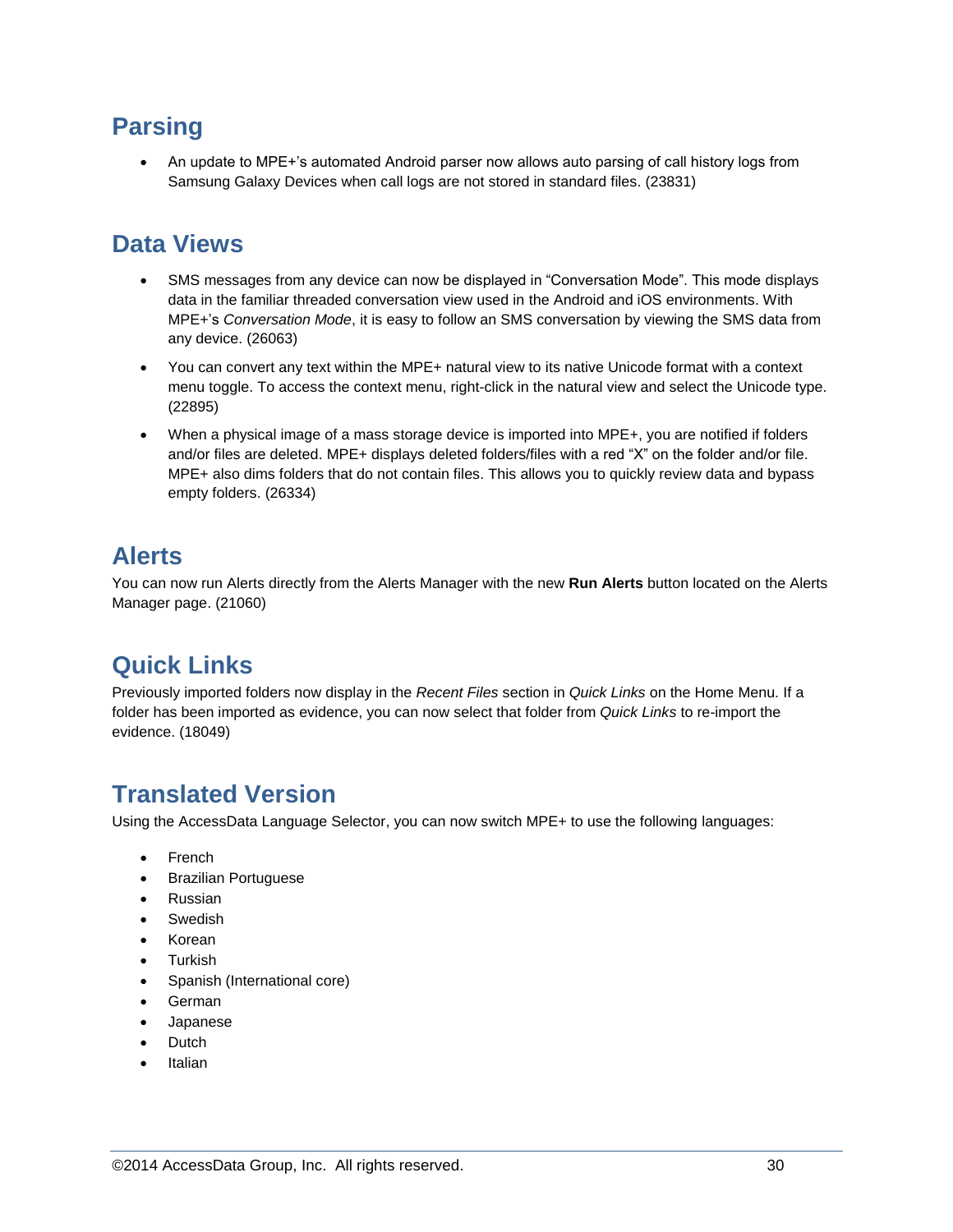# **Fixed Issues**

### **Installation**

- When installing on Windows XP, the installer no longer prompts to download .NET 2.0. (7428)
- The MTK drivers now install correctly on Windows XP and Windows 7, 32-Bit systems. (9100)
- Deselecting Windows Mobile Device Center now correctly skips installing the Mobile Device Center. (9782)
- On a new install, the **Internet Access Enabled** checkbox is checked by default in the Settings window. (24462)
- Installing a Samsung driver now displays the correct install percentage on the progress bar. (22736)
- Fixed the issue where MPE+ would not start after installation when Windows User Account Controls (UAC) was activated.

# **Licensing**

• The MPE+ Essentials license is now working for International users. (26601)

## **Drivers**

• Added the missing ZTE Score X500 driver to ZTE Android driver pack. (13121)

## **Extracting/Collecting**

- MPE+ now clears the Hex Interpreter of previously imported Hex information on a new extract or import. (10159)
- When prompted for a password on a Blackberry, entering an incorrect password will prompt you to reenter the correct password. (17846)
- Fixed the "Unknown Error 1000" when connecting with:
	- o Samsung Galaxy Note II/SPH-L900 (23262)
	- o HTC Wildfire S (23598)
	- o Motorola i867 (25948)
- MPE+ now extracts all contacts on a Samsung Galaxy Y. (23868)

# **Parsing**

- Fixed the issue where you could not parse an encrypted iTunes Backup. (10244)
- MPE+ now displays all fields parsed from an iOS device. (10502)
- When using the Import Folder feature, the iOS parser no longer crashes MPE+. (12492)
- Fixed the issue where the User Directory Database was not found during a parse. (12607)
- MPE+ no longer creates columns for non-existent data and extracts the appropriate columns when parsing from an iOS device. (12800, 12801)
- The parser no longer interprets a "0" in the date field of the database to be "1/1/1970" in MPE+. (13325)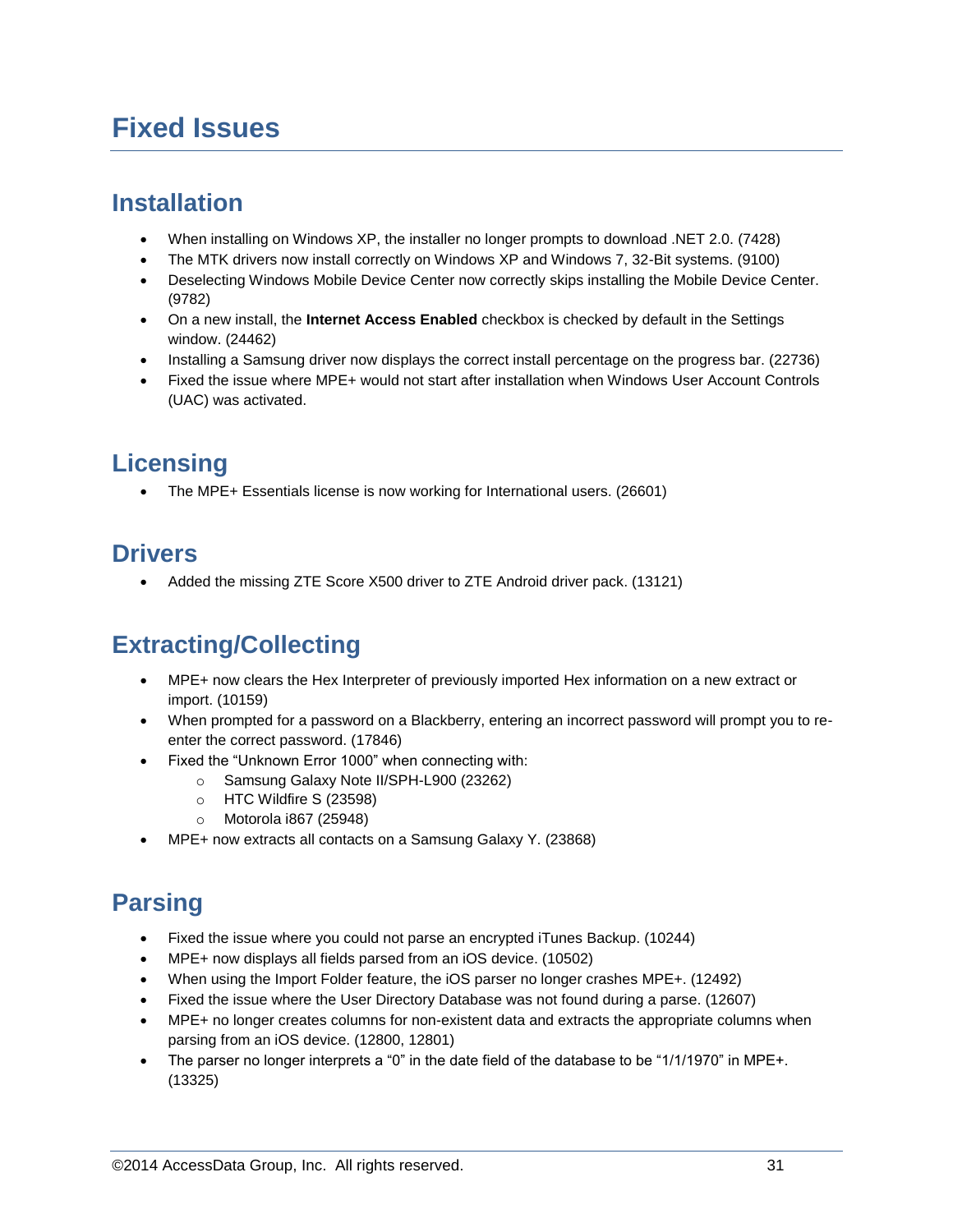- Fixed the issue where auto-parsing for deleted items was not finding SMS and Call History data. (13565)
- MPE+ no longer shuts down when attempting an iTunes Backup parse. (25128)
- Fixed the issue where parsing contacts failed on a Blackberry device. (21867)

#### **Data Views**

- Birthdays of contacts now display in the *mm/dd/yyyy* format. (10559)
- The *Call History* from an iOS device now displays the call's direction accurately. (13424)
- With the Natural Viewer, MPE+ now recognizes files by the file's header and not its extension. (14596)
- Added the "Nickname" field to Data View for Blackberry extractions. (21731)

#### **Alerts**

 Enabling/Disabling **Auto Filtering** from the Alerts Manager Toolbar now saves the change and does not reset to the default on an exit. (24299)

#### **Reports**

- Fixed the issue where large reports never completed. (17201)
- Fixed the issue where the Path field was missing from the PDF report. (22200)
- Fixed the formatting problem with Freespace column headers. (22297)

#### **Quick Print**

- Fixed the issue where the header for bookmarks was labeled "URL's". (13770)
- Fixed the issue where instant messages and email cache path were missing. (14364, 14388)
- Fixed the issue where the Location Log Data was labeled "Corrected Text". (14401)
- Fixed the issue where PIN data was replaced with Calendar data. (14648)

#### **Quick Print CSV**

- Fixed various file names in the report to match the correct files. (14426)
- Created one column for "Text Typed" and removed "Corrected Text". (14430)
- Removed duplicate column headers that occurred with MMS, Phonebook, and Email data. (14604, 14617, 14656)

#### **Tablet**

• The Tablet reporting feature is now working correctly. (18585)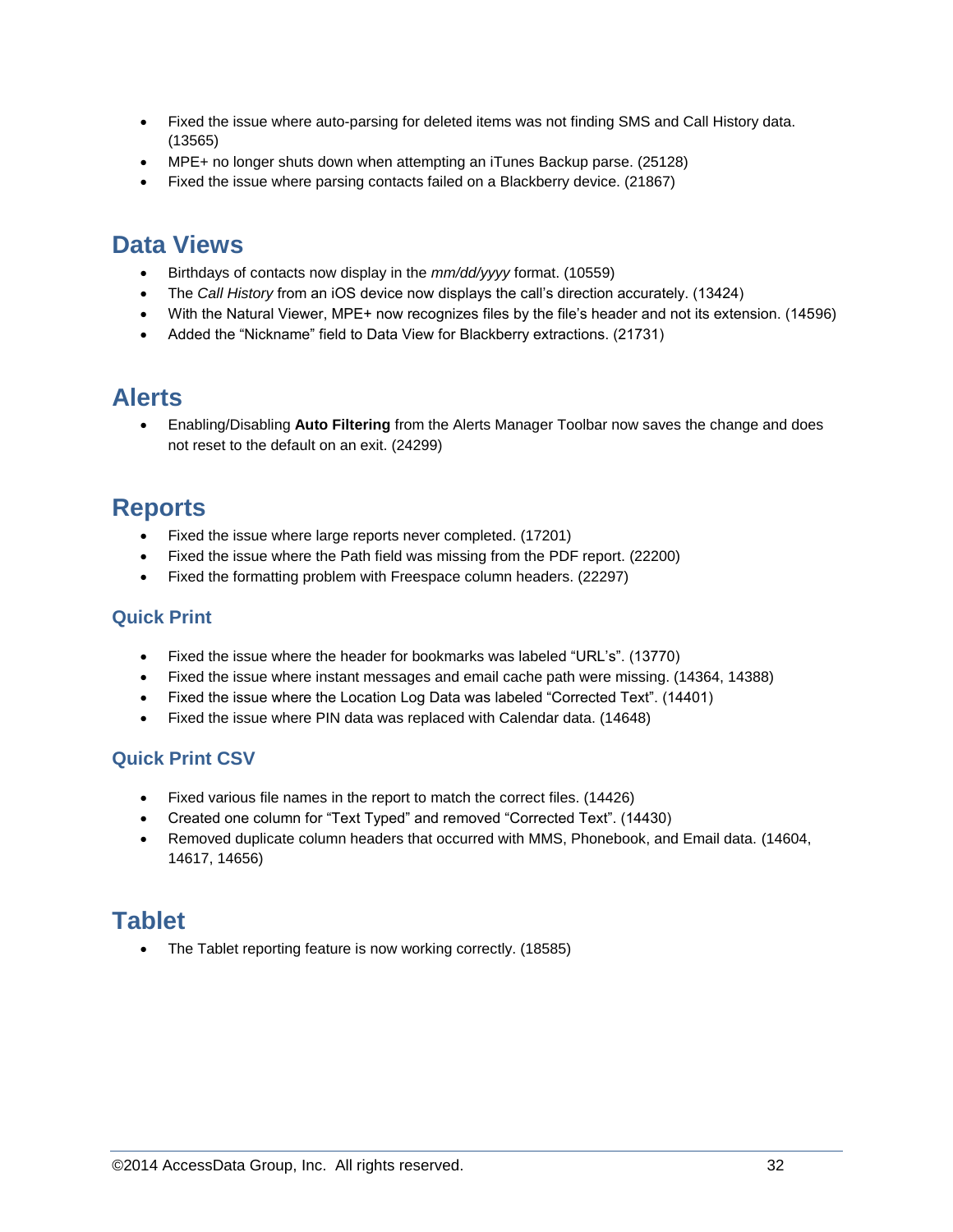# **Known Issues**

- Carving a large amount of data may cause the Data Carve process to hang. (14971)
- Extracting *Corrected Text* may not display any data in the **Data View > Corrected Text/Auto Text** window. (22441)
- Importing/exporting the same AD1 file results in a different MD5 hash results due to a sorting issue in MPE+. (25583)
- Entering the wrong password when creating an image using a certificate crashes MPE+. (26166)

# **Comments?**

AccessData values feedback from customers. Please contact us at [support@accessdata.com](mailto:support@accessdata.com) or send documentation issues to documentation@accessdata.com.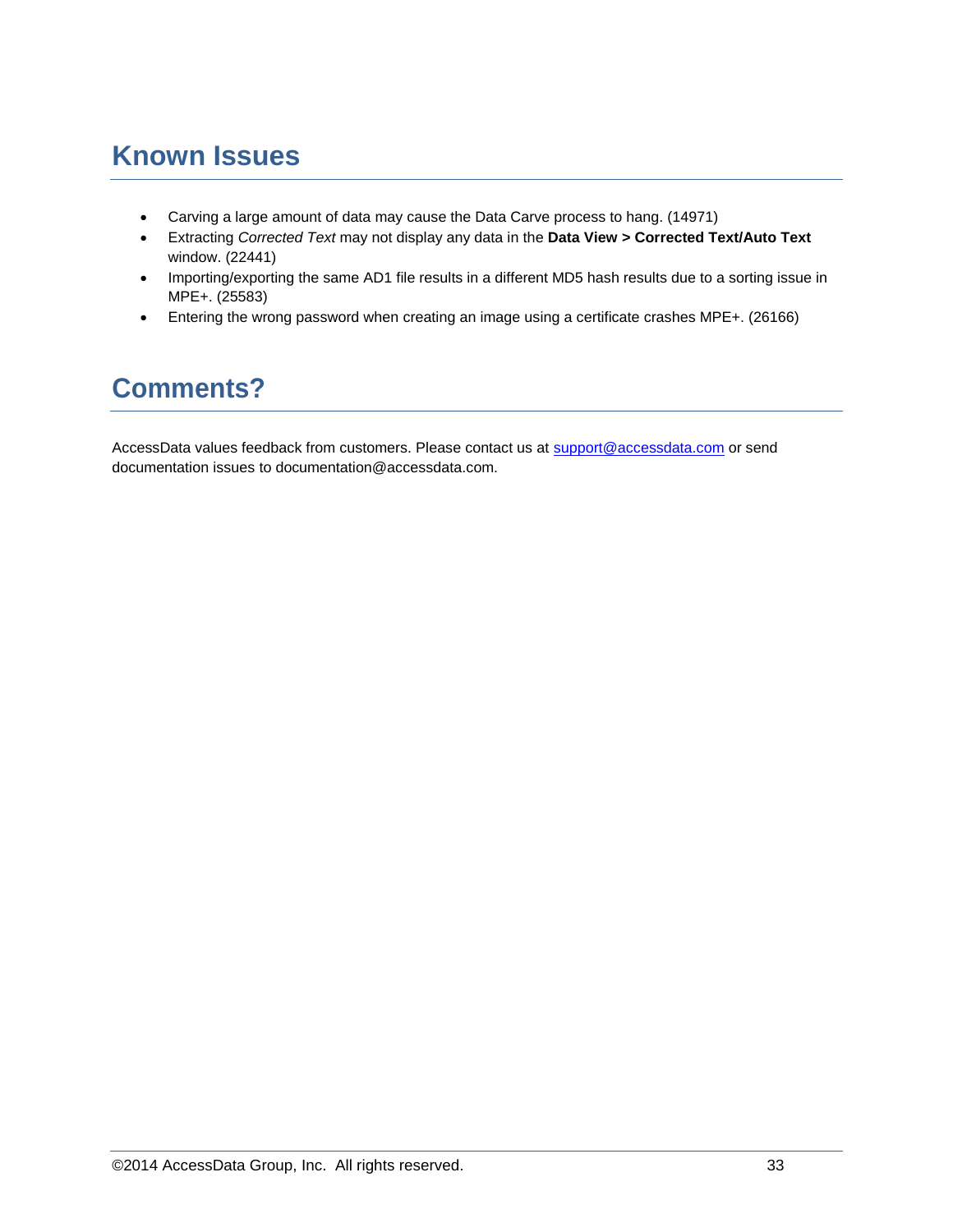# Mobile Phone Examiner Plus 5.3.2 Release Notes

Document Date: 5/31/2013

# **Introduction**

These Release Notes cover important information and fixed/known issues for AccessData Mobile Phone Examiner *Plus* (MPE+) 5.3.2. Please be aware that all known issues published under previous release notes still apply until they are resolved and listed under "Fixed Issues."

# **Important Information**

When Windows 8 Defender is updated to the latest definitions, Defender may quarantine some parts of MPE+ located in the *%appdata%\AccessData\dp* folder. These quarantines will block some Android extractions.

To avoid this issue, add the *%appdata%\accessdata* folder to the Windows Defender (or other antivirus program's) exception list.

# **New and Improved**

#### **Installation**

During the installation of device drivers, MPE+ now automates the process of driver installation and bypasses the need for user intervention. This will significantly increase the speed of MPE+'s installation process.

### **Extraction**

- You can now select RFS file types when selecting image types from the filtered file types.
- The Android agent now supports ADB 1.0.31 for physical extractions.

#### **Viewer**

You now have the option to change from the Natural viewer to the UTF8 Encoding viewer when viewing text files or files with unrecognized types. This allows you to easily switch between Unicode and UTF8 when reviewing content for these files.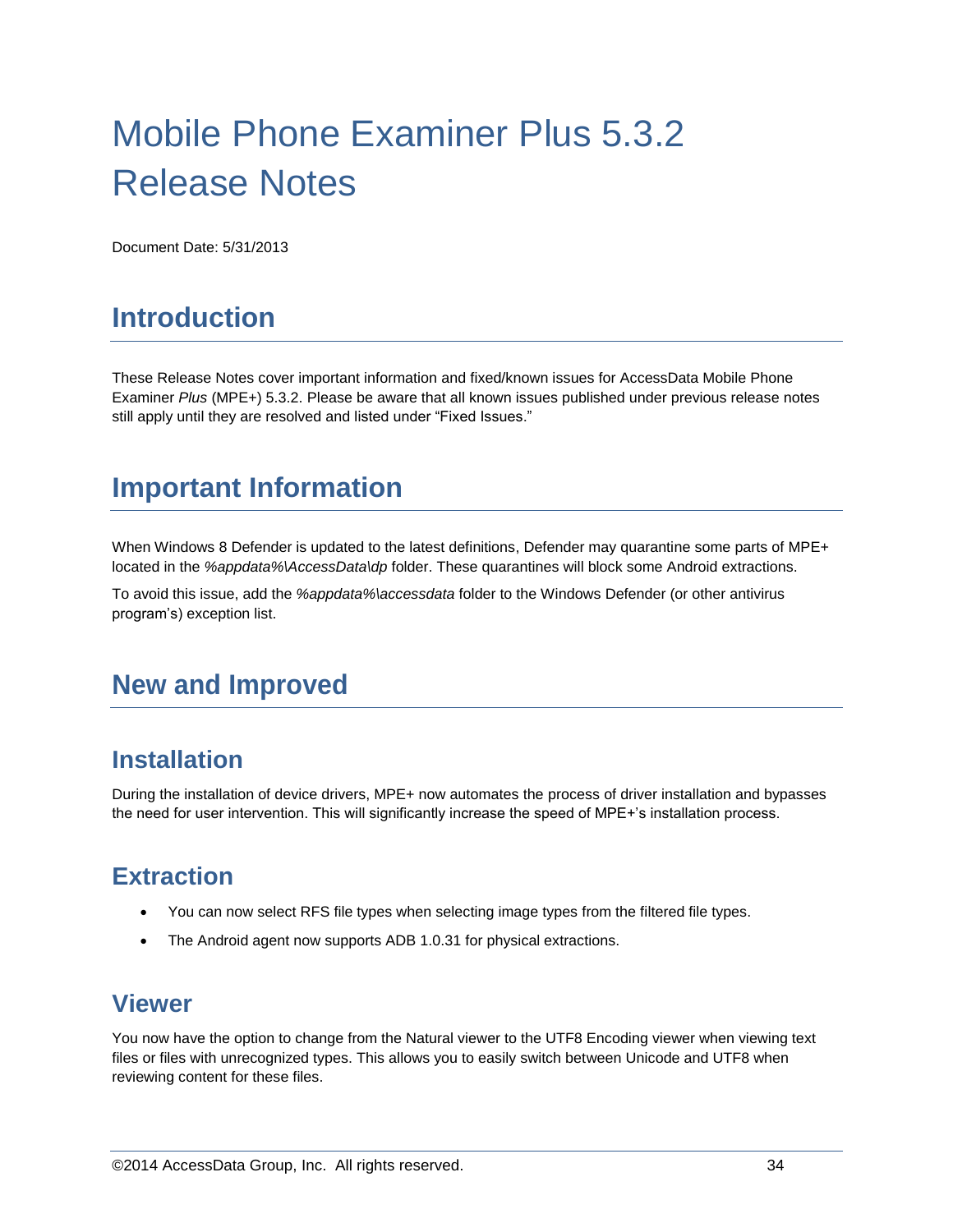# **Fixed Issues**

### **General Administration**

When closing MPE+ by clicking the Close button, you are now asked to verify the exit. (24146)

## **Installation**

Nokia drivers are now being installed correctly through Driver Manager. (7270)

## **Extracting/Collecting**

- Fixed the issue where connecting to a Nokia generated the error, "No Family Found, Cannot Connect to Device." (23248)
- MPE+ now connects to the Nokia 1112b without issues. (23960)

# **Parsing**

- The iOS Parser now displays UTC times correctly. (23926)
- Fixed the issue where MPE+ crashed when parsing data from the BlackBerry 9350. (22649)
- MPE+ now correctly displays the email body when data is parsed from an Android OS 4.x device. (22892)

## **Reports**

- Fixed the reporting issue where phone numbers were missing from PDF reports. (13669)
- CSV reports once again output data as a table like in previous releases of MPE+. (21542)

# **Known Issues**

Windows 8 Defender may quarantine some parts of MPE, blocking some Android extractions.

**Workaround:** Add the %appdata%\accessdata folder to the Windows Defender exception list.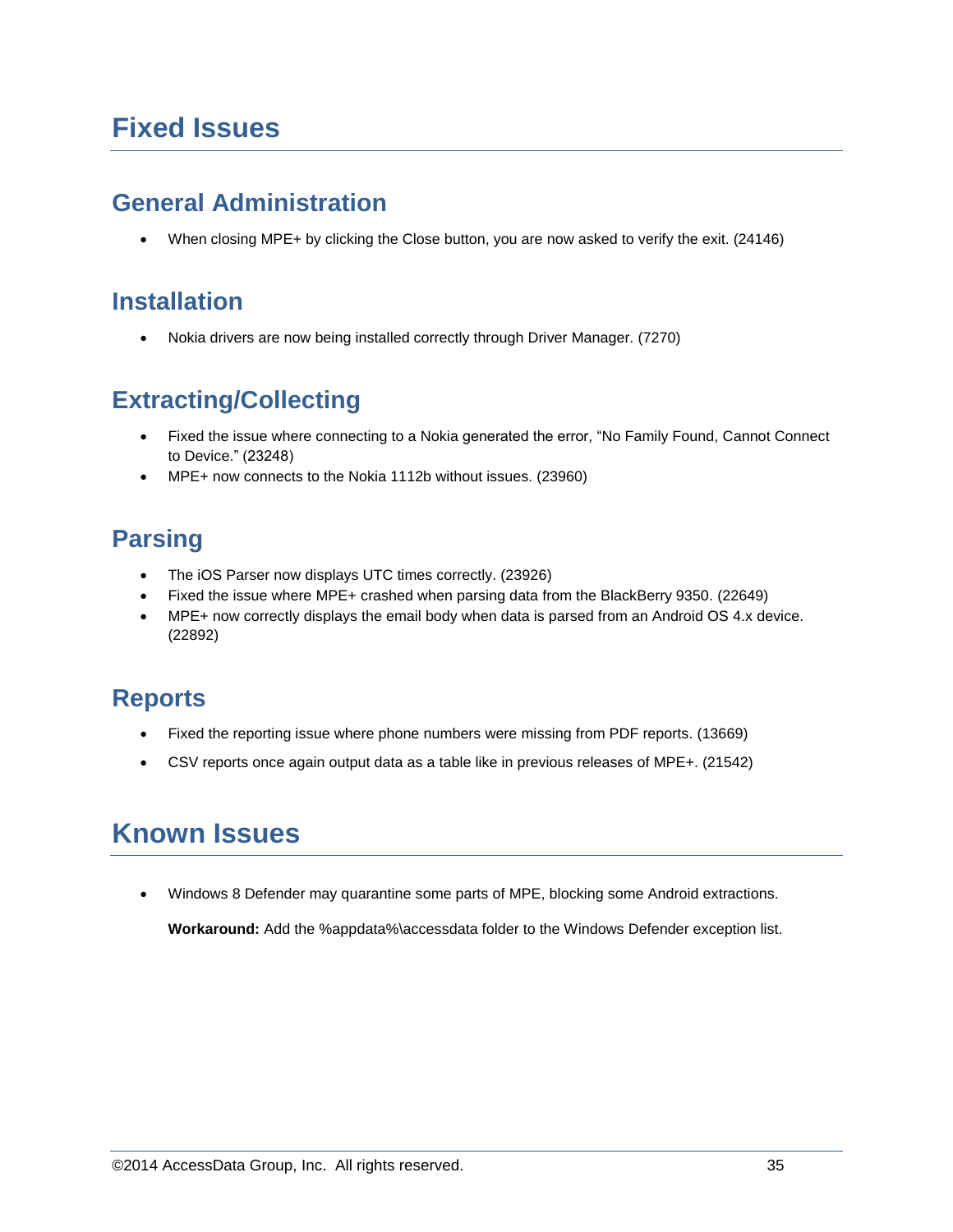# **Comments?**

AccessData values feedback from customers. Please contact us at [support@accessdata.com](mailto:support@accessdata.com) or send documentation issues to documentation@accessdata.com.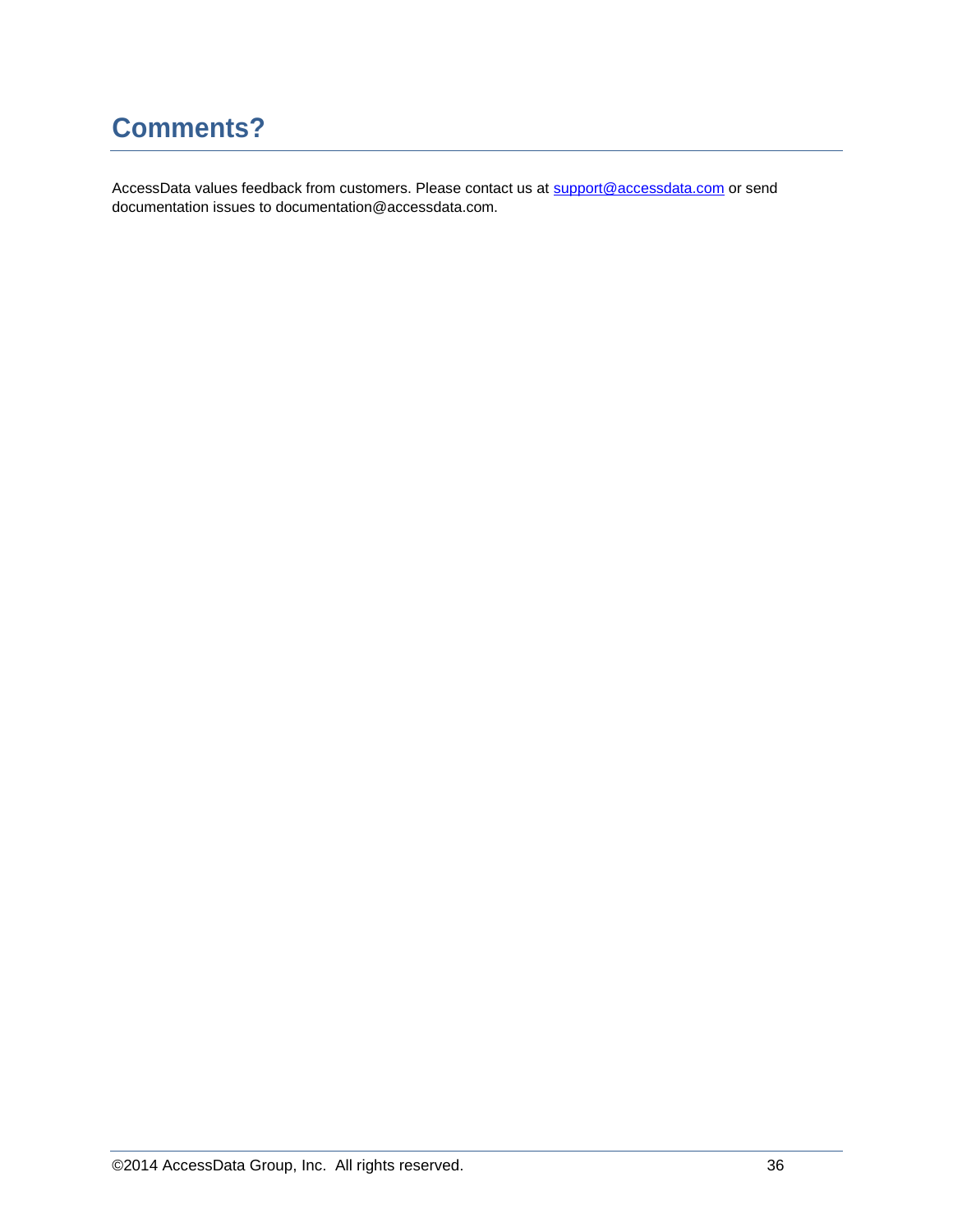# Mobile Phone Examiner Plus 5.3.1 Release Notes

Document Date: 5/6/2013

# **Introduction**

These Release Notes cover important information and fixed/known issues for AccessData Mobile Phone Examiner *Plus* (MPE+) 5.3.1. Please be aware that all known issues published under previous release notes still apply until they are resolved and listed under "Fixed Issues."

# **Important Information**

- Exporting to Excel with the right-click menu in MPE+ fails when using Excel 2007 and Internet Explorer 9. This problem is a documented compatibility issue between Excel 2007 and Internet Explorer 9 and not an MPE+ issue. There are two ways to correct this problem:
	- o Upgrade Microsoft Excel to version 2013.
	- o Revert Microsoft Internet Explorer to version 8. (To revert, uninstall Internet Explorer version 9 and restart your machine.) (21967)

# **Fixed Issues**

#### **Installation**

- MPE+ no longer crashes when trying to download all drivers at the same time as downloading a single driver. (19240)
- MPE+ now runs on non-English Windows installations. (21142)

#### **Main**

The Recent File list from the Home View now displays all items in the list. (18710)

#### **Data Views**

Updated icon for collapsed groups in the Data Views Ribbon. (20469)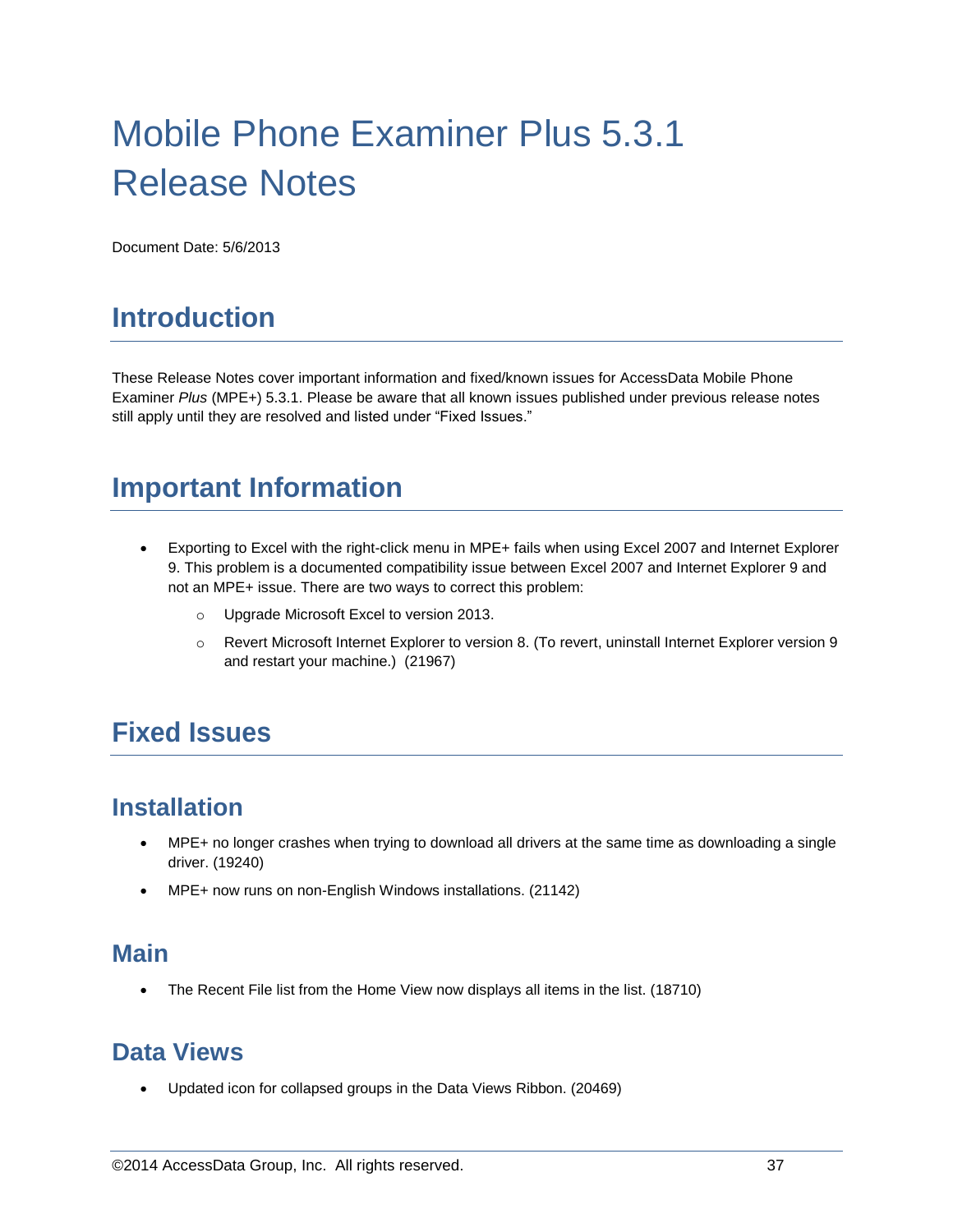## **Extracting/Collecting**

- The iOS parser now collects physical images even if there are images containing long file paths. (20885)
- Previously, MPE+ would not allow you accept the error "Device not in normal mode" when extracting an Apple device, and you were required to close MPE+. Clicking OK now performs the correct action. (21991)

# **Parsing/Carving**

- Images containing long file paths no longer stop the Android parser from parsing physical images. (21256)
- Parsing subsequent data no longer creates duplicates in the Application data view. (21316)
- MPE+ now parses International date/time formats correctly. (18510)

#### **Review**

- Moving the Natural View Tab and saving the layout no longer leaves Natural View in Media Player Mode. (21045)
- Extracting and parsing a BlackBerry no longer loses columns in the Contacts data grid. (21864)

## **Import/Export**

- Fixed issue where parsed deleted data was lost when exported to an AD1 file. (21398)
- AD1 files now export with the correct file size. (21466)

## **Reporting**

- Deleted the blank page in the Media Section of reports. (20579)
- Corrected the font size in the Notes field. (21838)

# **Known Issues**

- The X-axis of the Social Analysis Bar Chart is unreadable if ALL contacts are selected simultaneously. (21176)
- The Natural Viewer does not support previewing PNG files. (18031)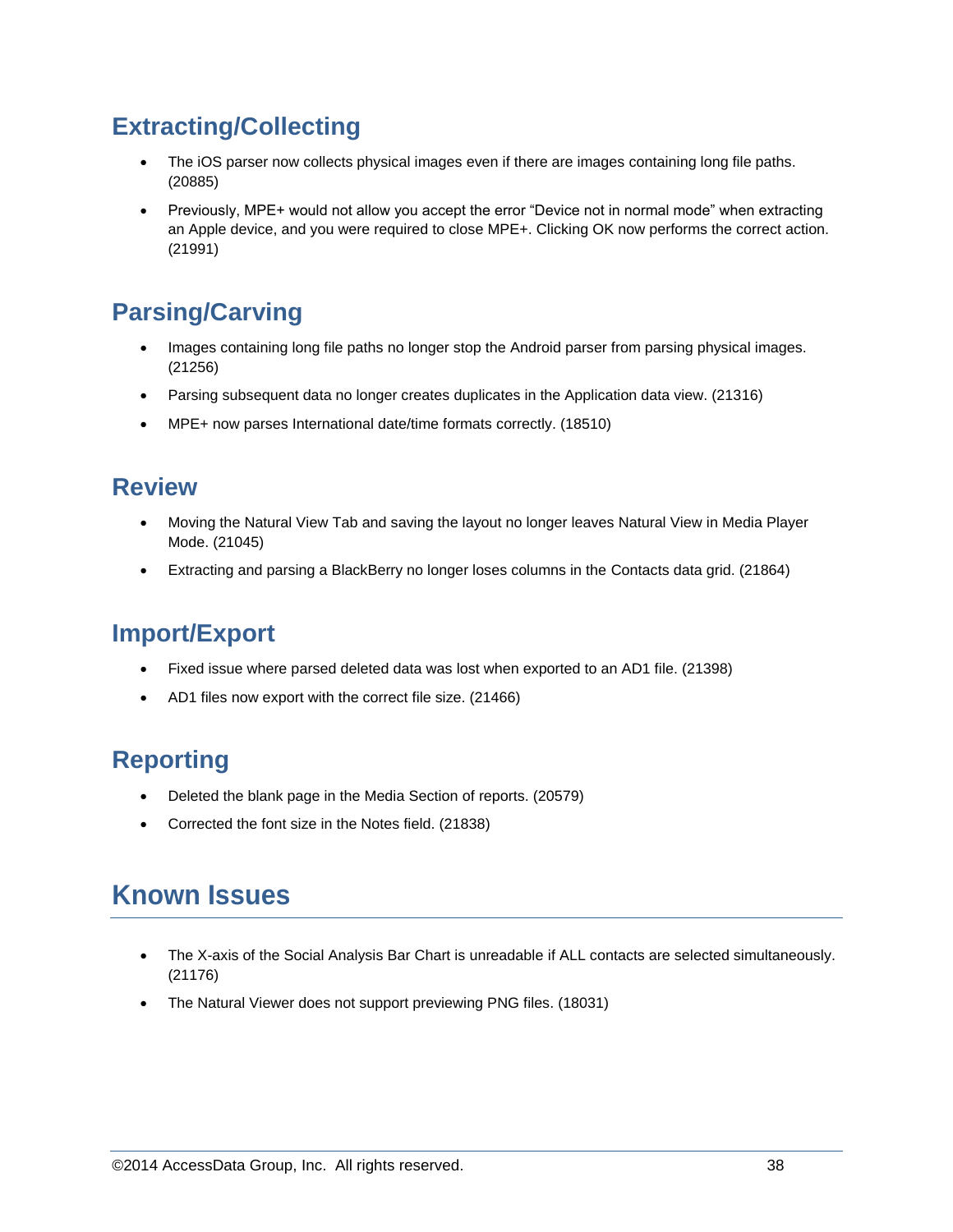# **Comments?**

AccessData values feedback from customers. Please contact us at [support@accessdata.com](mailto:support@accessdata.com) or send documentation issues to documentation@accessdata.com.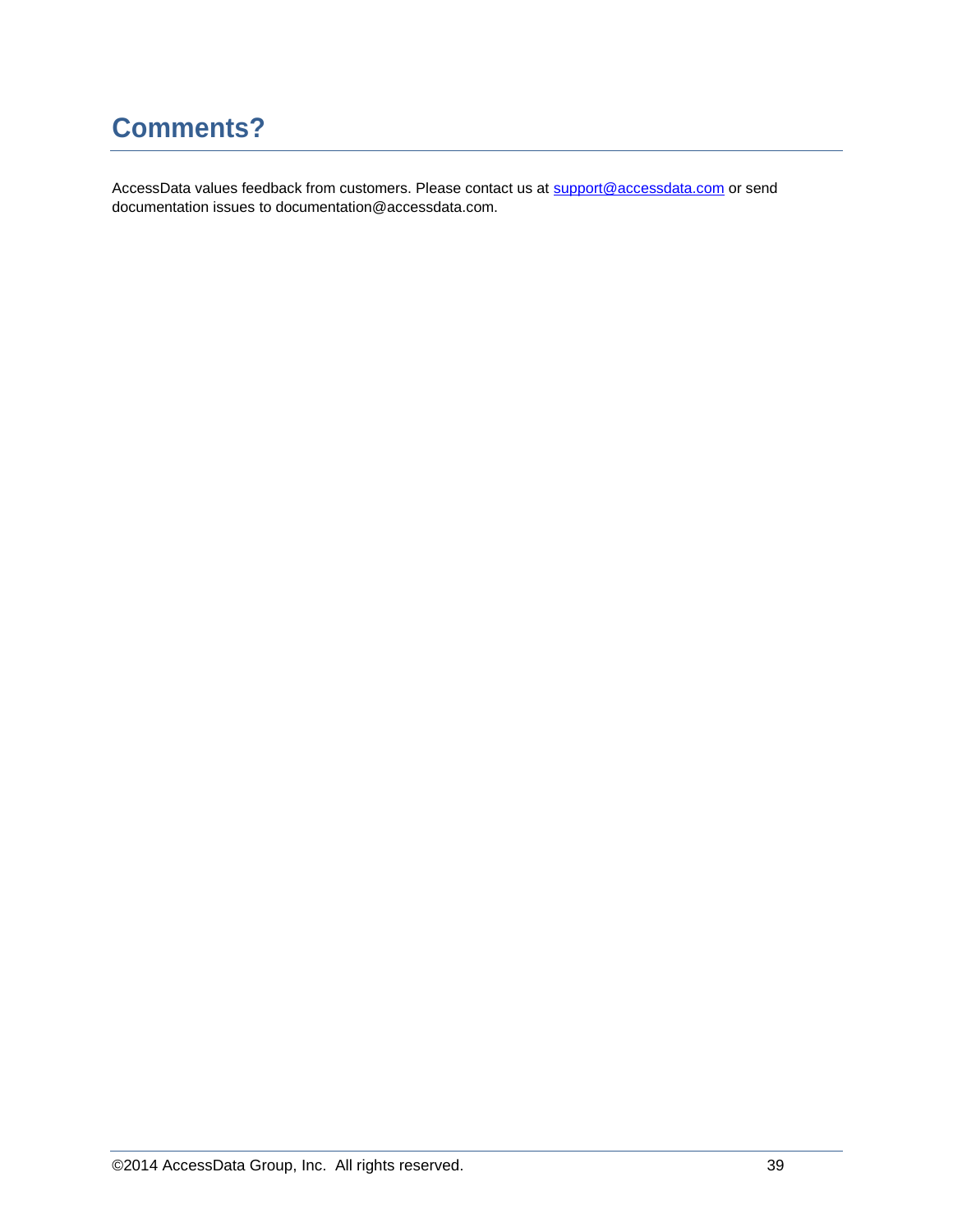# Mobile Phone Examiner Plus 5.3 Release **Notes**

# **Introduction**

These Release Notes cover important information, new features, and known and fixed issues for AccessData Mobile Phone Examiner *Plus* (MPE+) 5.3. Please be aware that all known issues published under previous release notes still apply until they are resolved and listed under "Fixed Issues."

# **New and Improved**

## **General Administration**

#### **Chinese MPE+ 5.3 Support**

MPE+ 5.3 now supports mobile devices containing Chinese flash chip sets using the MPE+ Talon Appliance. This support includes both physical and logical support. If you have a license that supports the Talon Appliance (purchased separately), MPE+ Talon will be available on the main toolbar. (14072)

#### **iOS 6.1 Support**

MPE+ now supports both the logical and physical extraction of iOS devices up to 6.1.3. Physical extraction is limited to devices up to and including the iPhone 4 and iPad 1. (15769)

#### **New Tools Tab**

The new Tools Tab better organizes the MPE+ front page and resides between the Main Tab and the Data Views tab. The Tools Tab displays the Parse User Data group, Global Searching, Additional Parsers, Forensic SIM/USIM, Alerts options, and the Alerts Manager. (16278)

### **Extracting/Collecting**

#### **Expanded Motorola Support**

MPE+ now supports collecting physical partitions from more Motorola devices, including Atrix HD, Photon Q, Razr M, and Razr I. MPE+, when the device has USB Debugging enabled, can automatically gain root privileges and extract the mobile device partitions. (14764)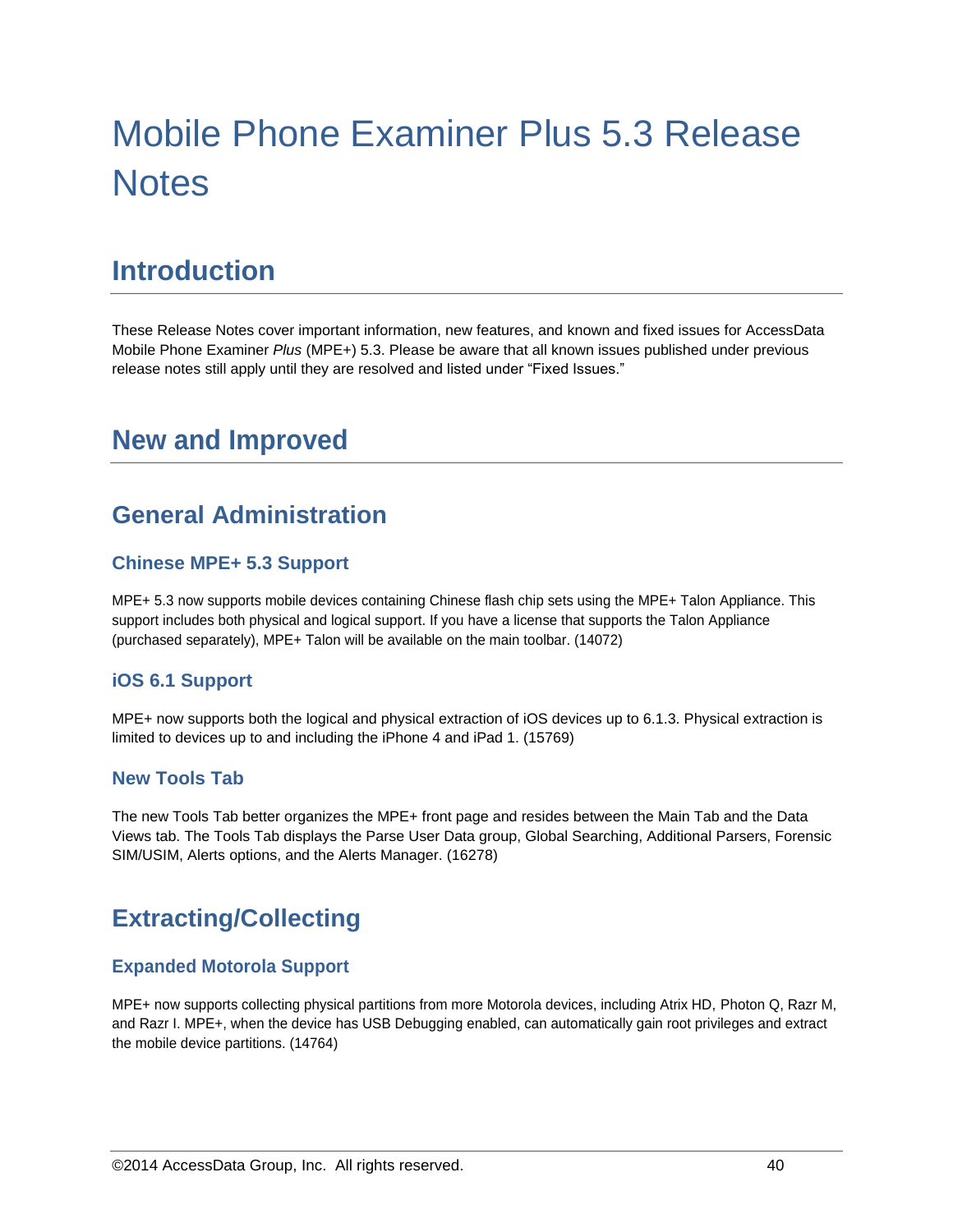#### **Chinese Device Support**

MPE+ in conjunction with MPE+ Talon (purchased separately) allows you to extract information from mobile devices containing Chinese embedded chips. Including but not limited to (12222):

- File system, if available
- Call history, if available
- Messages (SMS/MMS), if available
- Flash image
- Device Information (PIN codes, IMEI Number(s), Flash type)

Note: You can cancel data extraction at any time and view any errors during connection or extraction (or resetting) of the MPE+ Talon device in MPE+.

#### **Samsung SII and SIII Android Support**

MPE+ 5.3 has the ability to physically image both Samsung Galaxy Series II and III devices even if USB debugging is not enabled. This allows MPE+ to bypass any passcodes even if the device is protected with USB debugging in the OFF position. MPE+ provides an extraction wizard when extracting both Samsung Galaxy SII and SIII Android devices.

 To support the physical extraction of Samsung SII and SIII devices, you need to install Samsung Physical Support from the driver management page in MPE+. (10181)

#### **Blackberry Device Support**

MPE+ now allows you to simply select Blackberry and Generic for any Blackberry device. Past versions of MPE+ had Blackberry support based upon the model number.

#### **Blackberry BBB File Support**

MPE+ now supports the importing of Blackberry BBB (Blackberry Backup) files. Users can select the IPD/BBB button in the tools menu navigate to a BBB file and select to import. The user is presented with the capability screen where they can select the items to extract. (13470)

#### **Alerts**

The Alerts feature allows you to create keywords that MPE+ will use to flag and label extracted data that matches those keywords. Users can create alerts from within MPE+, import folders containing alerts, create a single alert file and import into the alerts and even export all the alerts into a folder to share with other MPE+ users. With Alerts:

- Information that is located when running alerts is given a tag. This tag is found in the Alerts column for each data type. The number of alerts for each row along with the alert that triggered the tag is given for each alert. (16256)
- Alerts can be run manually as well as be set to automatically run for every device extraction, import, and parse conducted in MPE+. This feature will allow the user to immediately be notified of alerts when parsing images, collecting from a device or running our built-in parsers.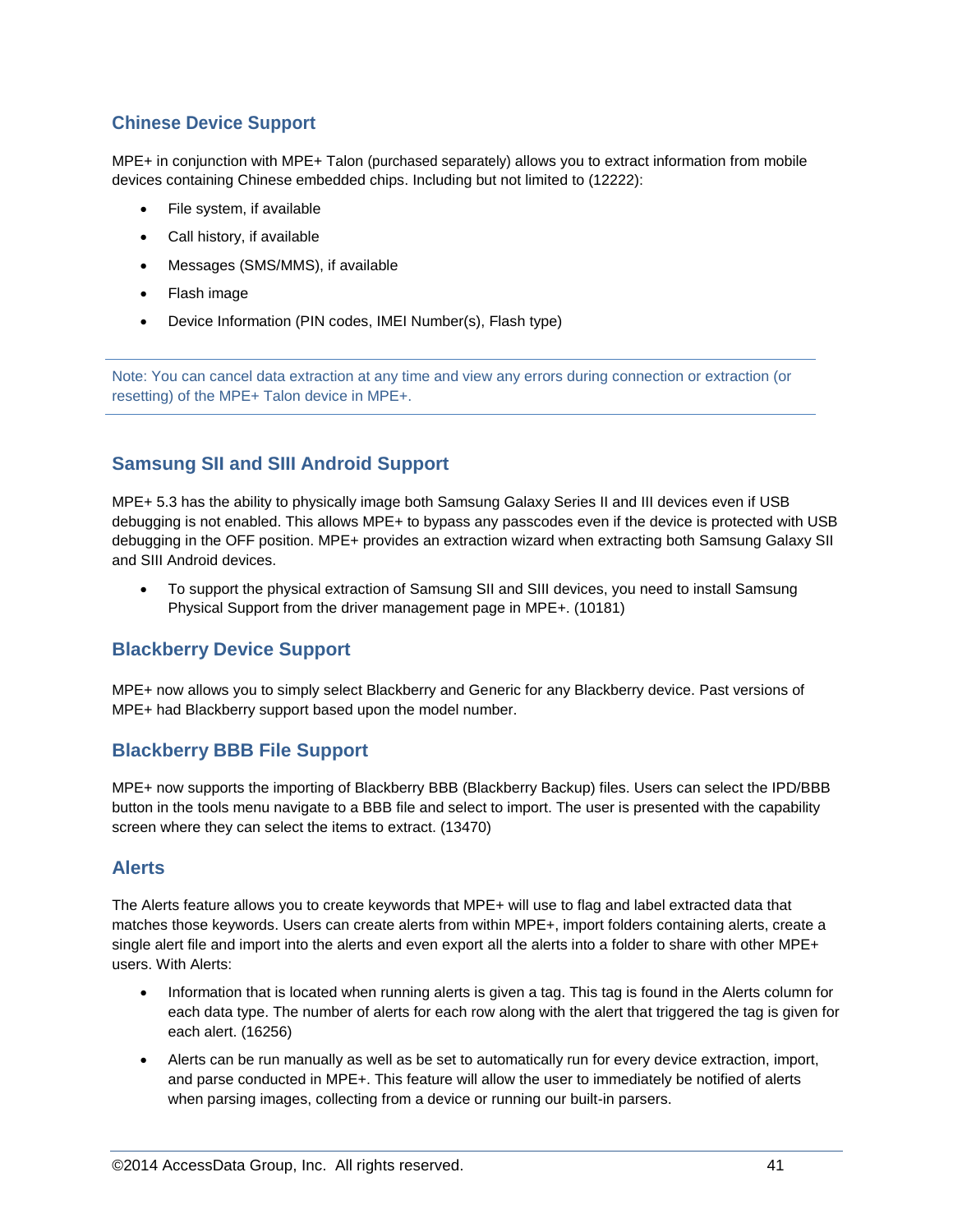- The number of alerts is represented on the toolbar for each data item where alerts are found.
- A yellow circle in the bottom right of the MPE+ interface displays when an Alert search is running, (16272)
- You have the option to activate or deactivate Alerts. (16251)
- You can have multiple Alerts selected to run on each data set.

#### **Alerts Manager View**

You can use the Alerts Manager View to manage filter dictionaries, import and export filter dictionaries, and then stylize the alert hits. (16232)

With the Alerts Manager, you can also:

- View specific Alerts and their associated settings and keywords
- Create an Alert
- Activate or deactivate your Alerts
- Delete a saved Alert
- Choose a background and/or a foreground color for any matched keywords
- Manage Alert keywords
- Cancel any pending changes at any time
- Export and/or import a group of Alerts to a file (\*.alertsSettings)
- Select a priority level for any loaded Alerts
- Select whether the active Alerts are automatically run when data is available

#### **Review**

#### **Natural Viewer**

When selecting a picture, you can view EXIF data in a tabbed view of the Natural Viewer for any image in the file system. (9440)

#### **Gallery Viewer**

The Gallery Viewer now displays item count information. (11229)

## **Import/Export**

#### **Progress Bar**

MPE+ 5.3 now displays a progress bar when importing and exporting AD1 files. (13464)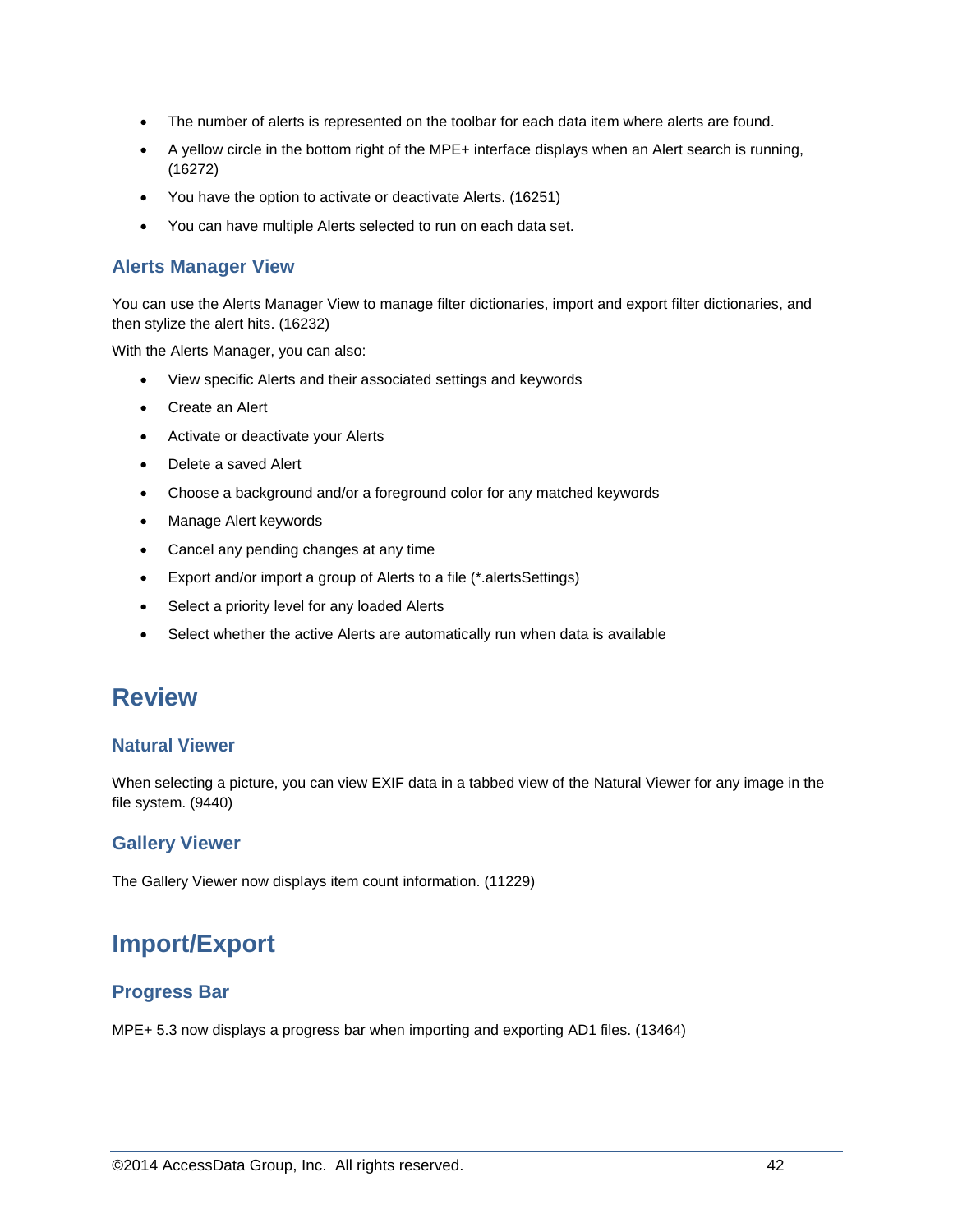# **Reporting**

#### **Preview**

MPE+ now utilizes an external preview function. From this pane, the user can:

- Preview the report
- Export to:
	- o HTML
	- o PDF
	- o RTF
	- o MHT
	- o XLS
	- o XLSX
	- o CSV
	- o TEXT
	- o Image File
- Email the report directly using the default email program in any of the above formats
- Find function
- Add Watermarks
- Zoom In and Out
- Change the orientation of the report

#### **Print**

Using the print button the user can immediately print the report to any local or network printer.

#### **Export**

Using the Export button and selecting a format the user can immediately export the selected data to a selected location. The user simply selects the format and then Export.

The data can be exported in the following formats:

- HTML
- PDF
- RTF
- MHT
- XLS
- XLSX
- CSV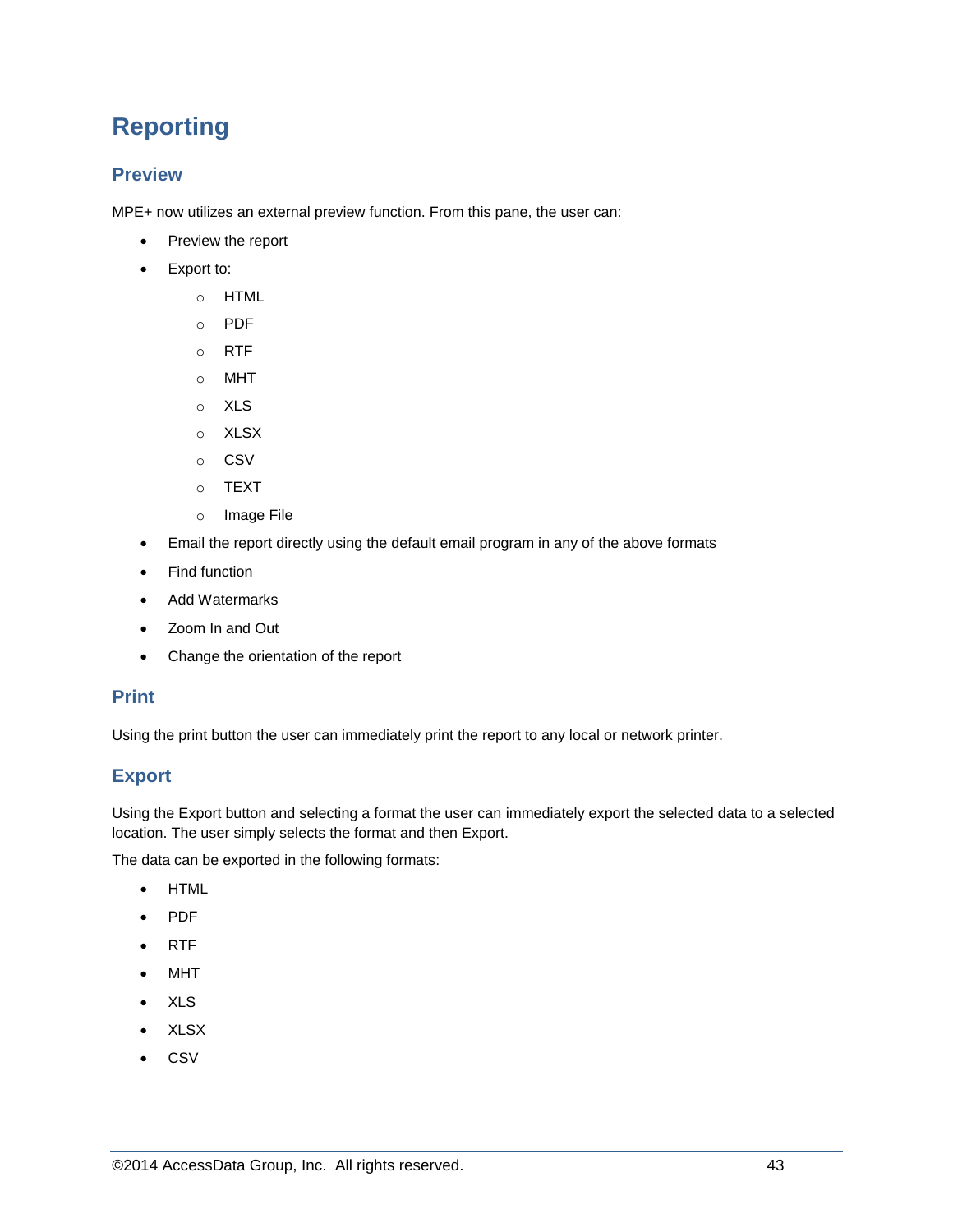- TEXT
- Image File

# **Fixed Issues**

#### **Installation**

MPE prompts you to install the Windows Media Feature Pack if it is not already installed. (14028)

### **Import/Export**

- MPE+ no longer crashes on initialization when the Temp Cache Directory does not have read and write access. (17398)
- MPE will not import or export a file with zero bytes and displays an error if you try to import or export the zero byte file. (17056, 17058)
- Exporting maintains the file system, as well as the correct and complete AD1 file. (17317)

## **Collecting Data**

- *iOS Physical Acquisition Not Enabled* message displays correctly in Windows XP. (10564)
- MPE now warns you when trying to select a drive with no space for the MPE temp folder. (9699)

# **Known Issues**

### **Installation**

 Deselecting Windows Mobile Device Center in the Mobile Phone Examiner Drivers installation (mobilephoneexaminerdrivers.exe) still installs the Windows Mobile Device Center. (9782)

### **Alerts**

- You can only cancel a new alert by clicking the **Remove** button or by exiting Alerts Manager. (17134)
- Alerts not being exported to their associated AD1 file. (19186)

## **Reports**

- RTF reports may cutoff text in the body field of the report item. (19268)
- Running MMS reports can hang MPE+. (20411)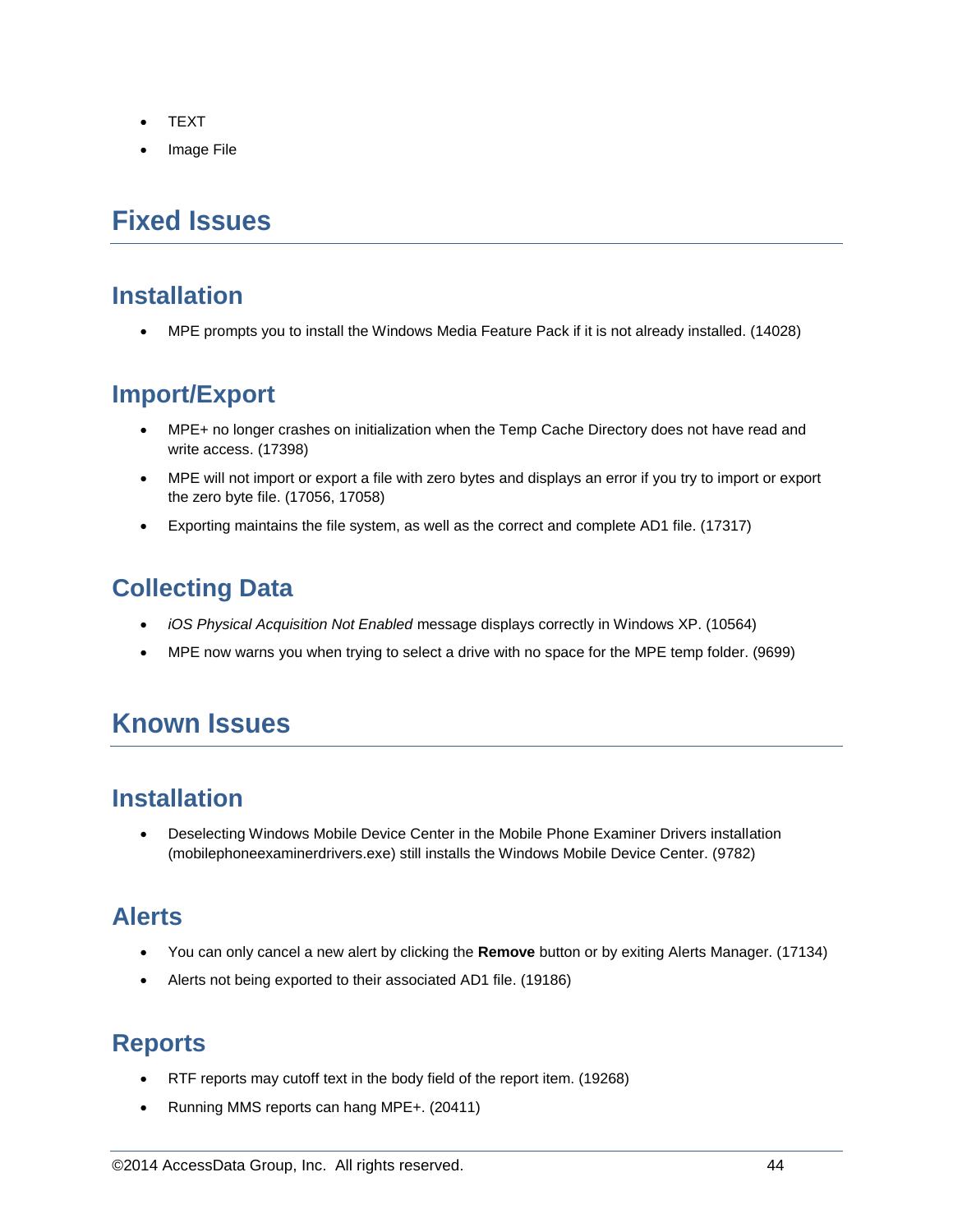## **Extracting**

- MPE cannot connect to some Android devices for physical extraction. (16870)
- MPE creates a blank Device Info Data View for images when extracting and exporting to an AD1 file that does not contain Device Info. (18738)
- The cancel button on the Cap Selection dialog does not cancel the extraction. (17533)

## **Parsing/Carving**

- Using the Deleted Parser on an iTunes Backup can make MPE+ hang. (18953)
- Carving after an Android extraction does not complete. MPE displays the message "Processing Carved Files" but never completes the process. (18544)
- Unicode does not display correctly when parsed for the BlackBerry. (18957)
- Parsing User Data on an Android can crash MPE. (17141)

# **Comments?**

AccessData values feedback from customers. Please contact us at [support@accessdata.com](mailto:support@accessdata.com) or send documentation issues to documentation@accessdata.com.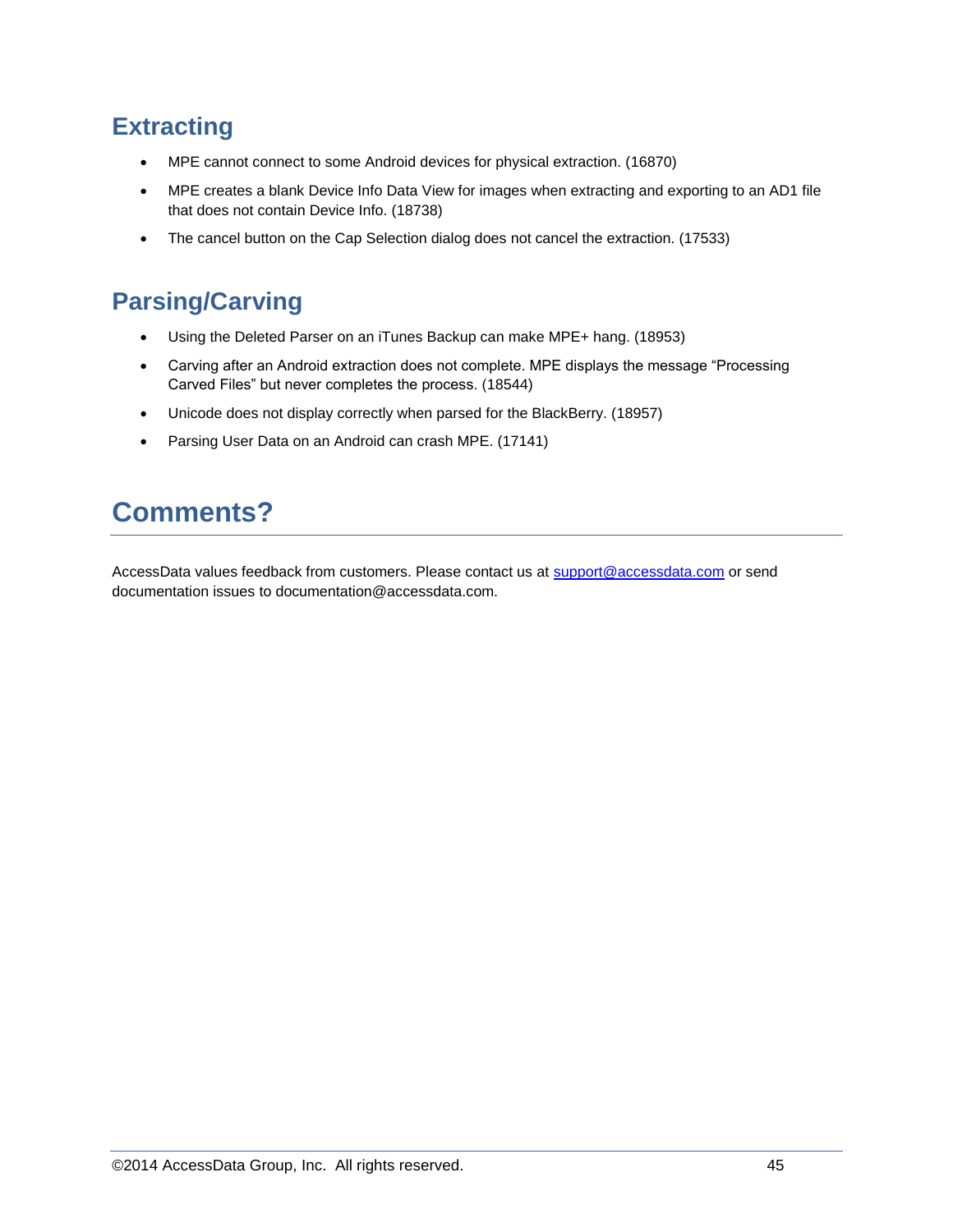# Mobile Phone Examiner Plus 5.2.1 Release **Notes**

# **Introduction**

These Release Notes cover important information, new features, and bug fixes for AccessData Mobile Phone Examiner *Plus* 5.2.1. Please be aware that all known issues published under previous release notes still apply until they are resolved and listed under "Fixed Issues."

# **New and Improved**

### **iOS Support**

- iOS 6 6.0.1 physical images are now supported.
- Updated logical support for iPhone 5 and the iPad mini is included.

### **Language Support**

- Chinese localization for MPE+ has been added.
- Unicode display and recovery is supported through the incorporated Freefile Parser.

## **One Click Parsing**

- Both iOS and Android Physical images obtained with MPE+ or other mobile forensic solutions can be parsed for critical user data with the click of a button. The ability to right click on the area of the file system containing the user also is still available. This user data available to parse with one click may include:
	- o Application Data
	- o Application List
	- o Contacts
	- o SMS
	- o MMS
	- o Call History
	- o Email
	- o Internet History
	- o Calendar
	- o Notes
	- o Bookmarks
	- o User Dictionary
	- o Web Kit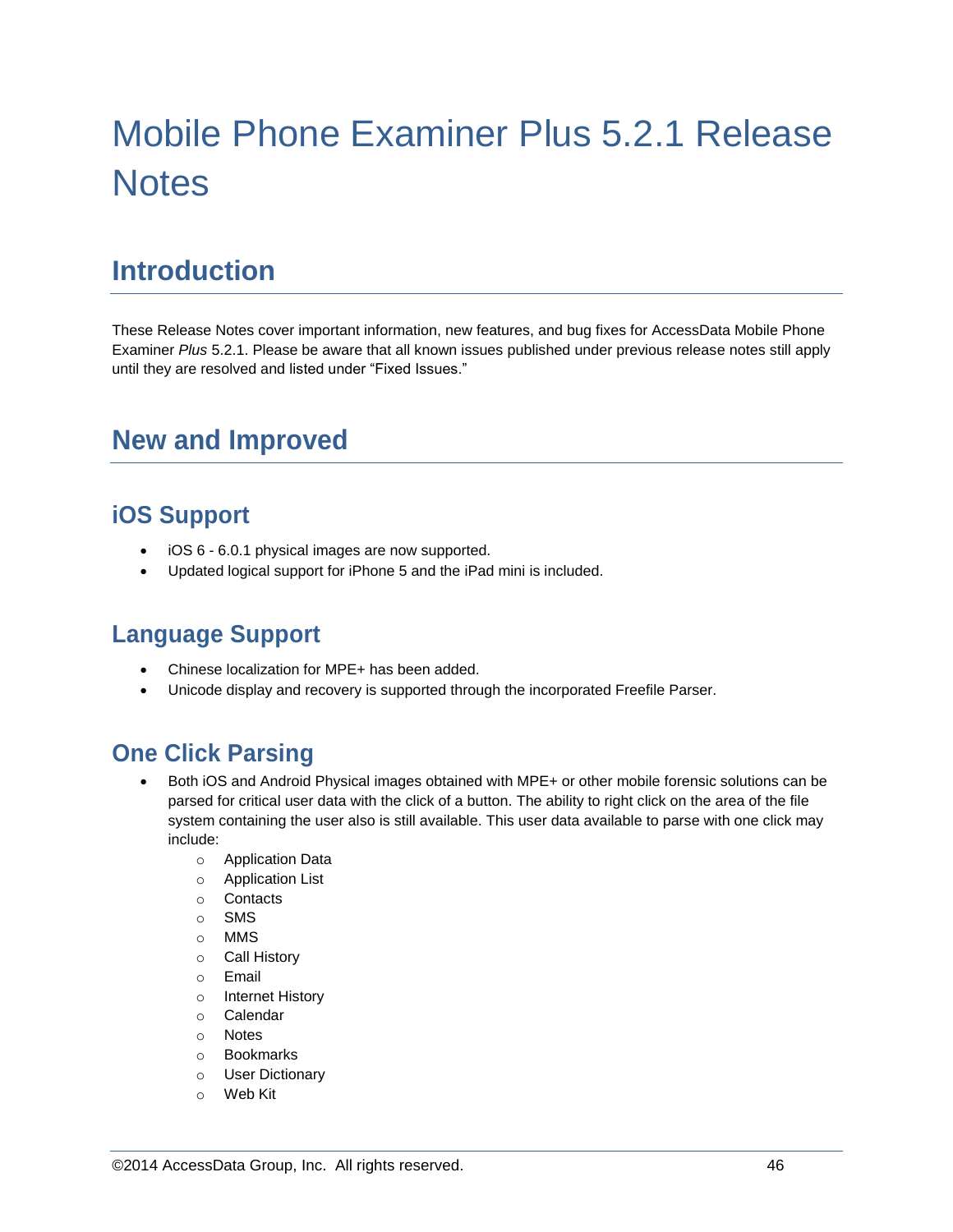- o Corrected Text
- o Call Logs
- o And other files
- Both iOS and Android Physical images obtained with MPE+ or other mobile forensic solutions can be parsed for deleted call logs and SMS with the click of a button. Deleted data is immediately parsed from the file system and displayed in the parsed data area.

Note: All other user areas for deleted data can still be parsed with a simple right click using the Freefile parser.

## **App Data View**

New Application List for both the Android and iOS parsers automates the parsing of application data for certain applications. This data is available in the new App Data View. Applications that can be parsed include:

- Facebook
- LinkedIn
- Google Voice
- Skype
- Twitter
- WeChat
- QQ
- Osfoora (Twitter)

Note: All other applications for both Android and iOS are available in the filesystem for easy review using the incorporated SQLite Browser. The SQLite Browser is specifically designed for easy export of data in various formats.

# **Fixed Issues**

### **Installation**

 Fixed the issue where MPE+ tried to force the user to install .NET 4.5, even if .NET 4.5 was previously installed on the system. (13298)

# **Collecting Data**

- Fixed the issue where a second data carve on JPGs after an initial extraction did not yield correct results. (13800)
- Fixed the issue where Location data was not being parsed by the iOS parser. (13581)
- Fixed the issue where MPE+ would hang when trying to parse deleted data with the Deleted Parse Button. (14412) (14236)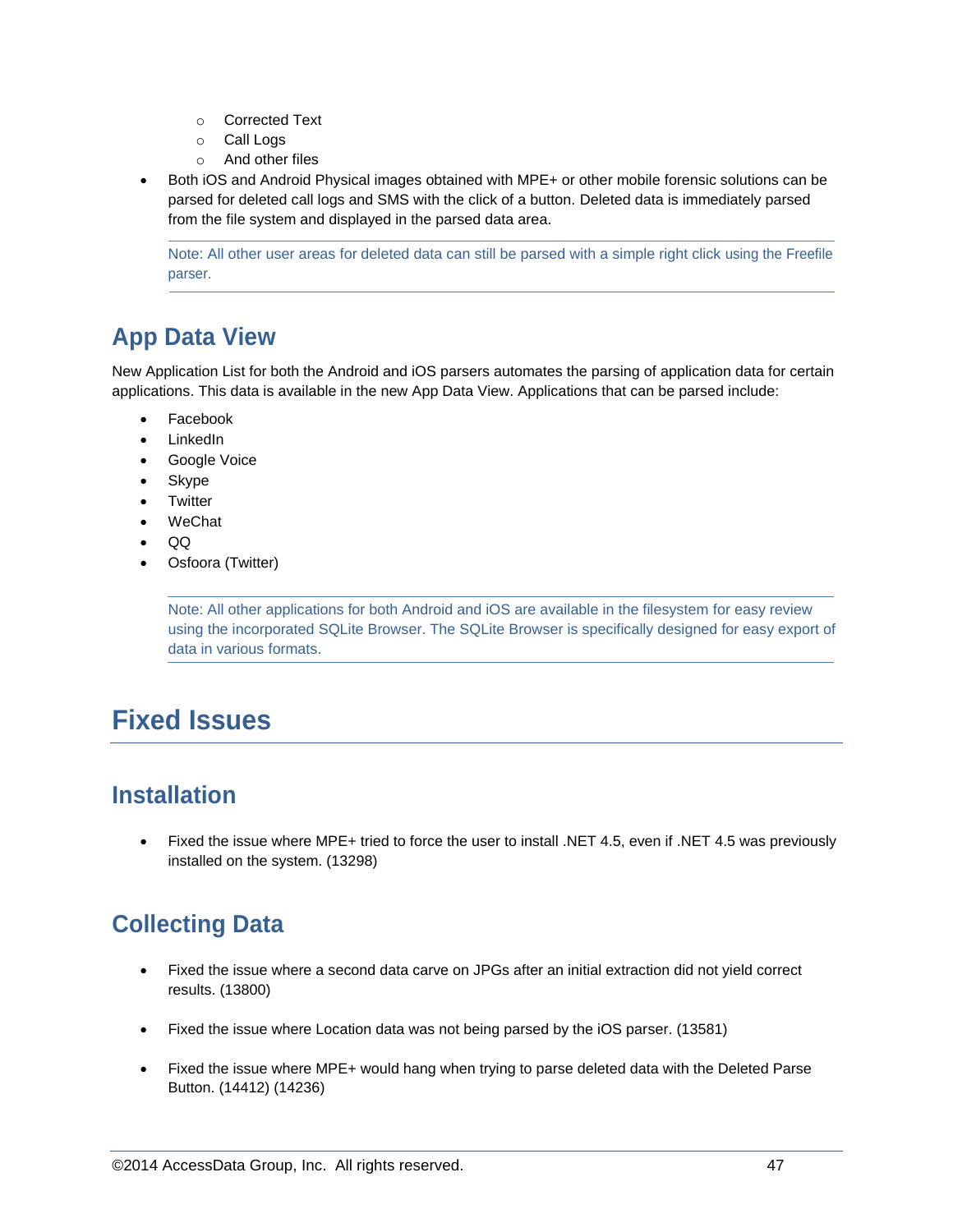#### **Data Views**

- Fixed the issue where the App Data button shows that data had been parsed, but no data appeared in the Application Data tab. (13316)
- Fixed the issue where the Time Analysis view was not displaying the correct date and time stamp for SMS, MMS, and emails. (13577) (13939)

## **Reports**

- Fixed the issue where the Duration column was missing from reports created from calendar data. (14341)
- Fixed the issue where images of MMS attachments were not appearing in reports. (14345)

#### **Tablet**

- Fixed the issue with the Tablet user interface where a User Dictionary would not display when parsed from an Apple Physical Image. (12870)
- In the MPE+ Tablet user interface, simplified the workflow for when a user parses a database for deleted data. (11190)
- Fixed the issue where on the MPE+ Tablet, the Call History was not populating with extracted data. (14280)

# **Known Issues**

- Apple Physical Device Files are not being copied to the dp>k folder. (10922)
- Prolific Cable driver is not available for the Windows 7 x64 platform. (14909)
- When viewing data in the App Data view, the left pane displaying folders is hidden. (13500) **Workaround**: Drag the right-hand edge of the pane to resize the window.

# **Comments?**

AccessData values feedback from customers. Please contact us at [support@accessdata.com](mailto:support@accessdata.com) or send documentation issues to documentation@accessdata.com.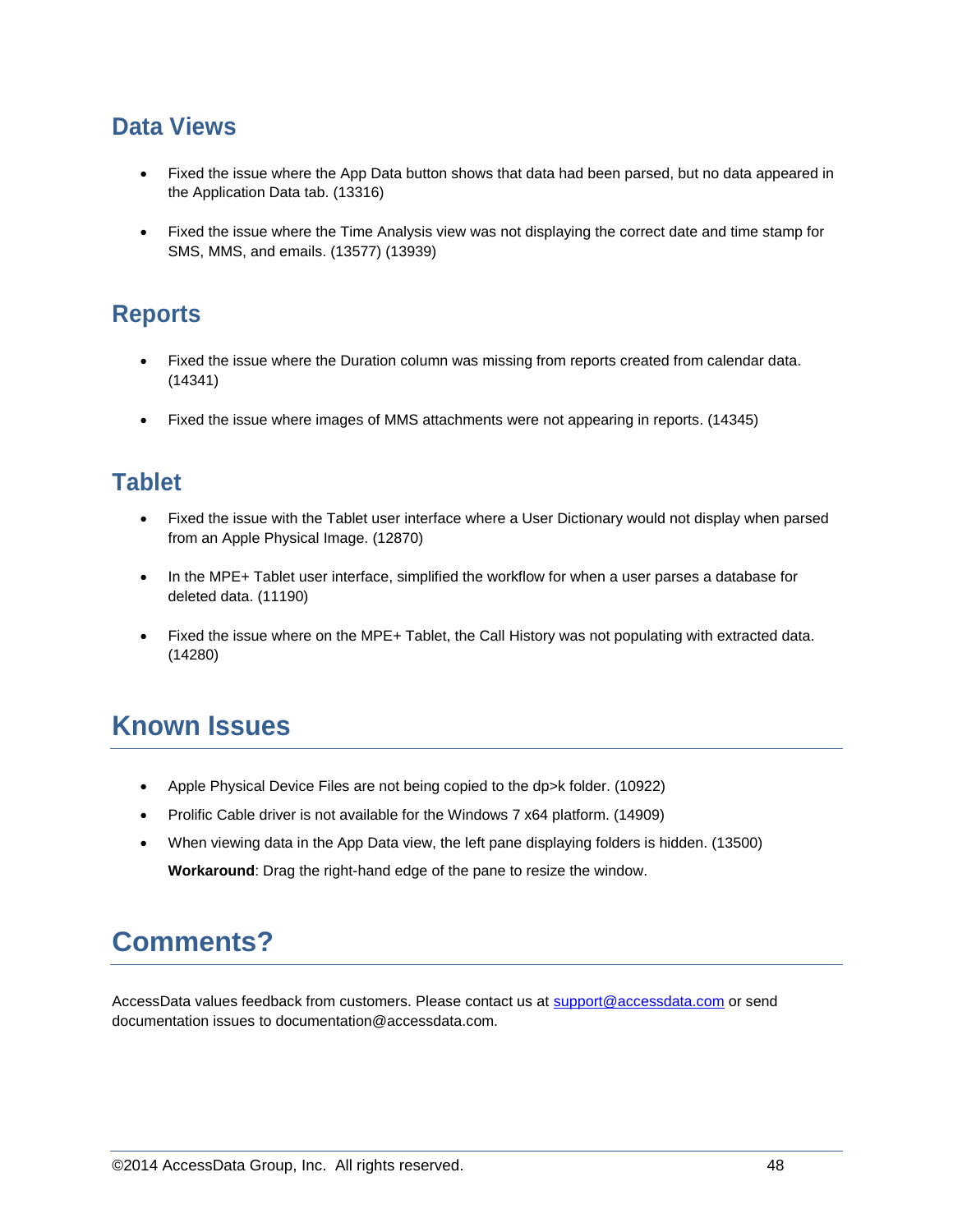# Mobile Phone Examiner Plus 5.2 Release **Notes**

# **Introduction**

These Release Notes cover important information, new features, and bug fixes for AccessData Mobile Phone Examiner *Plus* 5.2. Please be aware that all known issues published under previous release notes still apply until they are resolved and listed under "Fixed Issues."

# **Important Information**

This version of MPE+ requires Microsoft .NET 4.5. When installing MPE+ 5.2, the program prompts you to download .NET 4.5. Click yes to automatically download and install .NET 4.5.

# **New and Improved**

#### **iOS Support**

- iOS 6 physical images are now supported.
- MPE+ now supports all iOS devices logically, including iPhone 5 and the iPad mini.

### **Chinese Language Support**

MPE+ 5.2 supports (Modern) Standard Chinese.

#### **One Click Parsing**

- The user can now use the one click method to parse the iOS or Android device for user capabilities to include: Application Data, Contacts, SMS, MMS, Email, Call Logs, and more. The ability to right click on the area of the file system containing the user is also still available.
- MPE now allows the user to click the Deleted button on the toolbar and select SMS and/or Call History for the iOS and Android devices. Deleted data is immediately parsed from the file system and displayed in the parsed data area.

## **App Data View**

New App Data view displays data collected from social network applications QQ and WeChat.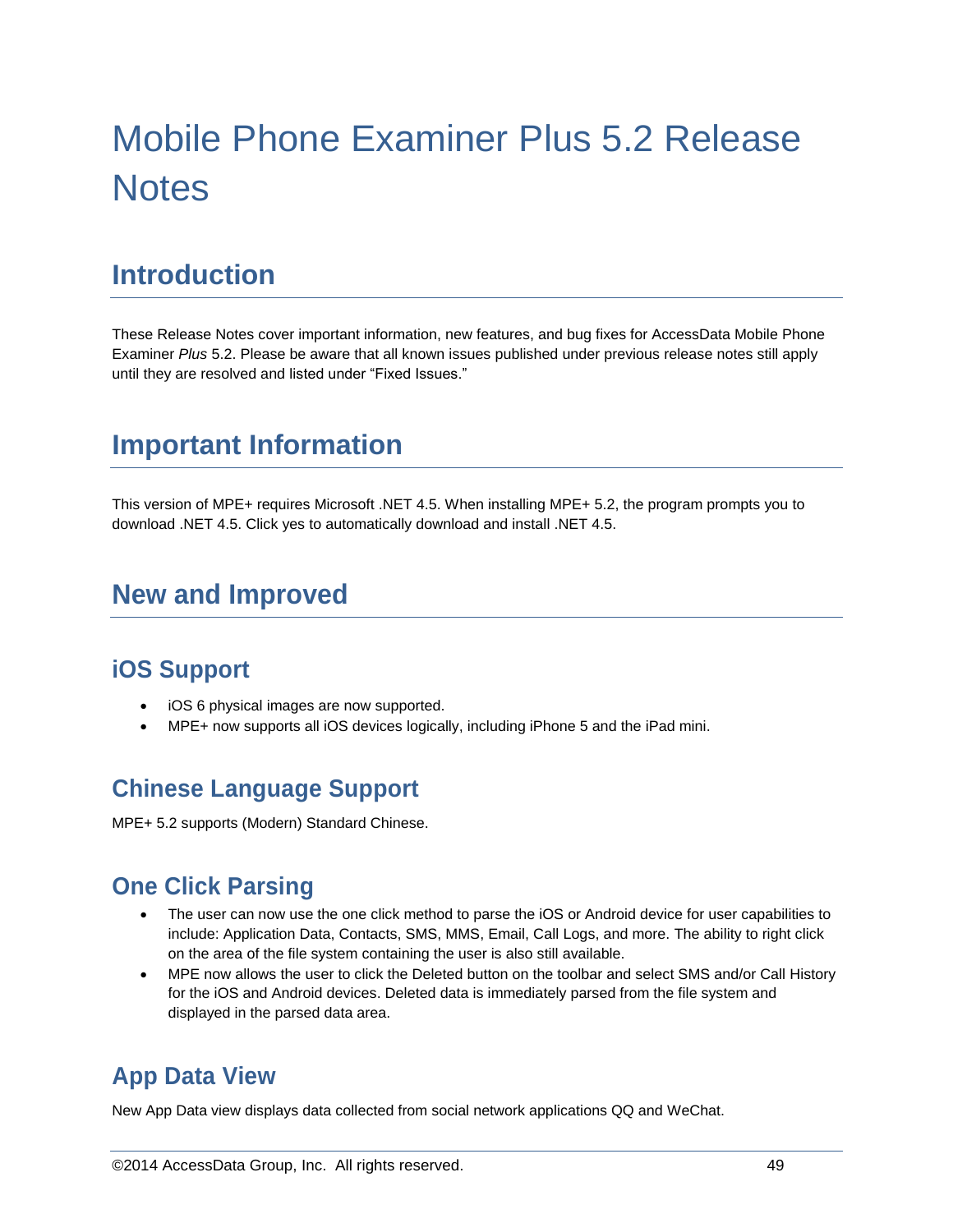# **Fixed Issues**

- Fixed the issue where updating MPE+ to a newer version would delete Apple Device Files, even if they are the correct files. (10872)
- Added a disclaimer to both the Physical Acquisition Files page and the Driver Support page, that states that you need an internet connection to download the drivers and files. (11266)
- Added a prompt informing the user that Apple Device Files are missing or incomplete. (10919)
- Fixed the issue where the error "Unable to extract the file system from the Apple device for parsing." was not displaying properly. (11610)
- Fixed the issue where errors were being thrown when installing firmware. (8324)
- Fixed the issue where deleting unused AD1 images after importing would fail. (10479)
- Fixed the issue where MPE+ would hang when trying to cancel out of a SIM extraction. (11958)
- Fixed the issue where Time Analysis was not displaying SIM data. (11951)
- The Flash Card prompt, when connecting to an Android device, has been updated to prompt users to set phones in the optimal mode for extraction. (13134)

# **Known Issues**

- In the MPE+ Investigator version, images of the selected supported phones will not display in the user interface. (11590)
- Data Carves will not complete or return results automatically for Nokia N900 or Nokia E7-00 phones. **Workaround:** Click a button on the Home ribbon to complete the carve process and view results. (10401)
- Apple Device Files are not copied to the persistent location. (11050)
- After installing .NET 4.5, MPE may hang due to network licensing. **Workaround:** Restart MPE+. (13161)

# **Comments?**

AccessData values feedback from customers. Please contact us at [support@accessdata.com](mailto:support@accessdata.com) or send documentation issues to documentation@accessdata.com.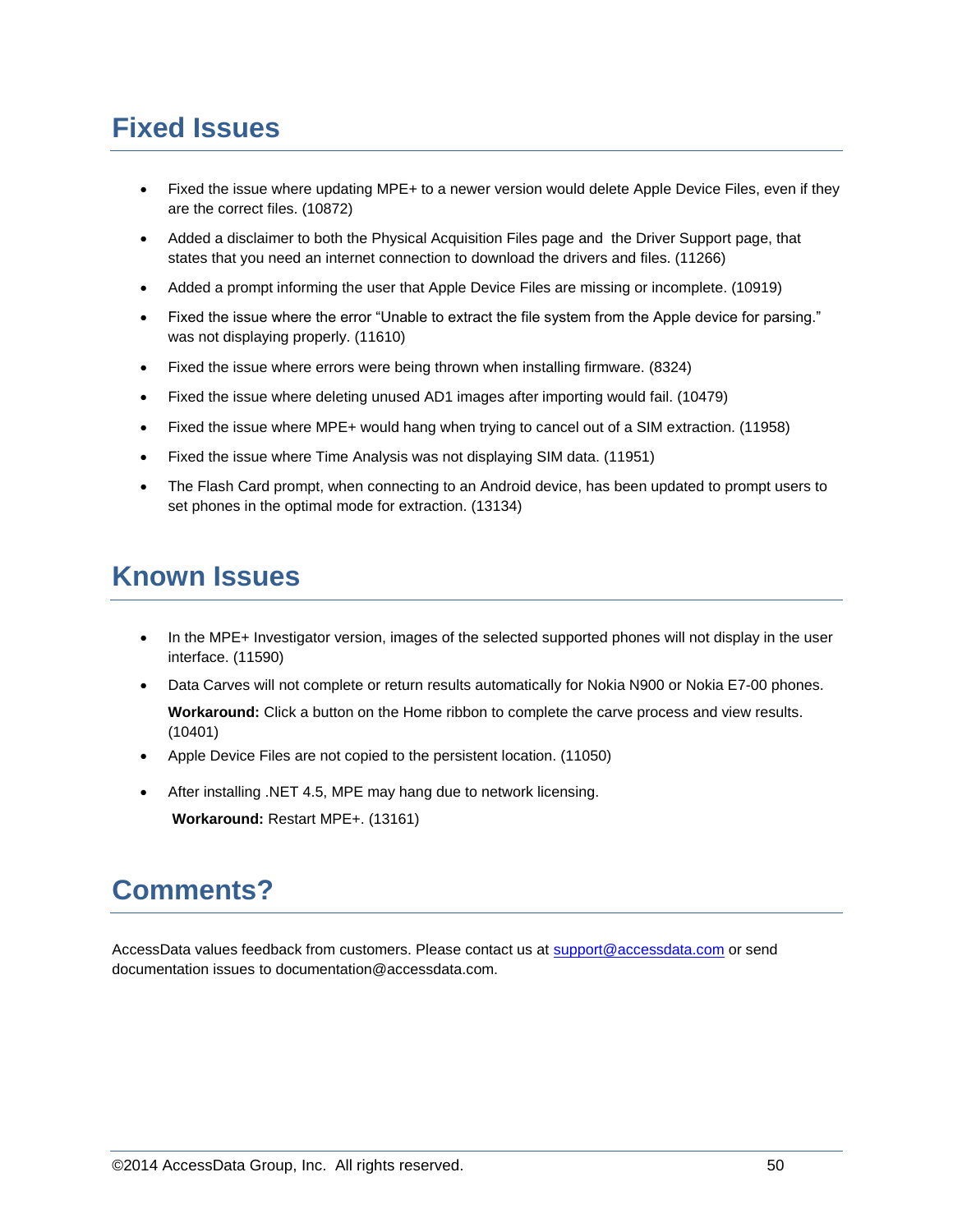# Mobile Phone Examiner Plus 5.1.2 Release **Notes**

# **Introduction**

These Release Notes cover important information, new features, and bug fixes for AccessData Mobile Phone Examiner *Plus* 5.1.2. Please be aware that all known issues published under previous release notes still apply until they are resolved and listed under "Fixed Issues."

# **Important Information**

Make sure Windows Media Player is installed before running MPE+ on Windows XP machines. (10342)

# **New and Improved**

### **iOS Support**

The following items are now supported for iOS:

- All devices running iOS 6x are supported for logical extraction. iTunes backup files from versions running iOS 2x and 3x are now supported.
- Verbose file system support for all versions of iOS. This includes application support, user data support, operating system support.
- New supported capabilities include: Application lists, Predictive Text, SMS/MMS/Message Read and Delivered Times, and Location files.
- Deleted data recovery for both SMS and Call Logs now show the date and time of the message in the message itself using the free file parser.

#### **MTK Support**

The addition of 2000 MediaTek Chinese phones allows for the collection of phonebook, SMS, MMS, Calendar, Call Logs, and Media from selected devices.

## **Driver Support**

An additional page is added to the Home screen, called Physical Device Support. Both Samsung Physical Support Files and also iOS Physical Support Files are available for download and installation.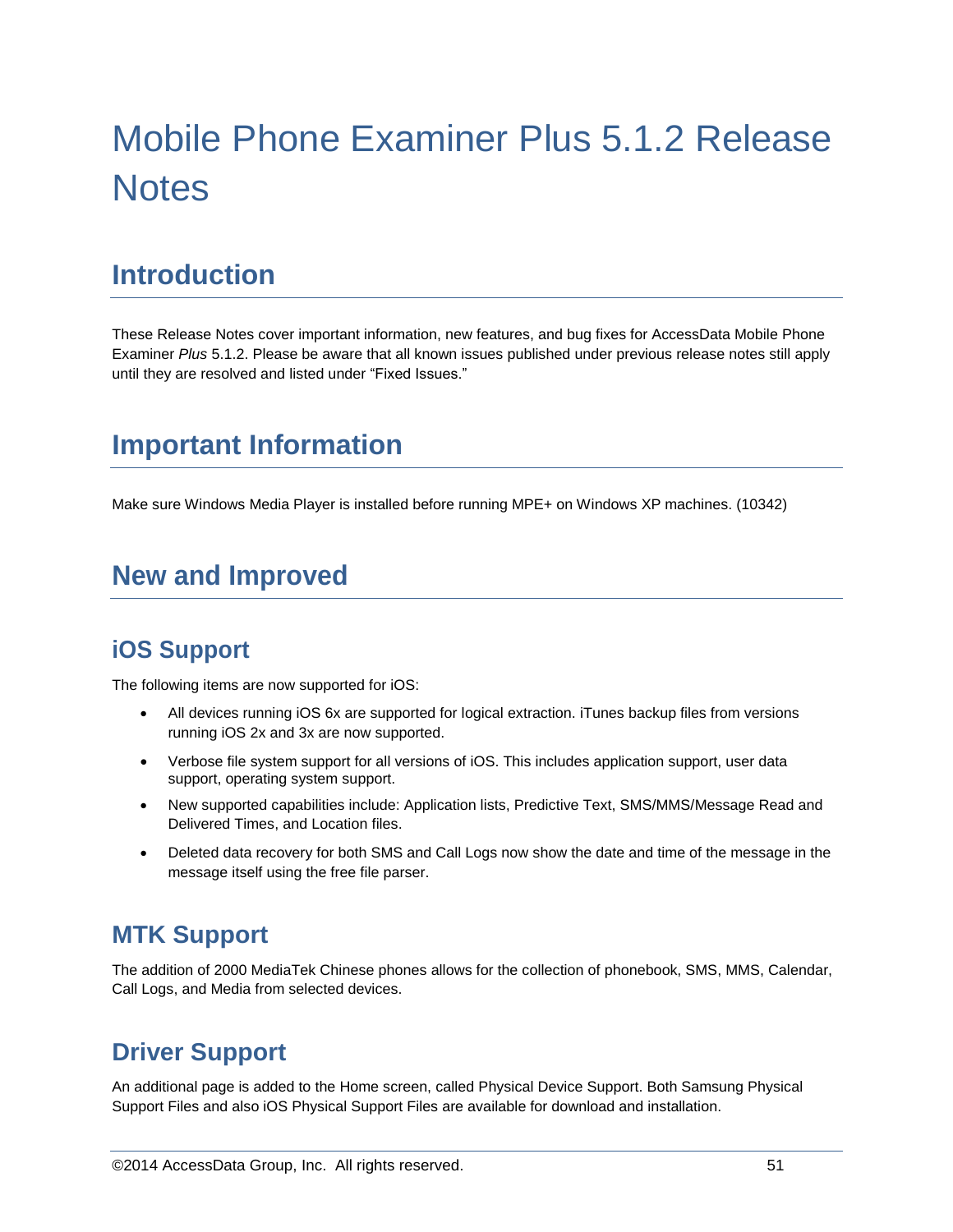### **Unix Date on Hex Interpreter**

The Hex Interpreter now supports Unix date conversion. This type of conversion is typical with both iOS and Android Devices. Users can now select the associated HEX values and have them immediately converted within the Hex Interpreter.

## **PList Display without Extension**

The Natural view now recognizes and displays binary Plist files from iOS devices, no matter the extension.

## **File Offset for Data in Free File Parser**

The offset addresses are now displayed in the Parsed Free Space Data View of MPE+. Users can now navigate to the actual offset of the parsed data to identify the exact location within the file itself.

# **Fixed Issues**

- Fixed the issue where attempting to parse a zero byte database file crashed MPE+. (3650)
- Fixed the issue where running an MPE+ offline installer resulted in an error. (8095)
- Fixed the issue where extraction failed for some Motorola phones while using a Windows 7 86-bit system or a Windows XP system. (8934)
- Fixed the issue where users couldn't download all the Android drivers in a group from the ClickOnce website. (9244)
- Updated driver packs in the offline Driver Installer. (9517) (9507)
- Fixed the issue where there was an incorrect naming convention when downloading All Firmware from the MPE+ ClickOnce website. (9487)
- Fixed the issue where the offline installer included the deprecated iTunes installer. (9504)
- Fixed the issue where the Supported Devices list in the Manage menu was not populating. (9700)
- Fixed the issue where importing an image after viewing a spoke chart caused MPE+ to hang. (9758)
- Fixed the issue where the Apple physical message box was hidden behind MPE+ splash screen during install. (9773)
- Fixed the issue where users were unable to add a second folder to the existing file system using the Import Folder feature. (9779, 9895)
- Fixed the issue where MPE+ initialization hung when downloading Apple Device files at the same time. (9809)
- Fixed the issue where unreadable characters where showing in the Natural view. (9894)
- Fixed the issue where running an initial data carve on Mediatek Chinese phones failed to yield any files. (10194)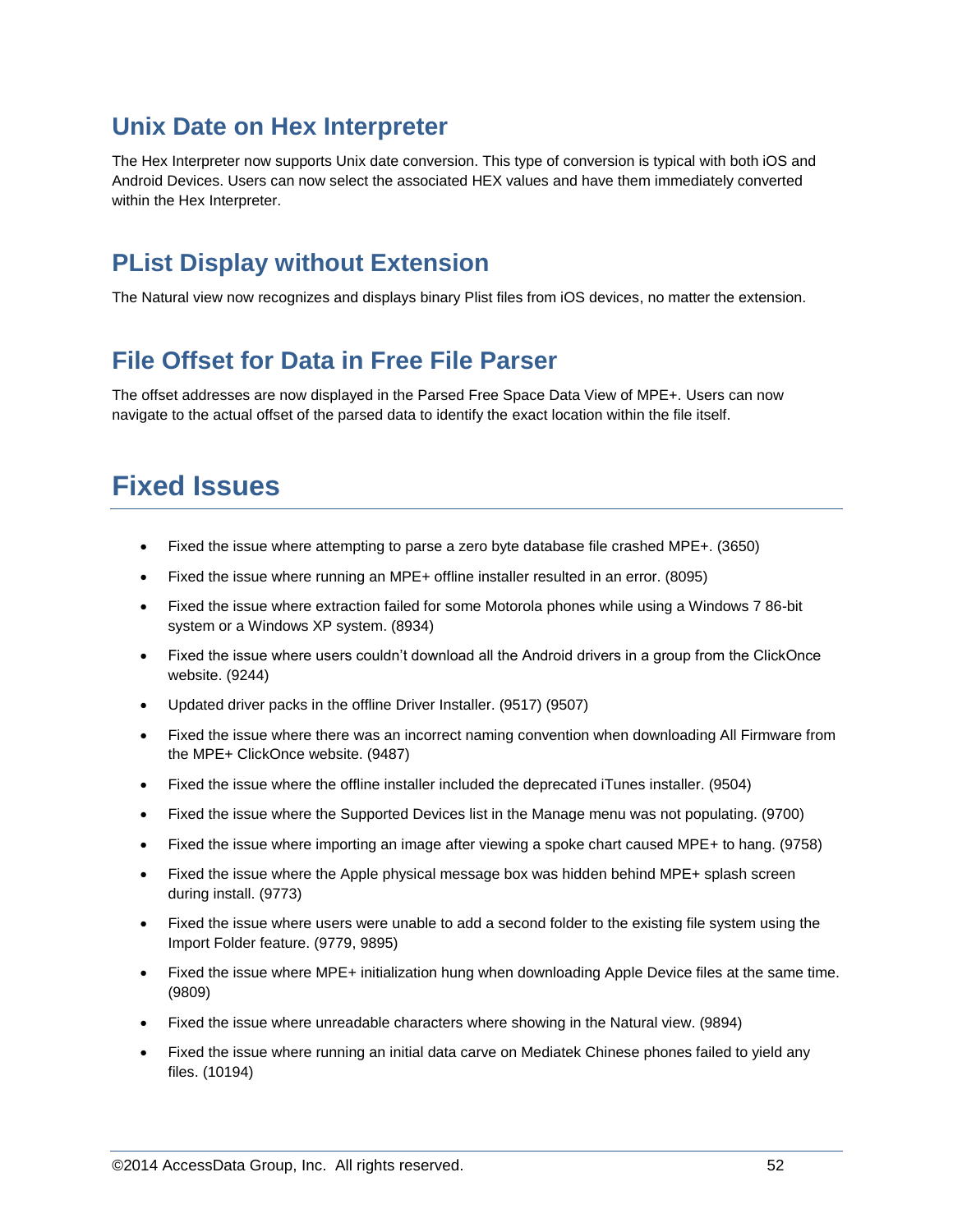- Fixed the issue where the Name, Display Name, and Origin data were missing from the quick report. (10285)
- Fixed the issue where the Date Sent field was populated on Incoming Messages when it should be blank. (10511)
- Fixed the issue where the OK button was disabled in the iTunes Backup Password dialog upon subsequent extractions. (10560)
- Fixed the issue where the HEX viewer only displayed data for the first file selected, but not for subsequent files. (10596)
- Fixed the issue where the checked items on the Tablet did not appear in the report. (10653)
- Fixed the issue where the Select All feature for check boxes did not select all the check boxes. (8041)
- Fixed the issue where an error was thrown when installing MPE+ on the tablet. (9539)
- Fixed the issue where running the file parser more than once caused MPE+ to crash. (10600)
- Fixed the issue where leaving the text field blank when running the Find feature caused MPE+ to crash. (10663)
- Fixed the issue where map location names were not showing up in the reports. (10790)
- Fixed the issue where an error occurred during MPE+ initialization. (10797)

# **Known Issues**

- After installing Supplementary Drivers, you need to restart MPE+ before you can connect to a SIM using the SIM reader. (9897)
- Extracting from a Samsung SGH-E715 / SCH-A990 / SPH-A900 will cause the device to shut down and not restart to finish extraction. (10441)
- Extracting the SMS from the File System on an LG VX11000 will cause the system to hang. (10677)

# **Comments?**

AccessData values feedback from customers. Please contact us at support@accessdata.com, or send documentation issues to documentation@accessdata.com.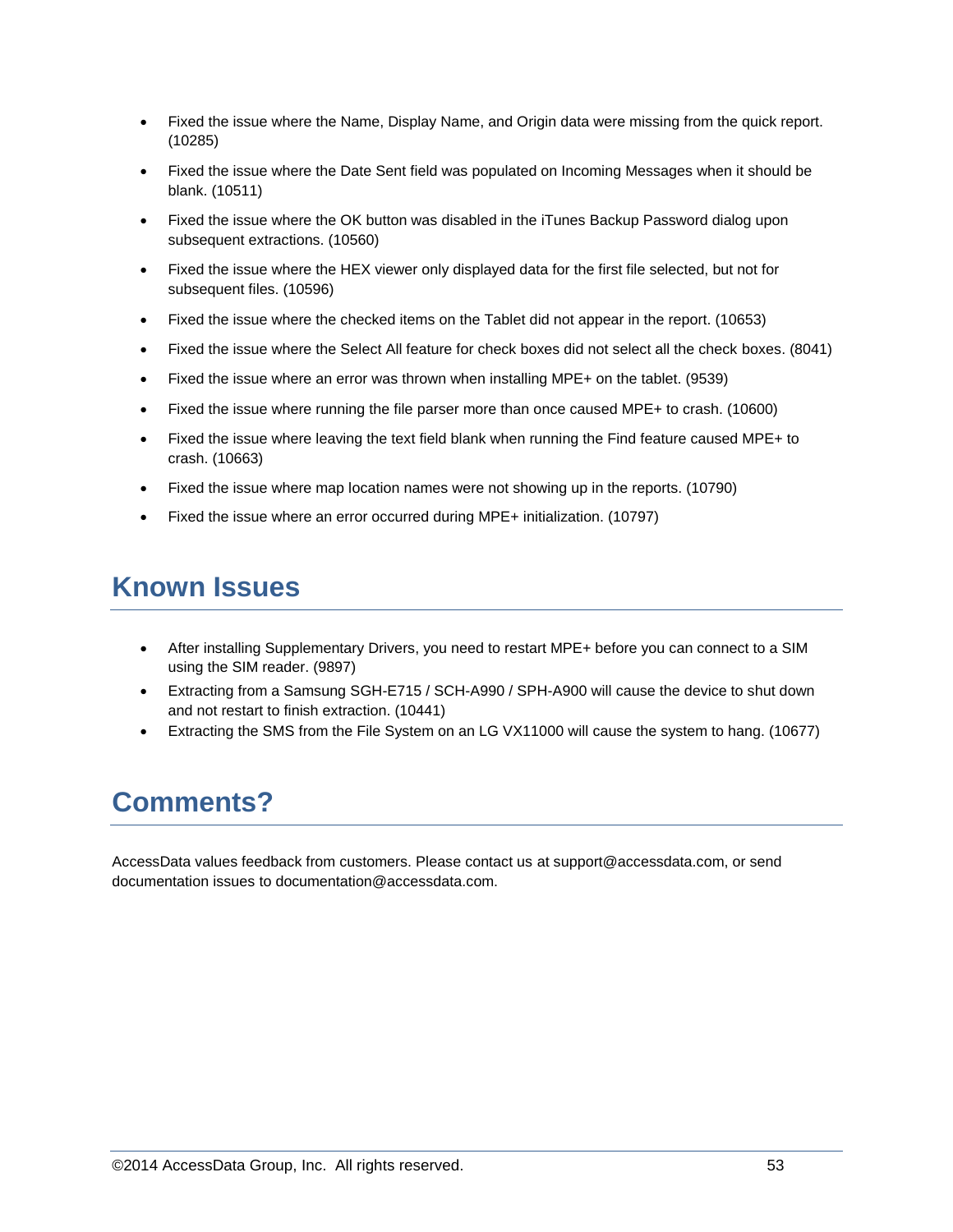# Mobile Phone Examiner Plus 5.1.1 Release **Notes**

# **Introduction**

These Release Notes cover important information, new features, and bug fixes for AccessData Mobile Phone Examiner *Plus* 5.1.1. Please be aware that all known issues published under previous release notes still apply until they are resolved and listed under "Fixed Issues."

# **New and Improved**

## **Driver Installation**

You now have direct control over driver installation. Drivers are no longer automatically installed with MPE+, thereby shortening the time it takes to install. Now, you can download driver packages and install them at will. There are two driver packages available to you:

- Operating System: Contains drivers organized by OS (Android, Legacy, Windows Mobile, and Blackberry).
- Manufacturer: Contains drivers organized by the phone manufacturer (Acer, Asus, etc.).

### **Managing Drivers**

You can now manage your drivers from the Home screen of MPE+. You can do the following from the Driver Management tab on the Home screen:

- Download drivers for specific devices or operating systems.
- Install drivers for specific devices or operating systems.
- Track what drivers have already been downloaded and installed (per user).

# **Fixed Issues**

- Fixed the driver issues with installing MCCI drivers for Sanyo phones. (63830)
- Fixed the issues with installing Sanyo, LG, Motorola and Samsung drivers. (63822)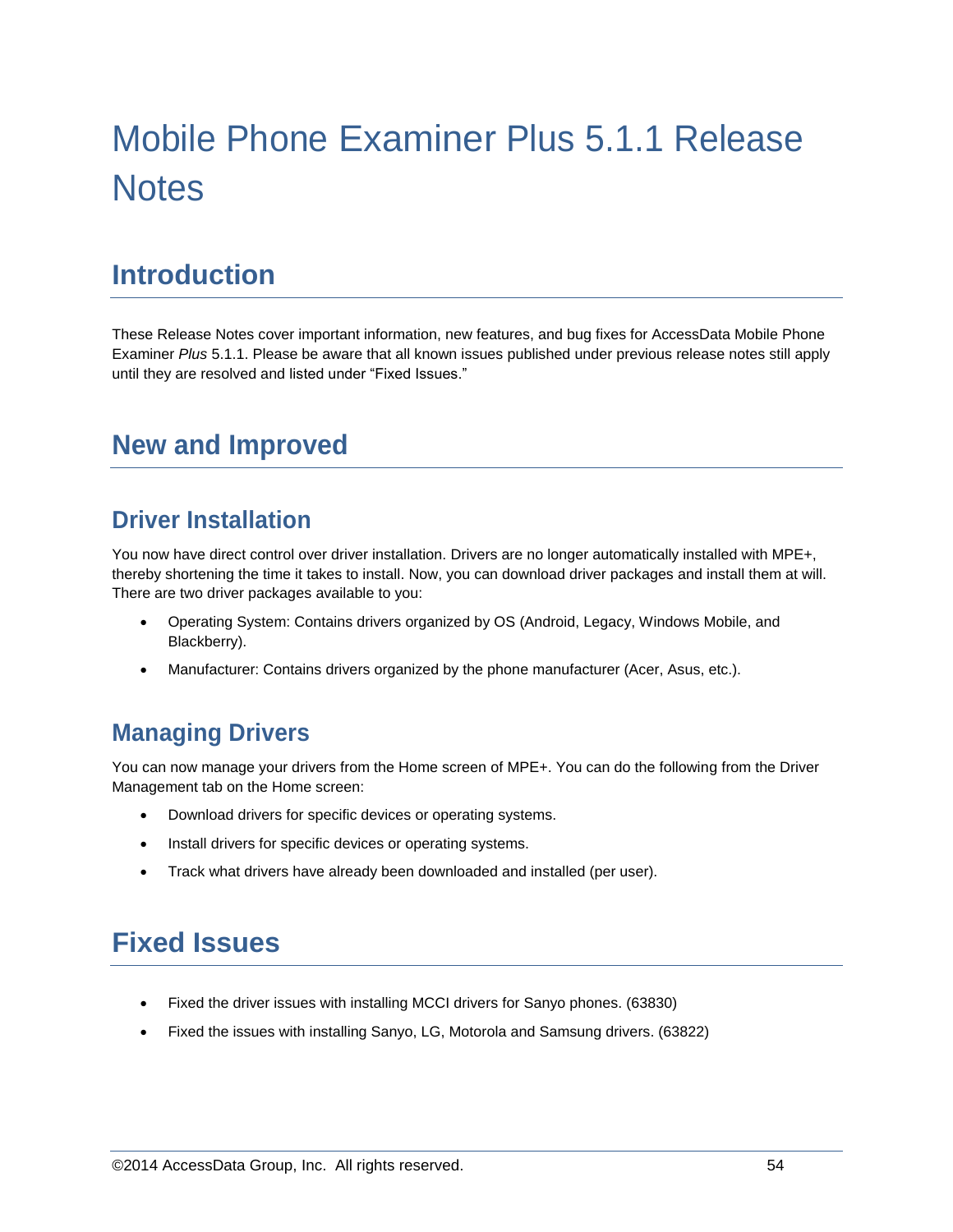# Mobile Phone Examiner Plus 5.1 Release **Notes**

# **Introduction**

These Release Notes cover important information, new features, and bug fixes for AccessData Mobile Phone Examiner *Plus* 5.1. Please be aware that all known issues published under previous release notes still apply until they are resolved and listed under "Fixed Issues."

# **New and Improved**

The following are new and improved features of MPE+ 5.1.

#### **Social Analyzer Chart Spoke Chart**

Using the Social Analyzer chart, you can now visually represent multiple contacts usage on a cluster, or spoke chart. This allows you to quickly identify the highest volume to/from the mobile device owner for SMS, MMS, Calls, and Email.

#### **Performance Enhancements**

The performance of MPE+ has been enhanced to run faster and more efficiently by mounting the imported image. This will allow for faster data carving and analysis.

### **Support for DD8 Images**

MPE+ now allows for the mounting of physical images from the most current iOS file systems.

#### **New iOS Data**

You are now able to collect the following data from iOS files:

- Location Logs
- **Dictionary**
- Auto Text
- Application List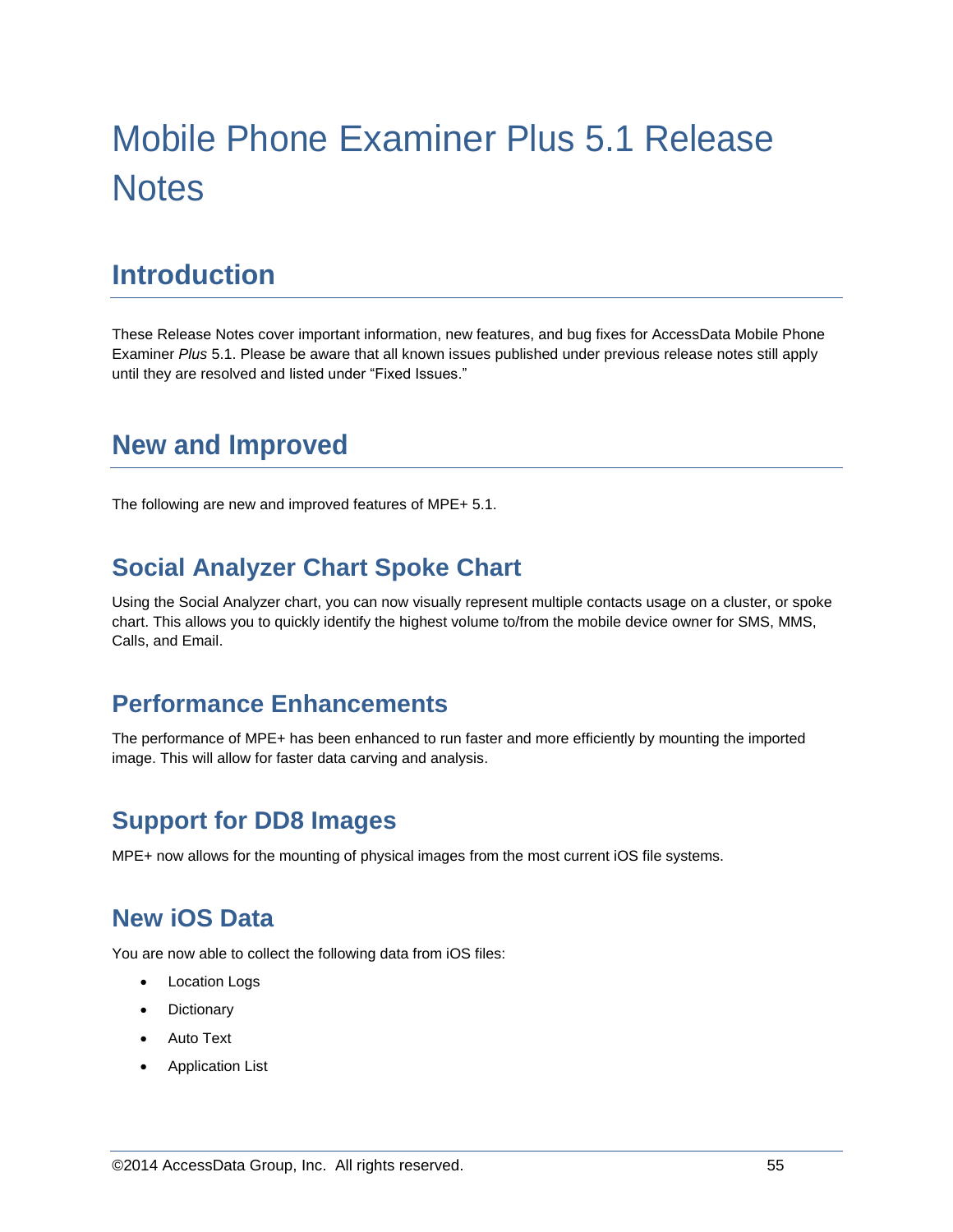## **Image Mounting**

You can now mount any image as a drive letter, read only via the MPE+ interface. This will allow you to scan the image for malware, utilize third party tools, and navigate the image from Windows Explorer.

# **Fixed Issues**

- Fixed the issue where some File System files were not viewable in natural view on the tablet, but they were visible on the desktop application. (67720)
- Fixed the issue where the iOS was unable to data carve images with multiple partitions. (67596)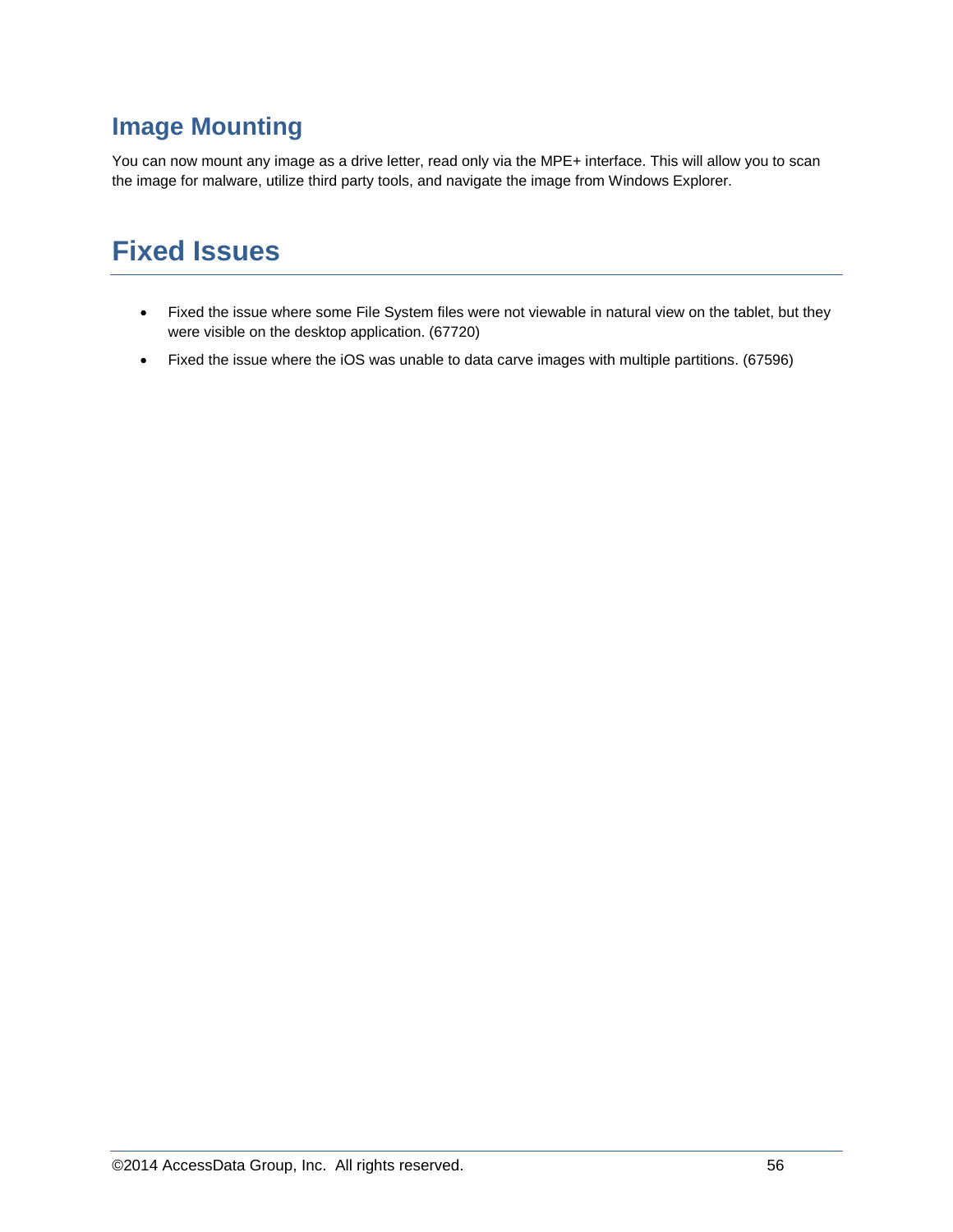# Mobile Phone Examiner Plus 5.0 Release **Notes**

# **Introduction**

These Release Notes cover important information, new features, and bug fixes for AccessData Mobile Phone Examiner *Plus* 5.0. Please be aware that all known issues published under previous release notes still apply until they are resolved and listed under "Fixed Issues."

# **New and Improved**

The following items have been enhanced:

## **Physical Imaging of Samsung Galaxy Series**

You can now capture physical images of all Samsung Galaxy Series II Android devices that utilize the Gingerbread version 2.3.5 operating system. These devices can be:

- Gesture/Pattern Locked
- USB Debugging OFF and have USB Debugging turned off. This will bypass password protection and conduct full partition imaging.

### **New Graphical Interface**

The new graphical interface allows for a more intuitive mobile device collection which includes:

- Larger buttons
- Home "Launch Area" which includes links to:
	- o User Guide
	- o Contacts
	- o RSS Feeds for MPE+ Support Videos
	- o Recent Collections and Quick Links
	- o Training and Product web interface
- Main Ribbon: Contains all of the tools you need to bring phone data into MPE+
- Data Views Ribbon: Contains all the tools you need to review phone data in MPE+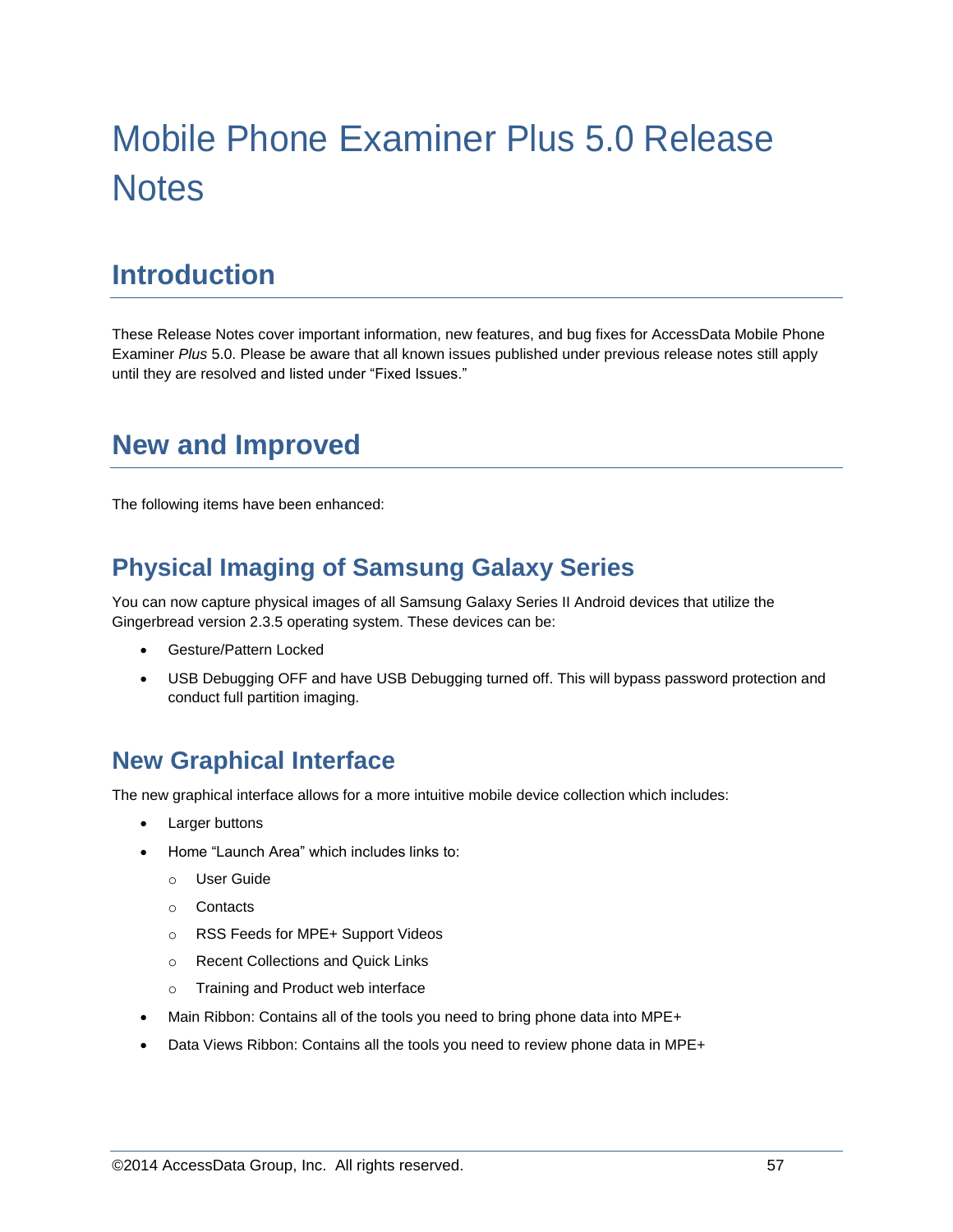## **Filtering by Column**

You can now filter by any column in the Data Views using the following criteria:

- By Data
- By Values like Contains/Is equal to and more

### **Gallery View**

You can use Gallery View to view all the images in the data view at once. Gallery View is available in the following data views:

- File System: Display all images in selected folder
- Carved Data: Displays all images
- Media View: Shows all images extracted

#### **SQLite Explorer and PLIST Viewer**

Using the file system navigation, you can click on any PLIST file and view the contents in the natural viewer. The information can be quickly exported in several different formats.

Also, you can right-click on a SQLite database file and select the custom SQLite Explorer. You now have the ability to traverse entire database files and export the contents after viewing in the natural viewer. You now have the following abilities:

- Ability to now view data in both binary and standard PLIST files in CHTML
- Ability to view tables within SQLite databases in CHTML
- Ability to export the viewed data in several formats, including Microsoft Excel

### **Carve for Deleted Data in All SQLite Databases**

You can now carve all SQLite database files from iOS and Android devices to recover deleted data. Using our file system navigator, simply right-click on any SQLite database and select to parse the free file area; all parsed SQLite databases are then displayed for review.

### **Data Visualization for Graphical Data Representation**

MPE+ now includes visualization that allows you to graphically view phone data in the following mediums:

- Timeline Viewer: Allows you to visualize SMS, EMAIL, MMS and Call Logs for individual contacts or entire contact lists located on the mobile device. This includes the following graphical representations:
	- o Pie chart and/or bar chart showing percentages of each category
	- o Selection of date ranges
	- o Display of selected date range data
	- o Selection of selected date range for reporting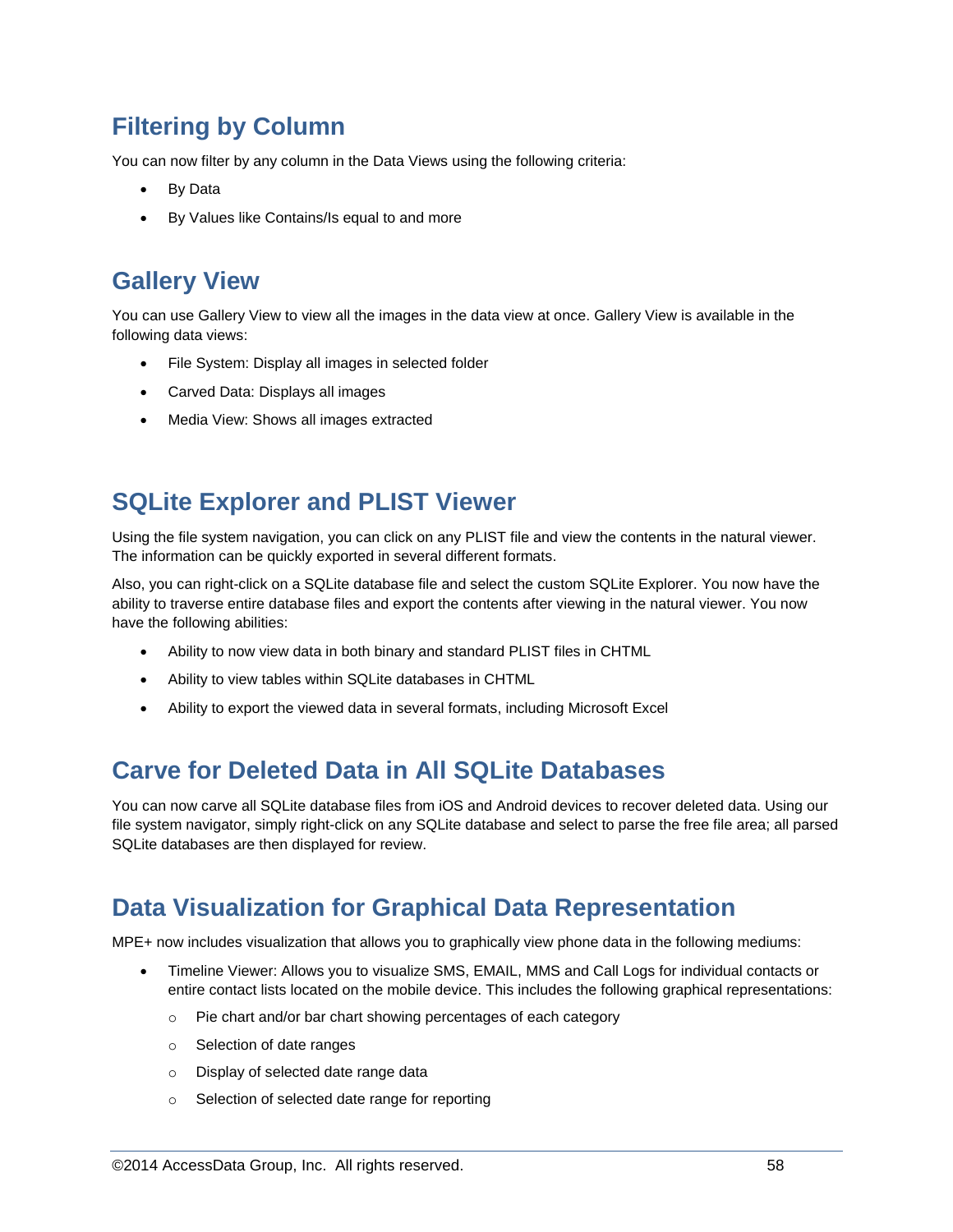- Social Analyzer: Allows you to visualize SMS, EMAIL, MMS and Call Logs for selected contacts or a series of contains; comparing each with all selected. This includes the following graphical representations:
	- o Graph for each communication type of selected contacts
	- o Selection of specific communication types to visually represent
	- o Display of selected communication types in reportable grid

#### **Additional Mobile Device Support**

MPE+ now supports 1300 additional, unique phone profiles including:

- Chinese MediaTek (MTK) phones
- Android
- Windows Mobile
- Blackberry
- LG, Nokia Series 30/40, Samsung, Motorola, ZTE, Sony Ericsson and others.

## **iTunes Backup Browser**

You can now import folders, identify backups within a mounted image or import compressed files containing an iTunes backup. This feature uses the mounted image to point to the iTunes folder in the mounted image. Both encrypted and non-encrypted backups are supported. Data identified is then parsed into the MPE+ graphical interface.

#### **Hex Interpreter**

You can now highlight bytes to display common mobile phone date/time formats in the Hex Interpreter.

### **Exporting Files from the File System**

You now have the ability to export files and folders directly from the mobile device file system. You can now select a folder or individual file and export the contents by a simple right-click to a user defined location.

## **Customizing MPE+**

- MPE+ Themes: You can now alter the MPE+ color scheme and select one of many default themes to customize the look of MPE+.
- Customizing Layouts: You can now customize the panes in MPE to meet your workflow. Then, you can save your layout for future use.
- Data Carving Capacity: You can now set the number of concurrent carvers that you want to run at once. If your machine has a higher CPU, you can set it to run more concurrent carvers at once.